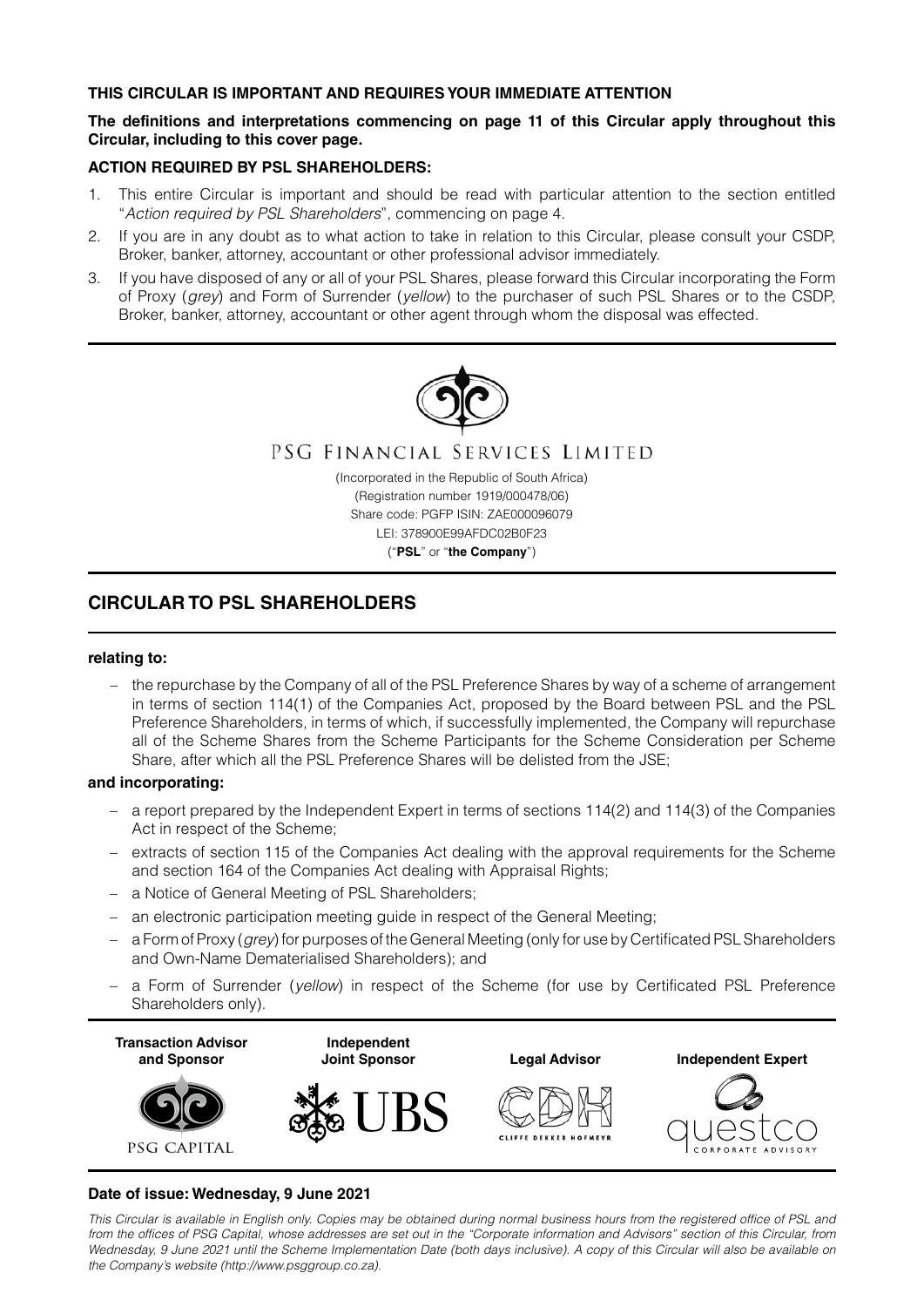# **CORPORATE INFORMATION AND ADVISORS**

## **Directors**

ZL Combi\*\* (Chairman) PJ Mouton (Chief Executive Officer) WL Greeff (Chief Financial Officer) JA Holtzhausen (Executive Director) FJ Gouws\* JJ Mouton\* PE Burton\*\* (Lead Independent Director) AM Hlobo\*\* B Mathews\*\* CA Otto\*\* *\** Non-executive Director \*\* Independent Non-executive Director

## **Date and place of incorporation**

25 July 1919 South Africa

## **Company Secretary and Registered Address**

PSG Corporate Services Proprietary Limited (Registration number 1996/004840/07) 1<sup>st</sup> Floor, Ou Kollege 35 Kerk Street Stellenbosch, 7600 (PO Box 7403, Stellenbosch, 7599)

### **Independent Expert**

Questco Corporate Advisory Proprietary Limited (Registration number 2011/106751/07) Ground Floor, Block C, Investment Place 10th Road Hyde Park, 2196

# **Transaction Advisor and Sponsor**

PSG Capital Proprietary Limited (Registration number 2006/015817/07) 1st Floor, Ou Kollege 35 Kerk Street Stellenbosch, 7600 (PO Box 7403, Stellenbosch, 7599)

# and at:

2<sup>nd</sup> Floor, Building 3 11 Alice Lane **Sandhurst** Sandton, 2196 (PO Box 650957, Benmore, 2010)

### **Legal Advisor**

Cliffe Dekker Hofmeyr Incorporated 11 Buitengracht Street Cape Town, 8001 (PO Box 695, Cape Town, 8000)

### **Independent Sponsor**

UBS South Africa Proprietary Limited (Registration number 1995/011140/07) 144 Oxford Road 8<sup>th</sup> Floor South Wing Melrose Johannesburg, 2196 (PO Box 522194, Rosebank, 2196)

### **Transfer Secretaries**

Computershare Investor Services Proprietary Limited (Registration number 2004/003647/07) Rosebank Towers 15 Biermann Avenue Rosebank Johannesburg, 2196 (Private Bag X9000, Saxonwold, 2132)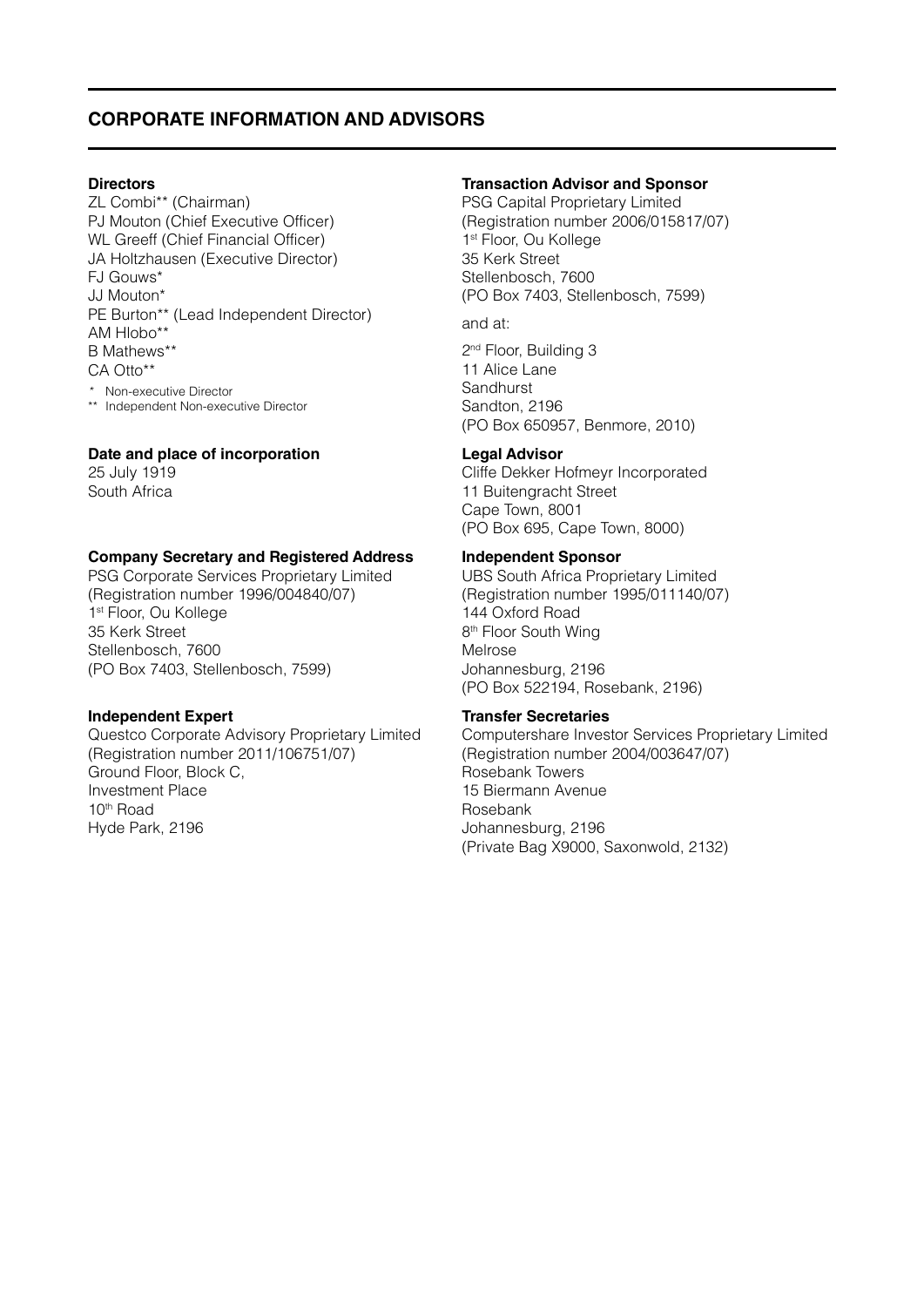# **TABLE OF CONTENTS**

|    |                              |                                                                                                                                                                        | Page            |
|----|------------------------------|------------------------------------------------------------------------------------------------------------------------------------------------------------------------|-----------------|
|    |                              | <b>Corporate Information and Advisors</b>                                                                                                                              | <b>IFC</b>      |
|    | <b>Important Legal Notes</b> |                                                                                                                                                                        | $\mathbf{2}$    |
|    |                              | <b>Action required by PSL Shareholders</b>                                                                                                                             | 4               |
|    |                              | Salient dates and times relating to the Scheme                                                                                                                         | 9               |
|    |                              | <b>Definitions and Interpretations</b>                                                                                                                                 | 11              |
|    |                              | <b>Circular to PSL Shareholders</b>                                                                                                                                    | 17              |
| 1. |                              | Introduction and Purpose of this Circular                                                                                                                              | 17              |
| 2. |                              | Rationale and Benefits of the Scheme                                                                                                                                   | 18              |
| 3. | The Scheme                   |                                                                                                                                                                        | 18              |
| 4. |                              | Delisting of PSL Preference Shares                                                                                                                                     | 22              |
| 5. |                              | Interests of PSL Directors in PSL Shares                                                                                                                               | 22              |
| 6. |                              | Irrevocable Undertakings and Letters of Support                                                                                                                        | 22              |
| 7. | Financial Information of PSL |                                                                                                                                                                        |                 |
| 8. |                              | Report of the Independent Expert                                                                                                                                       | 22              |
| 9. |                              | Views of the Independent Board on the Scheme                                                                                                                           | 22              |
|    |                              | 10. Tax Implications for PSL Preference Shareholders                                                                                                                   | 23              |
|    |                              | 11. Independent Board Responsibility Statement                                                                                                                         | 24              |
|    | 12. Advisor's Consents       |                                                                                                                                                                        | 24              |
|    |                              | 13. Documents Available for Inspection                                                                                                                                 | 24              |
|    | Annexure 1                   | Independent Expert's Report                                                                                                                                            | 25              |
|    | Annexure 2                   | Extracts of Section 115 and Section 164 of the Companies Act                                                                                                           | 29              |
|    | Annexure 3                   | Foreign PSL Preference Shareholders and Exchange Control                                                                                                               | 34              |
|    |                              | Notice of General Meeting of PSL Shareholders                                                                                                                          | 38              |
|    |                              | Electronic Participation Meeting Guide                                                                                                                                 | 43              |
|    |                              | Form of Proxy (grey) in respect of the General Meeting of PSL Shareholders<br>(for use by Certificated PSL Shareholders and Own-Name Dematerialised Shareholders only) | <b>Attached</b> |
|    |                              | Form of Surrender (yellow) (for use by Certificated PSL Preference Shareholders only)                                                                                  | <b>Attached</b> |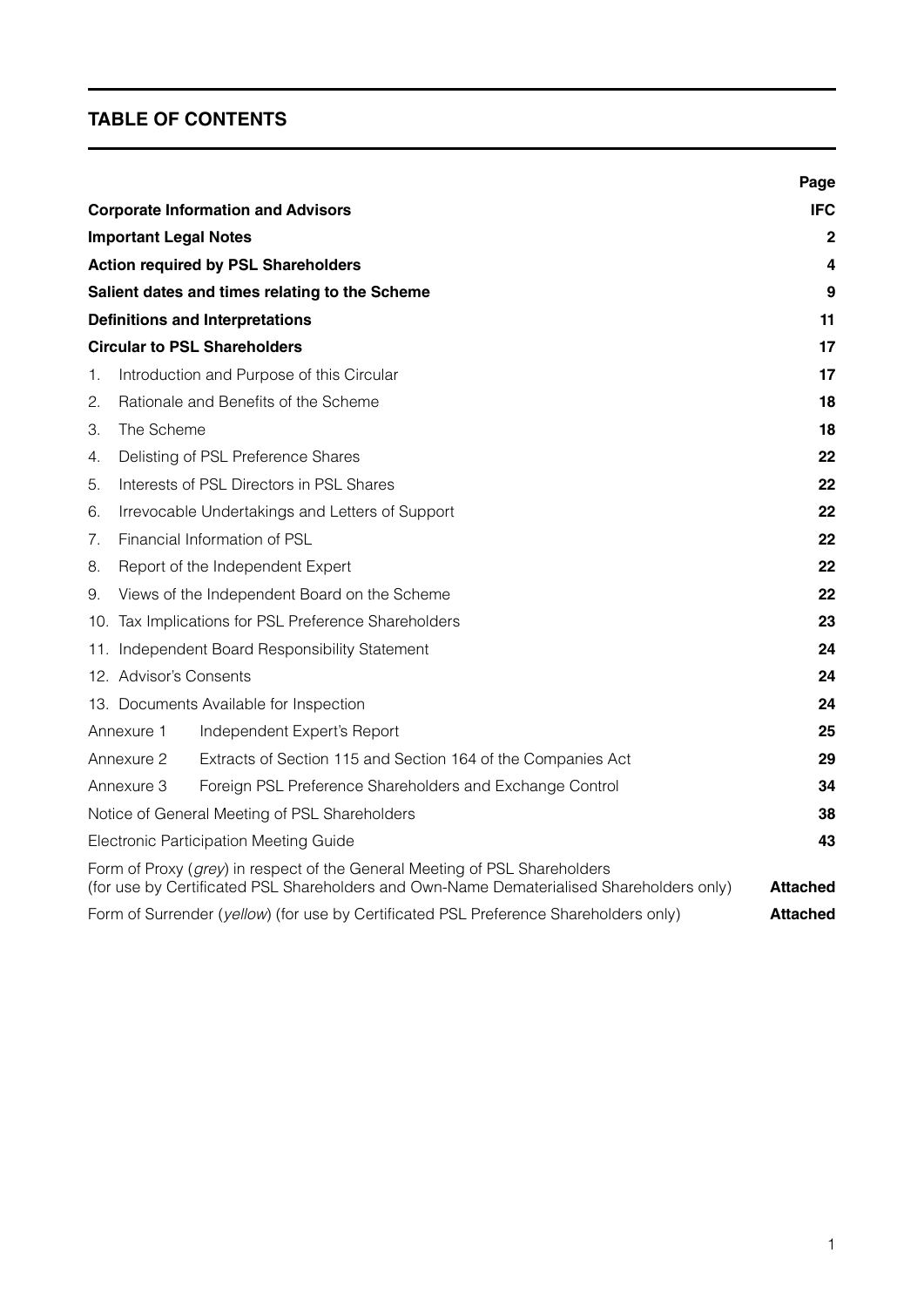# **IMPORTANT LEGAL NOTICES**

# **The definitions and interpretations commencing on page 11 of this Circular apply to this section and throughout this Circular.**

# **FORWARD-LOOKING STATEMENTS**

This Circular contains statements about PSL that are, or may be, forward-looking statements. All statements, other than statements of historical fact, are, or may be deemed to be, forward-looking statements. These forward-looking statements are not based on historical facts, but rather reflect current expectations concerning future results and events and generally may be identified by the use of forward-looking words or phrases such as "believe", "aim", "expect", "anticipate", "intend", "foresee", "forecast", "likely", "should", "planned", "may", "estimated", "potential" or similar words and phrases.

By their nature, forward-looking statements involve risks and uncertainties because they relate to events and depend on circumstances that may or may not occur in the future. PSL cautions that forward-looking statements do not constitute any kind of guarantee of future performance. Actual results, financial and operating conditions, liquidity, capital maintenance and the developments within the relevant sectors in which PSL operates may differ materially from those made in, or suggested by, the forward-looking statements contained in this Circular.

Each of these forward-looking statements are based on estimates and assumptions, all of which, although PSL may believe them to be reasonable, are inherently uncertain. Such estimates, assumptions or statements may not eventuate. Many factors (including factors not yet known to PSL, or not currently considered material) could cause the actual results, performance or achievements to be materially different from any future results, performance or achievements expressed or implied in those estimates, statements or assumptions.

PSL Shareholders should keep in mind that any forward-looking statement made in this Circular or elsewhere, is applicable only at the date on which such forward-looking statement is made. New factors that could cause the business of PSL, or other matters to which such forward-looking statements relate, not to develop as expected may emerge from time to time and it is not possible to predict all of them.

Further, the extent to which any factor or combination of factors may cause actual results to differ materially from those contained in any forward-looking statement are not known. PSL has no duty to, and does not intend to, update or revise the forward-looking statements contained in this Circular after the date of this Circular, except as may be required by law.

Any forward-looking statements have not been reviewed nor reported on by the external auditor of PSL.

# **FOREIGN PSL SHAREHOLDERS**

This Circular has been prepared for the purposes of complying with the Laws of South Africa and is subject to applicable Laws of South Africa, including, but not limited to, the Companies Act and the JSE Listings Requirements, and the information disclosed may not be the same as that which would have been disclosed if this Circular had been prepared in accordance with the Laws of any jurisdiction outside of South Africa, or the requirements of any exchange other than the JSE.

The release, publication or distribution of this Circular in jurisdictions other than South Africa may be restricted by Law and therefore any persons who are subject to the Laws of any jurisdiction other than South Africa should inform themselves about, and observe, any applicable requirements. Any failure to comply with the applicable requirements may constitute a violation of the securities Laws of any such jurisdiction.

This Circular does not constitute a prospectus or a prospectus equivalent document. PSL Shareholders are advised to read this Circular, which contains the full terms and conditions of the Scheme, with care. Any decision to approve the Scheme or any other response to the Scheme should be made only on the basis of the information in this Circular.

This Circular and any accompanying documentation are not intended to, and do not constitute, or form part of, an offer to sell or a solicitation of any vote or approval in any jurisdiction in which it is unlawful to make such an offer or solicitation, or such offer or solicitation would require PSL to comply with filing and/or other regulatory obligations. In those circumstances or otherwise if the distribution of this Circular and any accompanying documentation in jurisdictions outside of South Africa are restricted or prohibited by the Laws of such jurisdiction, this Circular and any accompanying documentation are deemed to have been sent for information purposes only and should not be copied or redistributed.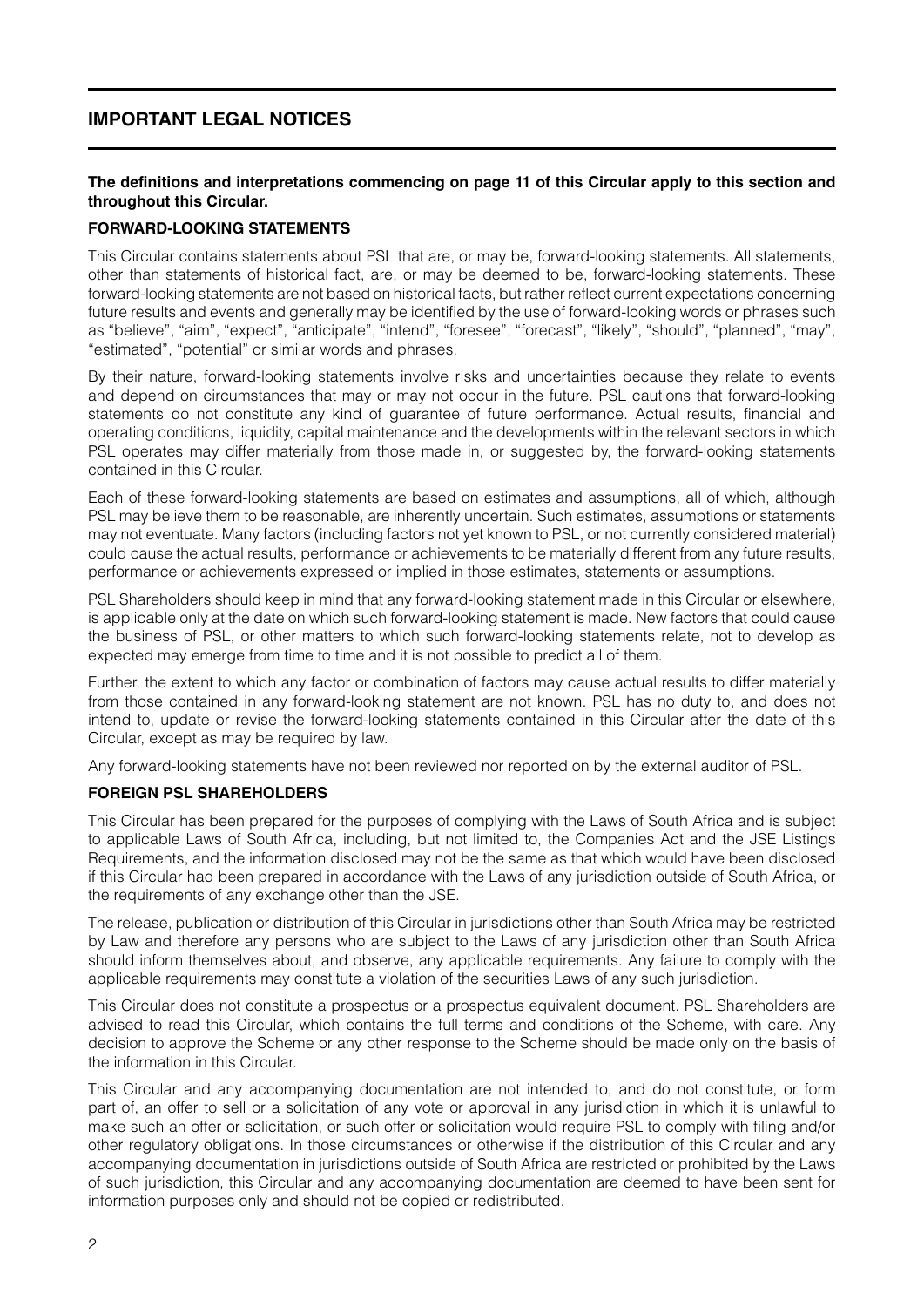**PSL Shareholders who are not resident in, or who have a registered address outside of, South Africa must satisfy themselves as to the full observance of the Laws of any applicable jurisdiction concerning the receipt of, or their election to receive, the Scheme Consideration, including any requisite governmental or other consents, observing any other requisite formalities and paying any transfer or other taxes due in such other jurisdictions and are required to advise PSL of all such filing or regulatory obligations as PSL may be required to comply with in such jurisdictions in relation to the Scheme. PSL and its Board and advisors accept no responsibility for the failure by a PSL Shareholder to inform itself about, or to observe, any applicable legal requirements in any relevant jurisdiction, nor for any failure by PSL to observe the requirements of any jurisdiction.**

The Scheme is governed by the Laws of South Africa and is subject to applicable South African Laws, including the Companies Act and the JSE Listings Requirements.

The Scheme is for the repurchase of the non-redeemable, cumulative, non-participating variable rate preference shares of a South African company, being PSL. The Scheme is subject to disclosure requirements under South African Law that are different from those of foreign jurisdictions. Financial statements incorporated by reference in this Circular have been prepared in accordance with South African accounting standards and IFRS that may not be comparable to the financial statements of foreign companies.

It may be difficult for you to enforce your rights and any claim you may have arising under foreign securities Laws, since PSL is located in South Africa. You may not be able to sue PSL or its officers or directors in a foreign court, including South African courts, for violations of foreign securities Laws. It may be difficult to compel PSL or a PSL Shareholder to subject itself to a foreign court's judgment.

Any PSL Shareholder who is in doubt as to its position, including, without limitation, its tax status, should consult an appropriate independent professional advisor in the relevant jurisdiction without delay.

# **DATE OF INFORMATION PROVIDED**

Unless the context clearly indicates otherwise, all information provided in this Circular is provided as at the Last Practicable Date.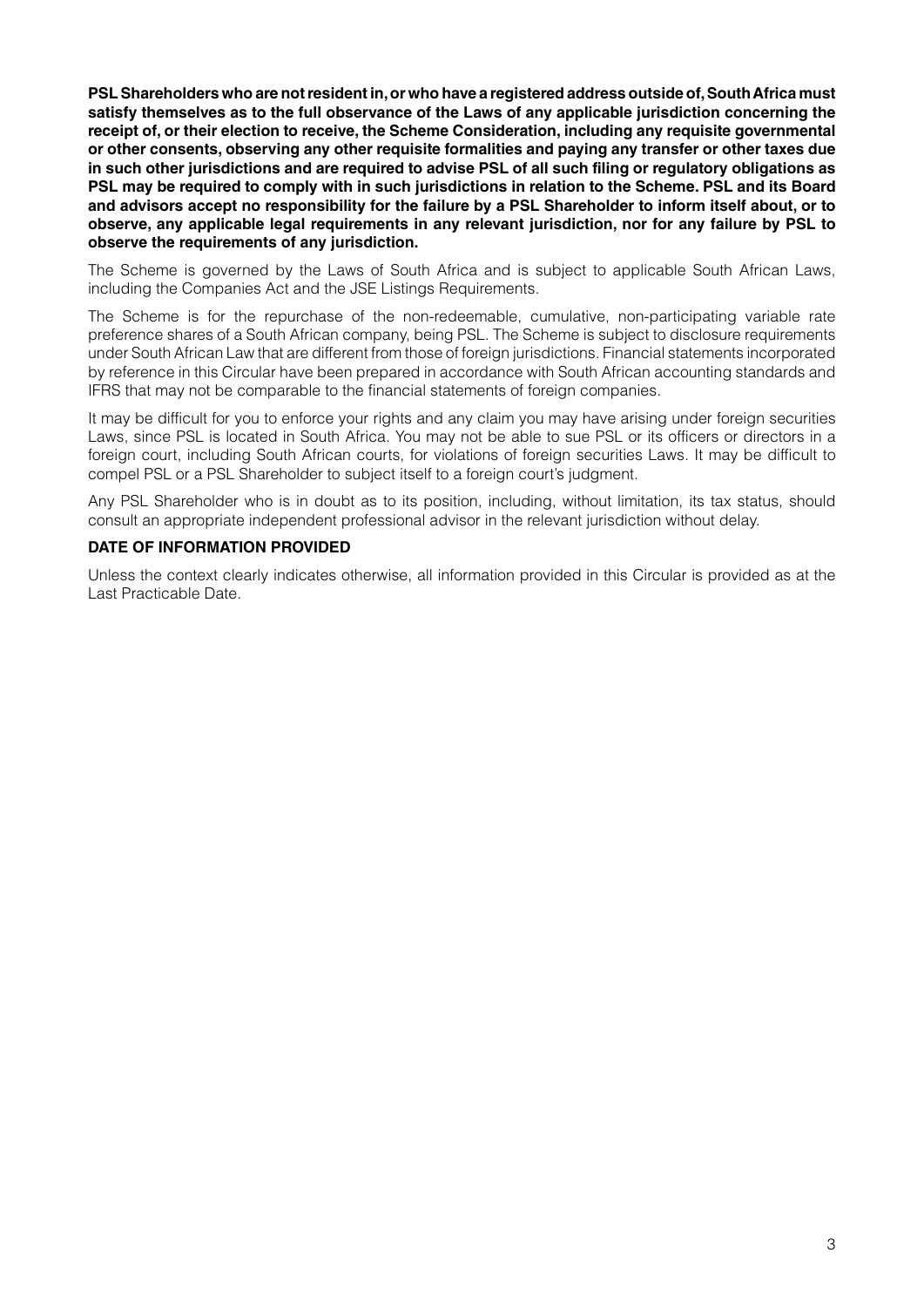# **ACTION REQUIRED BY PSL SHAREHOLDERS**

## **The definitions and interpretations commencing on page 11 of this Circular apply, unless the context clearly indicates otherwise, to this section and throughout this Circular.**

This entire Circular is important and requires your immediate attention. Please take careful note of the following provisions regarding the action required by PSL Shareholders. If you are in any doubt as to what action to take, please consult your CSDP, Broker, banker, attorney, accountant or other professional advisor immediately.

If you have disposed of all of your PSL Shares, please forward this Circular to the purchaser of such PSL Shares or to the CSDP, Broker, banker, attorney, accountant or other agent through whom the disposal was effected.

# **PSL Shareholders are advised that the General Meeting will be held in electronic format only.**

PSL Shareholders are invited to attend the General Meeting, convened in terms of the Notice of General Meeting, which will only be accessible through electronic participation, as permitted by the JSE Listings Requirements, the provisions of the Companies Act and PSL's MOI, at 14:00 on Thursday, 8 July 2021 or at any other adjourned or postponed time determined in accordance with the provisions of the Companies Act and the JSE Listings Requirements, at which General Meeting PSL Shareholders will be requested to consider and, if deemed fit, to pass, with or without modification, the Resolutions set out in the Notice of General Meeting.

PSL Shareholders are to connect to the General Meeting utilising the details set out in the "*Electronic Attendance and Participation*" section below.

# 1. **ELECTRONIC ATTENDANCE AND PARTICIPATION**

# 1.1 **Connecting to the General Meeting electronically**

- 1.1.1 The General Meeting will be held at 14:00 on Thursday, 8 July 2021. PSL has retained the services of Computershare (the Transfer Secretaries) to host the General Meeting on an interactive electronic platform, in order to facilitate electronic participation and voting by PSL Shareholders.
- 1.1.2 In order to attend the General Meeting and participate electronically thereat, PSL Shareholders must pre-register with the Transfer Secretaries by either:
	- 1.1.2.1 registering online using the online registration portal at https://www.smartagm.co.za, by no later than 14:00 on Tuesday, 6 July 2021, for administrative purposes, in order for the Transfer Secretaries to arrange the participation of the PSL Shareholder at the General Meeting and for the Transfer Secretaries to provide the PSL Shareholder with the details as to how to access the General Meeting by means of electronic participation. PSL Shareholders may still register online to participate in and/or vote electronically at the General Meeting after this date, provided, however, that for those PSL Shareholders to participate in and/or vote electronically at the General Meeting those PSL Shareholders must be verified and registered (as required in terms of section 63(1) of the Companies Act by uploading their relevant verification documentation) before the commencement of the General Meeting; or
	- 1.1.2.2 making a written application to so participate, by email to proxy@computershare.co.za, so as to be received by the Transfer Secretaries by no later than 14:00 on Tuesday, 6 July 2021, for administrative purposes, in order for the Transfer Secretaries to arrange such participation for the PSL Shareholder and for the Transfer Secretaries to provide the PSL Shareholder with the details as to how to access the General Meeting by means of electronic participation. PSL Shareholders may still register/apply to participate in and/or vote electronically at the General Meeting after this date, provided, however, that for those PSL Shareholders to participate in and/or vote electronically at the General Meeting those PSL Shareholders must be verified and registered (as required in terms of section 63(1) of the Companies Act by submitting their relevant verification documentation by post or by e-mail, as the case may be) before the commencement of the General Meeting.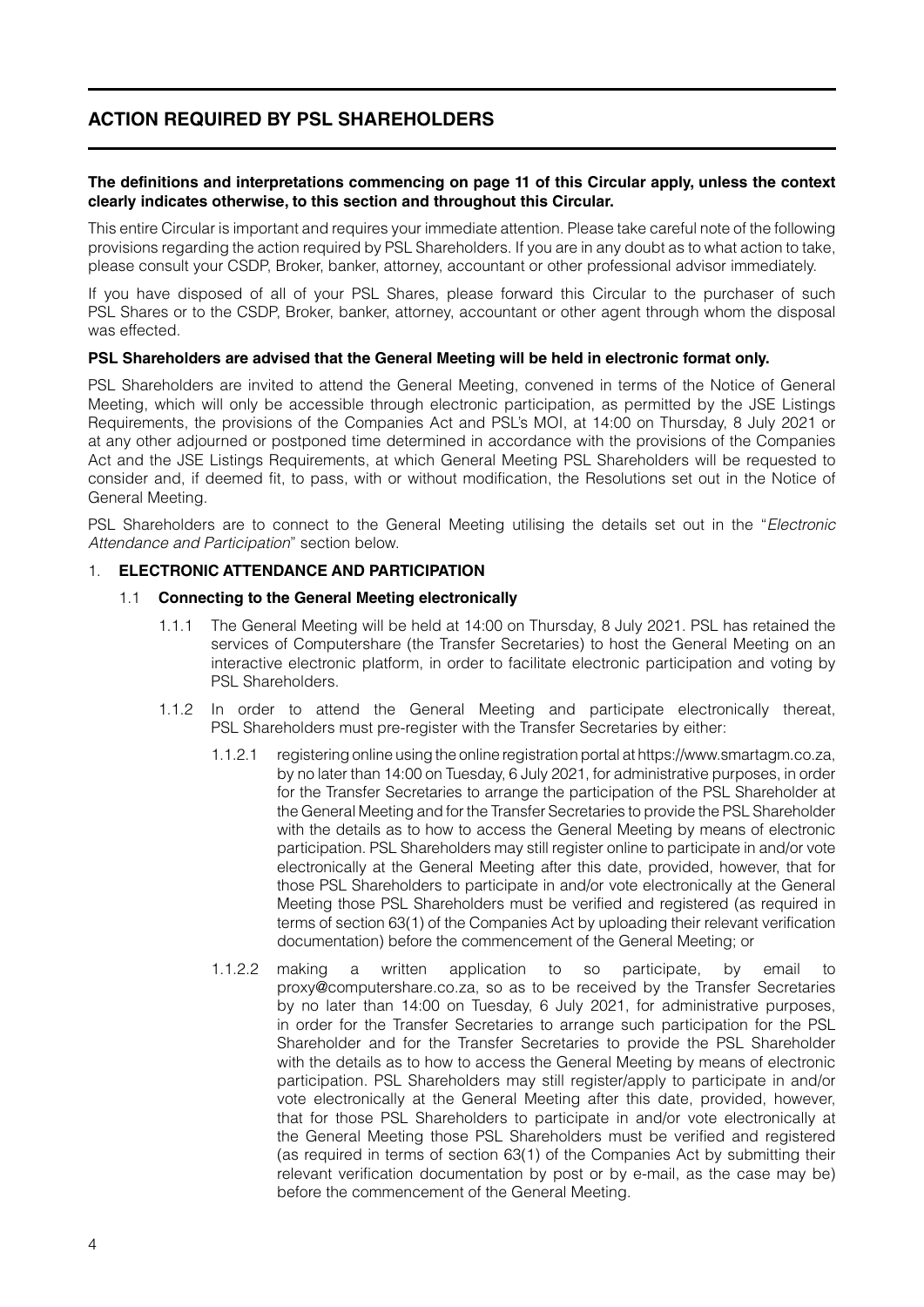- 1.1.3 PSL Shareholders will thereafter be able to connect to the General Meeting through https://www.web.lumiagm.com and following the relevant prompts. The General Meeting ID is **152-959-919**. PSL Shareholders are referred to the "Electronic Participation Meeting Guide" attached to the Notice of General Meeting for further instructions for electronic participation.
- 1.1.4 The Transfer Secretaries will by no later than 17:00 on Wednesday, 7 July 2021, notify eligible PSL Shareholders of the username and password through which eligible PSL Shareholders can participate electronically in and/or vote at the General Meeting.
- 1.1.5 In-person registration of General Meeting participants will not be permitted**.**
- 1.1.6 PSL Shareholders will be liable for their own network charges in relation to electronic participation in and/or voting at the General Meeting. Any such charges will not be for the account of PSL and/or Computershare. None of PSL and/or Computershare and/or its service providers can be held accountable in the case of loss of network connectivity or other network failure due to insufficient airtime, internet connectivity, internet bandwidth and/or power outages which prevent any such PSL Shareholder from participating in and/or voting at the General Meeting.

# 1.2 **Electronic voting at the General Meeting**

- 1.2.1 PSL Shareholders connecting to the General Meeting electronically will be able to participate in the General Meeting. Voting will be conducted by poll and PSL Shareholders will be able to cast their vote electronically at the General Meeting.
- 1.2.2 PSL Shareholders are also encouraged to submit any questions to PSL's Company Secretary prior to the General Meeting, by no later than 14:00 on Tuesday, 6 July 2021, at cosec@psggroup.co.za. These questions will be addressed at the General Meeting.
- 1.2.3 All eligible PSL Shareholders will be entitled to participate in the General Meeting and to vote (or abstain from voting) on the Resolutions set out in the Notice of General Meeting.

# 2. **IDENTIFICATION**

- 2.1 In terms of section 63(1) of the Companies Act, all General Meeting participants will be required to provide identification reasonably satisfactory to the Transfer Secretaries, as follows:
	- 2.1.1 participants pre-registering to participate in the General Meeting using the online registration method contemplated in paragraph 1.1.2.1 above, by uploading the relevant documentation via the online registration portal; or
	- 2.1.2 participants pre-registering to participate in the General Meeting by submitting the written application contemplated in paragraph 1.1.2.2 above, by submitting the relevant documentation by e-mail.
- 2.2 The Transfer Secretaries must be reasonably satisfied that the right of that person to attend, participate in and vote at the General Meeting as a PSL Shareholder or a proxy or representative of a PSL Shareholder, has been reasonably verified. Acceptable forms of identification include valid South African drivers' licenses, green barcoded identity documents or barcoded identification smart cards issued by the South African Department of Home Affairs and passports.

# 3. **DEMATERIALISED PSL PREFERENCE SHAREHOLDERS WHO ARE NOT OWN-NAME DEMATERIALISED SHAREHOLDERS**

# 3.1 **Voting at the General Meeting**

- 3.1.1 Your Broker or CSDP should contact you to ascertain how you wish to cast your vote at the General Meeting and should thereafter cast your vote in accordance with your instructions.
- 3.1.2 If your Broker or CSDP has not contacted you, it is advisable for you to contact your Broker or CSDP and furnish them with your voting instructions.
- 3.1.3 If your Broker or CSDP does not obtain voting instructions from you, it will be obliged to vote in accordance with the instructions contained in the custody agreement concluded between you and your Broker or CSDP.
- 3.1.4 **You must not complete the attached Form of Proxy (***grey***)**.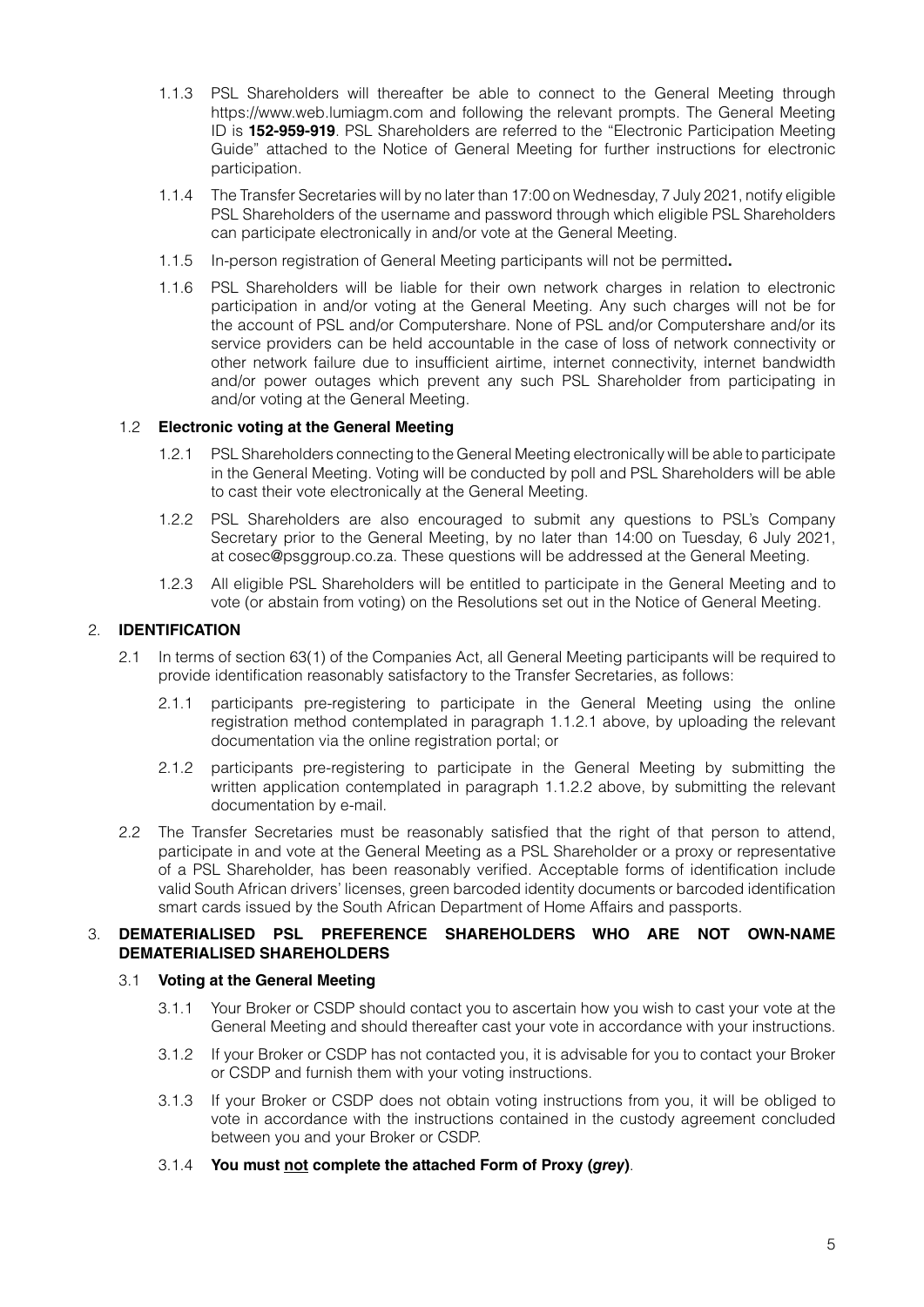# 3.2 **Attendance and representation at the General Meeting**

- 3.2.1 In accordance with the custody agreement between you and your CSDP or Broker, you must advise your CSDP or Broker if you wish to:
	- 3.2.1.1 participate electronically, speak and vote at the General Meeting; or
	- 3.2.1.2 send a proxy to represent you at the General Meeting.
- 3.2.2 If you wish to electronically attend the General Meeting in person, your CSDP or Broker should then issue the necessary letter of representation to you for you or your proxy to participate electronically, speak and vote at the General Meeting. In order to attend the General Meeting electronically you must pre-register with the Transfer Secretaries by following the procedure set out in paragraph 1 above and submit the letter of representation to the Transfer Secretaries, as follows:
	- 3.2.2.1 participants pre-registering to participate in the General Meeting using the online registration method, by uploading the letter of representation via the online registration portal; or
	- 3.2.2.2 participants pre-registering to participate in the General Meeting by submitting the written application, by submitting the letter of representation by e-mail.
- 3.2.3 You must also connect to the General Meeting electronically, as explained in paragraph 1 above.

# 3.3 **Surrender of Documents of Title**

You must not complete the Form of Surrender (*yellow*)

## 3.4 **Settlement of Scheme Consideration (Dematerialised PSL Preference Shareholders who are not Own-Name Dematerialised Shareholders, only)**

3.5 If you are a Dematerialised PSL Preference Shareholder who is, or is deemed (pursuant to paragraph 3.6.1 of this Circular) to be, a Scheme Participant that holds Scheme Shares, you will have your account held at your CSDP or Broker credited with the Scheme Consideration due to you and debited with the Scheme Shares that have been repurchased by PSL on the Scheme Implementation Date or, if you are a Dissenting Shareholder who subsequently becomes a Scheme Participant pursuant to paragraph 3.6.1 of this Circular, on the date set out in paragraph 3.6.1.2 of this Circular.

# 4. **CERTIFICATED PSL SHAREHOLDERS AND OWN-NAME DEMATERIALISED SHAREHOLDERS**

# 4.1 **Voting and attendance at the General Meeting**

- 4.1.1 You may electronically attend the General Meeting (as explained in paragraph 1) and may vote (or abstain from voting) at the General Meeting. If you wish to be classified as attending the meeting electronically in person, you must pre-register with the Transfer Secretaries by following the procedure set out in paragraph 1 above. You must also connect to the General Meeting electronically, as explained in paragraph 1 above.
- 4.1.2 Alternatively, you may appoint a proxy to represent you at the General Meeting by completing the attached Form of Proxy (*grey*) in accordance with the instructions contained therein and lodging it, posting it or sending it via e-mail to the Transfer Secretaries to be received by them preferably (for administrative purposes) by no later than 14:00 on Tuesday, 6 July 2021, provided that any Form of Proxy not delivered to the Transfer Secretaries by this time may be emailed to the Transfer Secretaries (who will provide same to the chairman of the General Meeting) at any time before the appointed proxy exercises any PSL Shareholder rights at the General Meeting. The details of the Transfer Secretaries are as set out below:

# **Transfer Secretaries**

Computershare Investor Services Proprietary Limited Rosebank Towers 15 Biermann Avenue Rosebank Johannesburg, 2196 (Private Bag X9000, Saxonwold, 2132) Email: proxy@computershare.co.za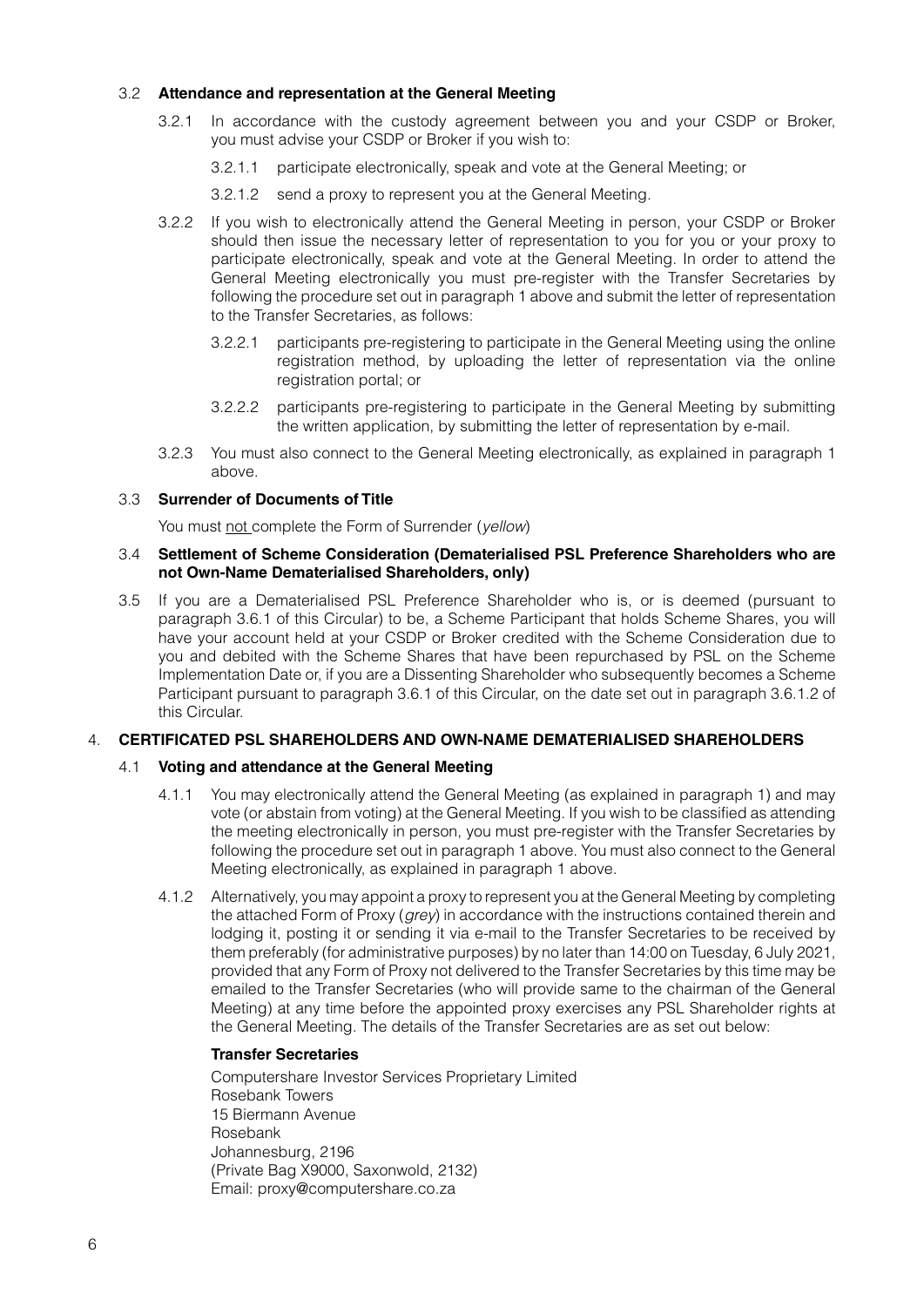# 4.2 **Surrender of Documents of Title (this applies only to Certificated PSL Preference Shareholders)**

- 4.2.1 You are required to complete the attached Form of Surrender (*yellow*) in accordance with its instructions and return it, together with the Documents of Title representing all your Certificated PSL Preference Shares, to Computershare at Rosebank Towers, 15 Biermann Avenue, Rosebank, Johannesburg, 2196 (PO Box 61763, Marshalltown, 2107), to be received by it by no later than 12:00 on the Scheme Consideration Record Date.
- 4.2.2 Documents of Title held by Certificated PSL Preference Shareholders in respect of their PSL Preference Shares will cease to be of any value, and shall not be good for delivery, from the Scheme Implementation Date, other than for surrender in terms of the Scheme and/or the Appraisal Rights.
- 4.2.3 If you wish to surrender your Documents of Title in anticipation of the Scheme becoming Operative:
	- 4.2.3.1 you should complete the Form of Surrender (*yellow*) in accordance with its instructions and return it, together with your Documents of Title, to Computershare at Rosebank Towers, 15 Biermann Avenue, Rosebank, Johannesburg, 2196 (PO Box 61763, Marshalltown, 2107); and
	- 4.2.3.2 it should be noted that you will not be able to Dematerialise or deal in your PSL Preference Shares between the date of surrender of your Documents of Title and the Scheme Implementation Date or, if the Scheme does not become Operative, the date on which your Documents of Title are returned to you pursuant to paragraph 4.3.1.5 of this section of the Circular below.

# 4.3 **Settlement of the Scheme Consideration (Certificated and Own-Name Dematerialised PSL Preference Shareholders only)**

# 4.3.1 **Certificated PSL Preference Shareholders**

- 4.3.1.1 If the Scheme becomes Operative and you have surrendered your Documents of Title and completed Form of Surrender (*yellow*) to Computershare at Rosebank Towers, 15 Biermann Avenue, Rosebank, Johannesburg, 2196 (PO Box 61763, Marshalltown, 2107), at or before 12:00 on the Scheme Consideration Record Date, you will receive the Scheme Consideration in cash by way of electronic funds transfer into your bank account recorded by Computershare or the bank account nominated by you in the Form of Surrender (*yellow*), as the case may be, on the Scheme Implementation Date.
- 4.3.1.2 If the Scheme becomes Operative and you surrender your Documents of Title and completed Form of Surrender (*yellow*) after 12:00 on the Scheme Consideration Record Date, the Scheme Consideration due to you will be held by Computershare in trust, and will be paid to you in cash by way of electronic funds transfer into your bank account recorded by Computershare or the bank account nominated by you in the Form of Surrender (*yellow*), as the case may be, within 5 Business Days of receipt of your Documents of Title and Form of Surrender (*yellow*), provided that should you:
	- 4.3.1.2.1 be a Dissenting Shareholder who subsequently becomes a Scheme Participant pursuant to paragraph 3.6.1 of this Circular, you will still need to surrender your Documents of Title, together with a completed Form of Surrender (*yellow*), to Computershare and payment of the Scheme Consideration will only be made to you in cash by way of electronic funds transfer (on the date set out in paragraph 3.6.1.2 of this Circular) if your banking details are recorded with Computershare or you complete the relevant section on the Form of Surrender (*yellow*); and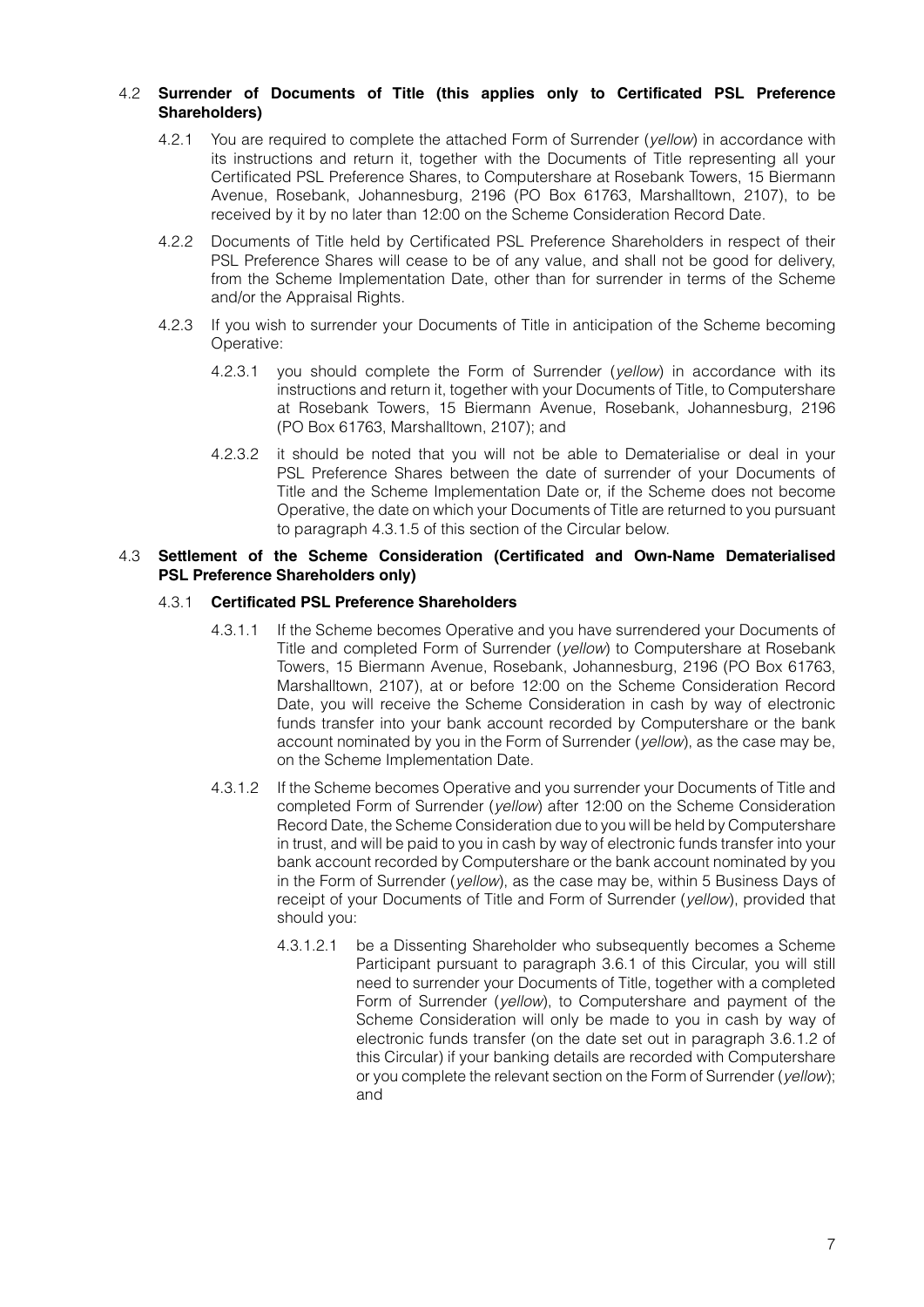- 4.3.1.2.2 fail to surrender your Documents of Title and completed Form of Surrender (*yellow*) to Computershare, or if your banking details are not recorded with Computershare and you have failed to provide your banking details in the completed Form of Surrender (*yellow*), the Scheme Consideration due to you will be held in trust by PSL (or its agent) on your behalf in accordance with the provisions of the MOI.
- 4.3.1.3 For the avoidance of doubt, no interest will accrue for the benefit of the Scheme Participants on the Scheme Consideration.
- 4.3.1.4 Documents of Title surrendered prior to 12:00 on the Scheme Consideration Record Date in anticipation of the Scheme becoming Operative will be held in trust by Computershare, at the risk of the relevant Certificated PSL Preference Shareholders, pending the Scheme becoming Operative.
- 4.3.1.5 Should the Scheme not become Operative, any Documents of Title surrendered and held by Computershare will be returned to you by Computershare, at your own risk, by registered post within 5 Business Days from the date of receipt of the Documents of Title or the date on which it becomes known that the Scheme will not become Operative, whichever is the later.

# 4.3.2 **Own-Name Dematerialised PSL Preference Shareholders**

- 4.3.2.1 If you are an Own-Name Dematerialised PSL Preference Shareholder who is, or is deemed (pursuant to paragraph 3.6.1 of this Circular) to be, a Scheme Participant, you will have your account held at your CSDP or Broker credited with the Scheme Consideration due to you and debited with the PSL Preference Shares you are transferring to PSL pursuant to the Scheme on the Scheme Implementation Date or, if you are a Dissenting Shareholder who subsequently becomes a Scheme Participant pursuant to paragraph 3.6.1 of this Circular, on the date contemplated in paragraph 3.6.1.2 of this Circular.
- 4.3.2.2 You must not complete the attached Form of Surrender (*yellow*).

**If you wish to Dematerialise your PSL Preference Shares, please contact your CSDP or Broker. PSL Preference Shareholders should note that it will take between 1 and 10 Business Days to Dematerialise their PSL Preference Shares through their CSDP or Broker. PSL Preference Shareholders that do not have a CSDP or Broker can contact Computershare directly to Dematerialise their PSL Preference Shares on 086 1100 634 (or +27 11 370 5000 if phoning from outside South Africa) on every Business Day between 8:30 and 16:00.**

**No Dematerialisation or re-materialisation of PSL Preference Shares may take place from the Business Day following the Scheme LDT. You do not need to Dematerialise your PSL Preference Shares to receive the Scheme Consideration.**

**If Documents of Title relating to any PSL Preference Shares to be surrendered are lost or destroyed, Certificated PSL Preference Shareholders should nevertheless return the attached Form of Surrender (***yellow***) duly signed and completed to Computershare by hand to Rosebank Towers, 15 Biermann Avenue, Rosebank, Johannesburg, 2196, or by post to PO Box 61763, Marshalltown, 2107, together with an indemnity form, which is obtainable from Computershare.**

**PSL may dispense with the requirement to surrender Documents of Title upon production of evidence satisfactory to PSL that the Documents of Title relating to the PSL Preference Shares in question have been lost or destroyed and upon provision of a suitable indemnity on terms satisfactory to PSL. Indemnity forms are obtainable from Computershare.**

**PSL Preference Shareholders are advised to consult their professional advisors about their personal tax positions regarding the Scheme.**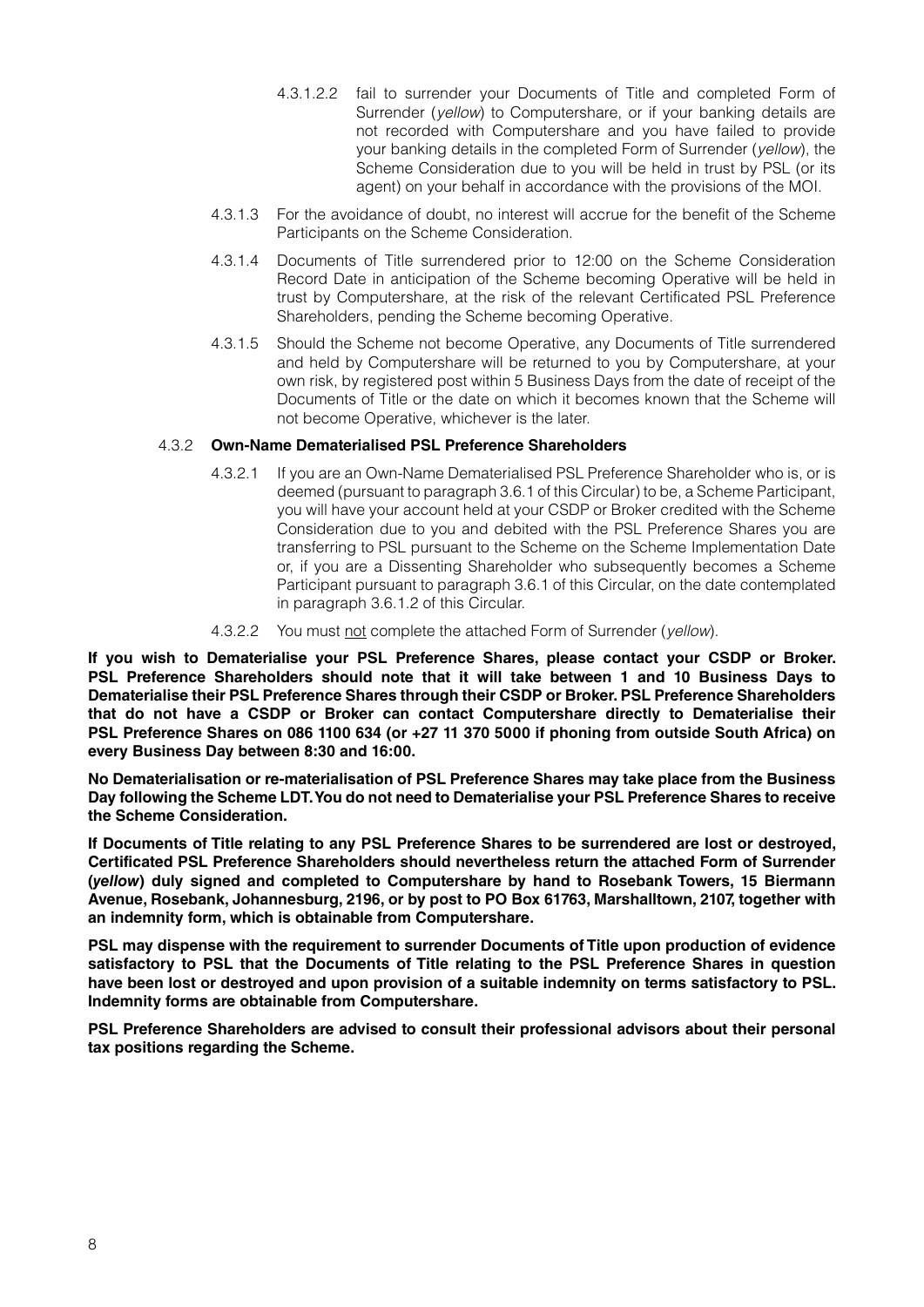# **SALIENT DATES AND TIMES RELATING TO THE SCHEME**

*The definitions and interpretations commencing on page 11 apply to this "Salient dates and times relating to the Scheme" section.*

|                                                                                                                                                                                                                                                                                                                                                                                                     | 2021               |
|-----------------------------------------------------------------------------------------------------------------------------------------------------------------------------------------------------------------------------------------------------------------------------------------------------------------------------------------------------------------------------------------------------|--------------------|
| Record date to determine which PSL Shareholders are entitled to receive this<br>Circular                                                                                                                                                                                                                                                                                                            | Friday, 28 May     |
| Circular posted to PSL Shareholders and notice convening the General Meeting<br>released on SENS on                                                                                                                                                                                                                                                                                                 | Wednesday, 9 June  |
| Notice of General Meeting published in the South African press on                                                                                                                                                                                                                                                                                                                                   | Thursday, 10 June  |
| Last day to trade in order to be recorded in the Register on the Scheme Voting<br>Record Date in order to be eligible to vote at the General Meeting on                                                                                                                                                                                                                                             | Tuesday, 29 June   |
| Scheme Voting Record Date being 17:00 on                                                                                                                                                                                                                                                                                                                                                            | Friday, 2 July     |
| For administrative purposes only, Forms of Proxy to be lodged with<br>Computershare by 14:00 on                                                                                                                                                                                                                                                                                                     | Tuesday, 6 July    |
| Forms of Proxy emailed to Computershare (for the attention of the chairperson of<br>the General Meeting) to be received via email and provided to the chairperson,<br>at any time before the proxy exercises any rights of the PSL Shareholder at the<br>General Meeting on                                                                                                                         | Thursday, 8 July   |
| General Meeting of PSL Shareholders to be held at 14:00 on                                                                                                                                                                                                                                                                                                                                          | Thursday, 8 July   |
| Results of General Meeting released on SENS on                                                                                                                                                                                                                                                                                                                                                      | Thursday, 8 July   |
| Results of General Meeting published in the South African press on                                                                                                                                                                                                                                                                                                                                  | Friday, 9 July     |
| If the Scheme is approved by PSL Shareholders at the General Meeting                                                                                                                                                                                                                                                                                                                                |                    |
| Last date for PSL Shareholders who voted against the Scheme Resolution to<br>require PSL to seek court approval for the Scheme Resolution in terms of<br>section 115(3)(a) of the Companies Act (where applicable) on                                                                                                                                                                               | Thursday, 15 July  |
| Last date for PSL Shareholders who voted against the Scheme Resolution to apply<br>to court for leave to apply for a review of the Scheme Resolution in terms of<br>section 115(3)(b) of the Companies Act on                                                                                                                                                                                       | Thursday, 22 July  |
| Last date for PSL to send objecting PSL Shareholders notices of the adoption of<br>the Scheme Resolution in accordance with section 164(4) of the Companies Act<br>on                                                                                                                                                                                                                               | Thursday, 22 July  |
| <b>Action</b>                                                                                                                                                                                                                                                                                                                                                                                       |                    |
| The following dates assume that all conditions precedent to the Scheme are<br>fulfilled or, where applicable, waived and that neither court approval nor the<br>review of the Scheme Resolution (or any other applicable Resolution)<br>is required and will be confirmed in the finalisation announcement if all<br>conditions precedent to the Scheme are fulfilled or, where applicable, waived: |                    |
| Scheme Finalisation Date expected to be on                                                                                                                                                                                                                                                                                                                                                          | Friday, 30 July    |
| Scheme Finalisation Date announcement and announcement of final Scheme<br>Consideration expected to be released on SENS on                                                                                                                                                                                                                                                                          | Friday, 30 July    |
| Scheme Finalisation Date announcement expected to be published in the<br>South African press on                                                                                                                                                                                                                                                                                                     | Monday, 2 August   |
| Scheme LDT expected to be on                                                                                                                                                                                                                                                                                                                                                                        | Tuesday, 10 August |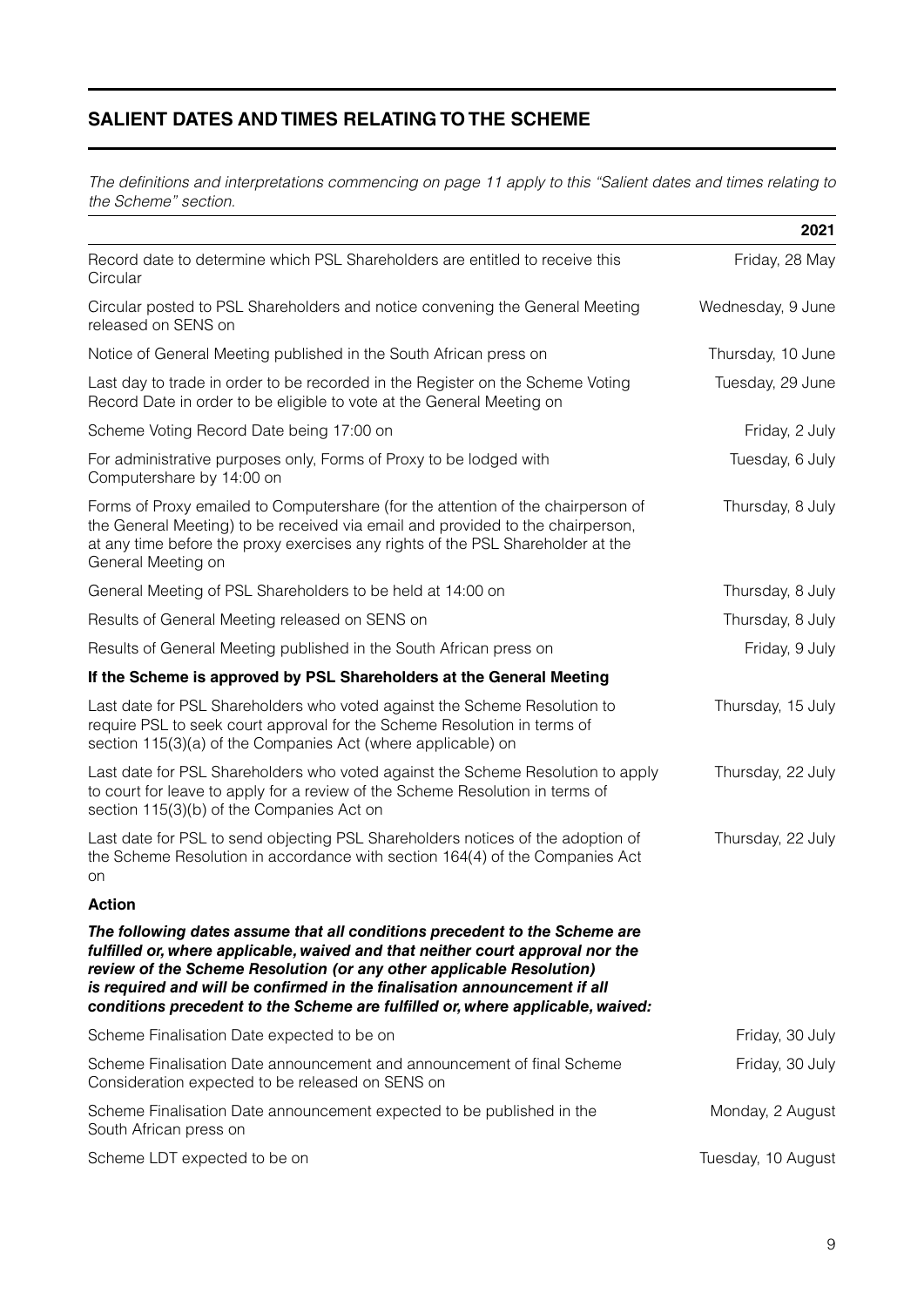|                                                                                                                                                                                                                                   | 2021                 |
|-----------------------------------------------------------------------------------------------------------------------------------------------------------------------------------------------------------------------------------|----------------------|
| Trading in PSL Preference Shares on the JSE expected to be suspended from<br>commencement of trade on or about                                                                                                                    | Wednesday, 11 August |
| Scheme Consideration Record Date to be recorded in the Register in order to<br>receive the Scheme Consideration expected to be on                                                                                                 | Friday, 13 August    |
| Scheme Implementation Date expected to be on                                                                                                                                                                                      | Monday, 16 August    |
| Scheme Consideration payment to Dematerialised PSL Preference Shareholders<br>expected to take place on                                                                                                                           | Monday, 16 August    |
| Scheme Consideration payment to Certificated PSL Preference Shareholders<br>expected to take place within 5 Business Days of (assuming surrender of<br>Documents of Title and duly completed Form of Surrender) expected to be on | Monday, 16 August    |
| Termination of listing of PSL Preference Shares on the JSE expected to be at<br>commencement of trade on or about                                                                                                                 | Tuesday, 17 August   |

## **Notes:**

- 1. The above dates and times are subject to such changes as may be agreed to by PSL and approved by the JSE, if required. If the Scheme Finalisation Date is not on Friday, 30 July 2021 (or if the Scheme Finalisation Date falls on a day before Friday, 30 July 2021), an updated timetable will be released on SENS.
- 2. Completed Forms of Proxy and the authority (if any) under which they are signed must be (i) lodged with, posted or emailed to Computershare at Rosebank Towers, 15 Biermann Avenue, Rosebank, Johannesburg, 2196 (Private Bag X9000, Saxonwold, 2132), or proxy@computershare.co.za, to be received by them, for administrative purposes only, no later than 14:00 on Tuesday, 6 July 2021 or (ii) thereafter emailed to Computershare at the aforementioned email address (for the attention of the chairperson of the General Meeting) at any time before the relevant proxy exercises any rights of the PSL Shareholder at such General Meeting.
- 3. PSL Preference Shareholders should note that, as trade in PSL Preference Shares on the JSE is settled in the electronic settlement system used by Strate, settlement of trades takes place 3 Business Days after the date of such trades. Therefore, PSL Preference Shareholders who acquire PSL Preference Shares on the JSE after the last day to trade in order to be eligible to vote at the General Meeting, expected to be on Tuesday, 29 June 2021, being the last day to trade in PSL Preference Shares so as to be recorded in the Register on the Scheme Voting Record Date, will not be entitled to vote at the General Meeting.
- 4. PSL Shareholders who wish to exercise their Appraisal Rights are referred to **Annexure 2** to this Circular for purposes of determining the relevant timing for the exercise of their Appraisal Rights.
- 5. The exercise of Appraisal Rights may result in changes to the above salient dates and times and PSL Shareholders will be notified separately of the applicable dates and times resulting from any such changes.
- 6. PSL Shareholders who wish to exercise their right in terms of section 115(3) of the Companies Act, to require the approval of a court for the Scheme should refer to **Annexure 2** to this Circular which includes an extract of section 115 of the Companies Act. Should PSL Shareholders exercise their rights in terms of section 115(3) of the Companies Act, the dates and times set out above may change, in which case an updated timetable will be released on SENS.
- 7. Dematerialised PSL Preference Shareholders, other than those with Own-Name Registration, must provide their CSDP or Broker with their instructions for voting at the General Meeting by the cut-off time and date stipulated by their CSDP or Broker in terms of their respective custody agreements between them and their CSDP or Broker.
- 8. No Dematerialisation or re-materialisation of PSL Preference Shares may take place from the commencement of business on the Business Day following the Scheme LDT. The Scheme LDT is expected to be on Tuesday, 10 August 2021.
- 9. If the General Meeting is adjourned or postponed, the above dates and times will change, but the Forms of Proxy submitted for the initial General Meeting will remain valid in respect of any adjournment or postponement of the General Meeting.
- 10. Although the salient dates and times are stated to be subject to change, such statement shall not be regarded as consent or dispensation for any change to time periods which may be required in terms of the Companies Act and the JSE Listings Requirements, where applicable, and any such consents or dispensations must be specifically applied for and granted.
- 11. All times referred to in this Circular are references to South African Standard Time.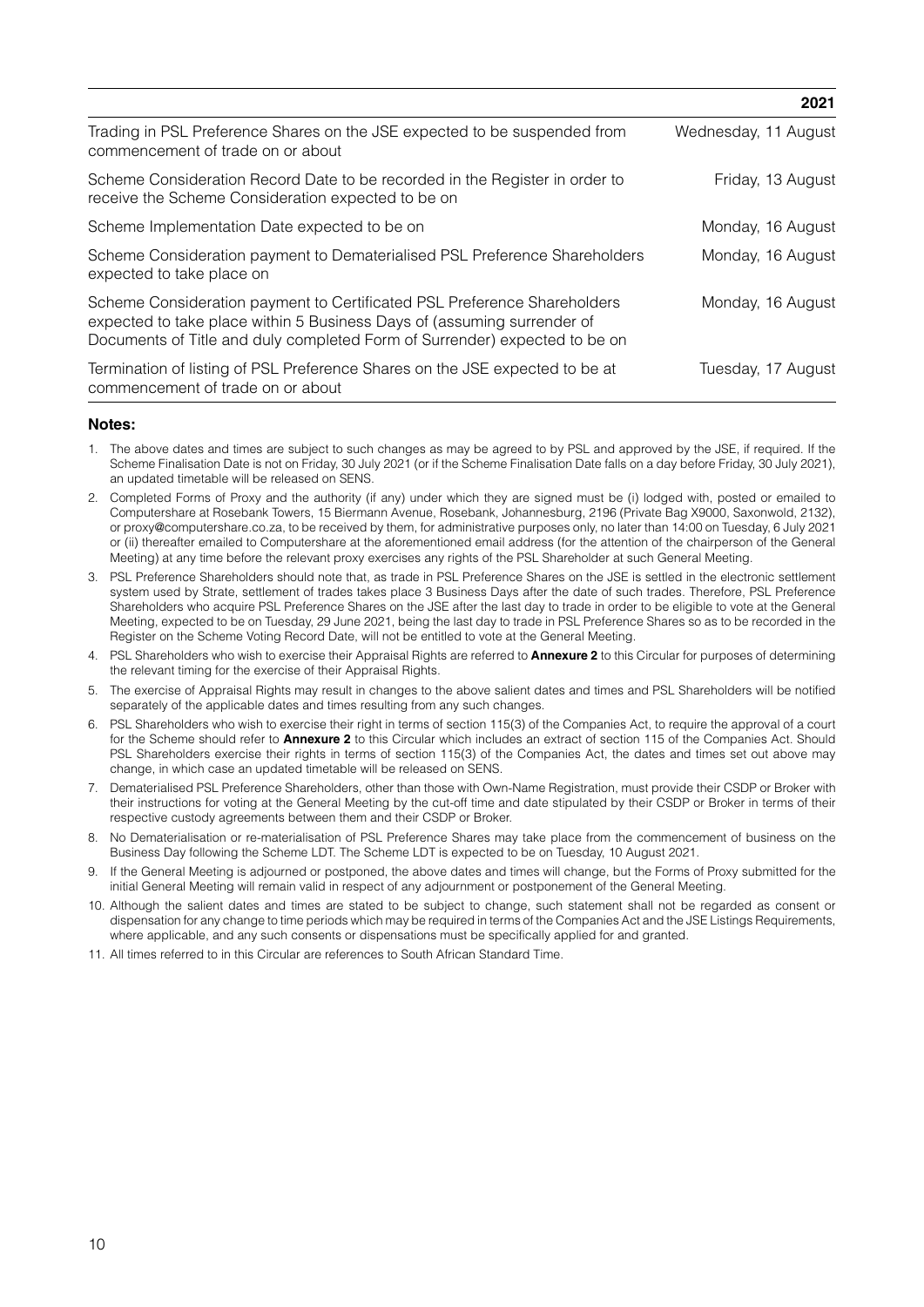# **DEFINITIONS AND INTERPRETATIONS**

In this Circular, unless the context indicates otherwise, reference to the singular shall include the plural and *vice versa*, words denoting one gender include the others, words and expressions denoting natural persons include juristic persons and associations of persons and the words and expressions in the first column have the meanings stated opposite them in the second column.

| "Appraisal Rights"                              | the rights afforded to PSL Shareholders in terms of section 164 of the<br>Companies Act as set out in <b>Annexure 2</b> ;                                                                                                                                                               |
|-------------------------------------------------|-----------------------------------------------------------------------------------------------------------------------------------------------------------------------------------------------------------------------------------------------------------------------------------------|
| "Base Scheme Consideration"                     | the cash consideration of R81.00 per Scheme Share;                                                                                                                                                                                                                                      |
| "Board" or "Directors"                          | the board of directors of PSL from time to time, comprising, as at the Last<br>Practicable Date, those persons whose names appear in the "Corporate"<br>Information and Advisors" section of this Circular;                                                                             |
| "Broker"                                        | any person registered as a "broking member (equities)" in accordance<br>with the provisions of the Financial Markets Act;                                                                                                                                                               |
| "Business Day"                                  | any day, other than a Saturday, Sunday or public holiday in South Africa;                                                                                                                                                                                                               |
| "Certificated PSL Ordinary<br>Shareholder"      | the holder of all the Certificated PSL Ordinary Shares, being PSG Group;                                                                                                                                                                                                                |
|                                                 | "Certificated PSL Ordinary Shares" PSL Ordinary Shares being "certificated securities" as defined in the<br>Financial Markets Act, title to which is evidenced by Documents of Title;                                                                                                   |
| "Certificated PSL Preference<br>Shareholders"   | the holders of Certificated PSL Preference Shares;                                                                                                                                                                                                                                      |
| "Certificated PSL Preference<br>Shares"         | PSL Preference Shares being "certificated securities" as defined in the<br>Financial Markets Act and having accordingly not yet been Dematerialised,<br>title to which is evidenced by Documents of Title;                                                                              |
| "Certificated PSL Shareholders"                 | collectively, the Certificated PSL Ordinary Shareholder and Certificated<br>PSL Preference Shareholders;                                                                                                                                                                                |
| "Certificated PSL Shares"                       | collectively, Certificated PSL Ordinary Shares and Certificated PSL<br>Preference Shares;                                                                                                                                                                                               |
| "Circular"                                      | this document to PSL Shareholders, dated Wednesday, 9 June 2021,<br>together will the annexures hereto, and including the Notice of General<br>Meeting, the Form of Proxy (grey) and the Form of Surrender (yellow);                                                                    |
| "Common Monetary Area"                          | South Africa, the Republic of Namibia and the Kingdoms of Eswatini and<br>Lesotho;                                                                                                                                                                                                      |
| "Companies Act"                                 | the Companies Act, 2008 (Act No. 71 of 2008), as amended from time to<br>time;                                                                                                                                                                                                          |
| "Conditions"                                    | the conditions precedent to the Scheme set out in paragraph 3.2 of<br>this Circular;                                                                                                                                                                                                    |
| "CSDP"                                          | a central securities depository participant registered in terms of the<br>Financial Markets Act with whom a beneficial holder of shares holds a<br>Dematerialised share account;                                                                                                        |
| "Dematerialisation"                             | the process by which securities held in certificated form are converted to<br>or held in electronic form as uncertificated securities and recorded as<br>such in a sub-register of security holders maintained by a CSDP, and<br>"Dematerialised" shall bear the corresponding meaning; |
| "Dematerialised PSL Preference<br>Shareholders" | those PSL Preference Shareholders who hold Dematerialised PSL<br>Preference Shares;                                                                                                                                                                                                     |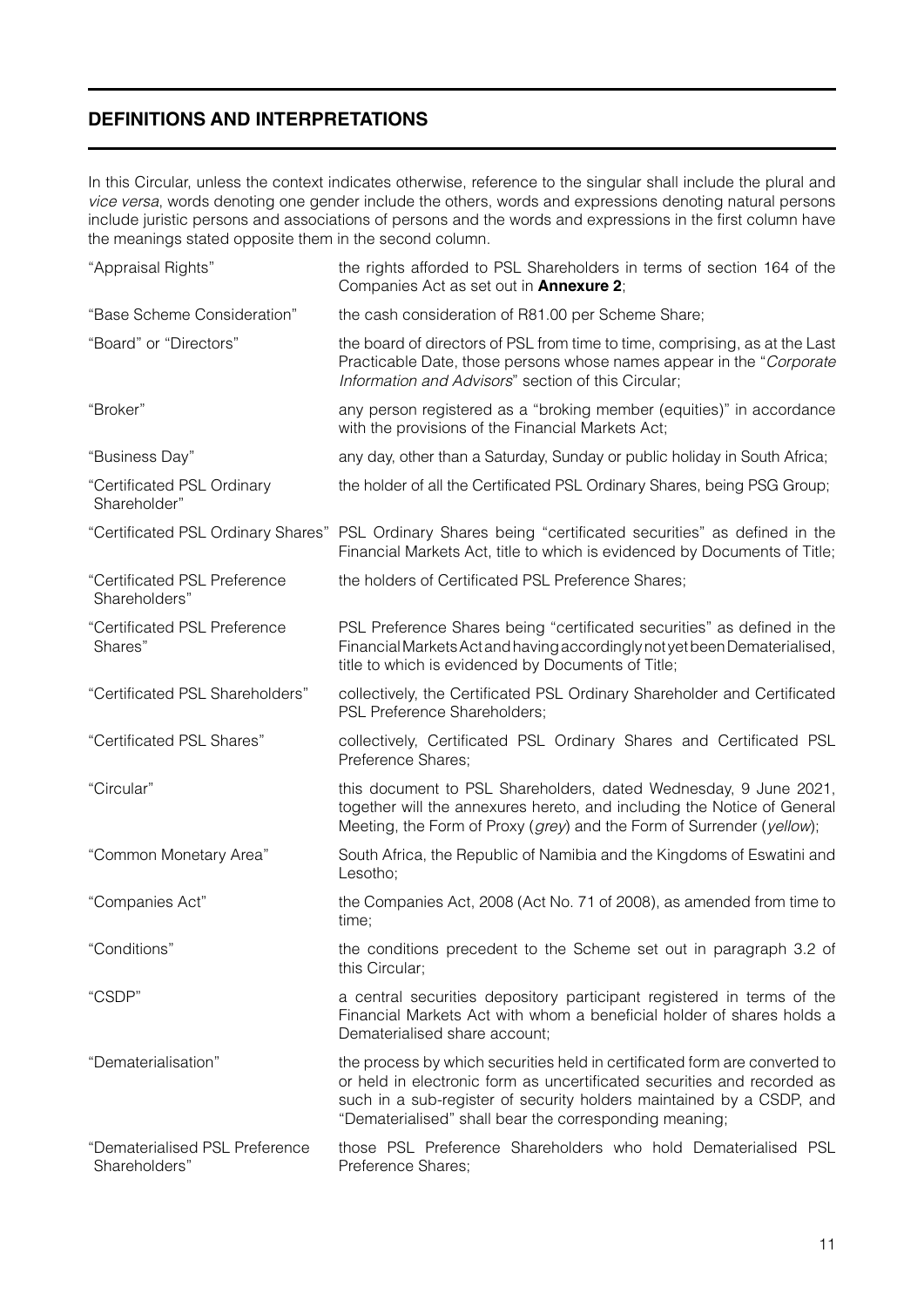| "Dematerialised PSL Preference<br>Shares" | PSL Preference Shares which have been Dematerialised and incorporated<br>into the Strate system and which are no longer evidenced by physical<br>Documents of Title;                                                                                                                                                                                         |
|-------------------------------------------|--------------------------------------------------------------------------------------------------------------------------------------------------------------------------------------------------------------------------------------------------------------------------------------------------------------------------------------------------------------|
| "Dissenting Shareholder"                  | a PSL Shareholder who validly exercises their Appraisal Rights (if any)<br>by giving written notice to PSL objecting in advance to, and voting<br>against, the Scheme Resolution at the General Meeting and by<br>demanding, in terms of section 164(5) to 164(8) of the Companies Act,<br>that PSL pays to them the fair value of their PSL Shares;         |
| "Documents of Title"                      | share certificates, certified transfer deeds, balance receipts or any other<br>physical documents of title to PSL Shares in question acceptable to the<br>Board;                                                                                                                                                                                             |
| "Encumbrances"                            | a mortgage, pledge, hypothecation, lien, option, restriction, right of<br>(i)<br>first refusal, right of pre-emption, right of retention, right of set-off, third<br>party right or interest, assignment in security, title extension, trust<br>arrangement, cession in security, security interest of any kind or any<br>other encumbrance of any kind; and |
|                                           | any other type of preferential transaction or agreement having, or<br>(ii)<br>which might have, the effect of Encumbering as contemplated in (i),                                                                                                                                                                                                            |
|                                           | whether or not subject to a condition precedent, and "Encumbered",<br>"Encumber" and "Encumbering" each bears a corresponding meaning;                                                                                                                                                                                                                       |
| "Exchange Control Regulations"            | the South African Exchange Control Regulations, promulgated in terms<br>of the South African Currency and Exchanges Act, 1933 (Act No. 9 of<br>1933), as amended from time to time;                                                                                                                                                                          |
| "FICA"                                    | the Financial Intelligence Centre Act, 2001 (Act No. 38 of 2001),<br>as amended from time to time;                                                                                                                                                                                                                                                           |
| "Financial Markets Act"                   | the Financial Markets Act, 2012 (Act No. 19 of 2012), as amended from<br>time to time;                                                                                                                                                                                                                                                                       |
| "Foreign PSL Preference<br>Shareholders"  | PSL Preference Shareholders that are registered in a jurisdiction outside<br>of South Africa, or who are resident, domiciled or located in,<br>or who are a citizen of, a jurisdiction other than South Africa;                                                                                                                                              |
| "Form of Proxy"                           | for purposes of the General Meeting, the form of proxy (grey) for use only<br>by the Certificated PSL Shareholders and Own-Name Dematerialised<br>Shareholders, enclosed herewith;                                                                                                                                                                           |
| "Form of Surrender"                       | a form of surrender (yellow) in respect of the Scheme for use by<br>Certificated PSL Preference Shareholders only, enclosed herewith;                                                                                                                                                                                                                        |
| "Fulfilment Date"                         | the date by which all Conditions must be fulfilled, or, where applicable,<br>waived (in whole or in part), this being 31 August 2021, or such later date<br>as may be extended by PSL;                                                                                                                                                                       |
| "General Meeting"                         | the general meeting of PSL Shareholders to be held in electronic format<br>only at 14:00 on Thursday, 8 July 2021, convened in terms of the Notice<br>of General Meeting, together with any reconvened general meeting held<br>as a result of the adjournment or postponement of that general meeting;                                                       |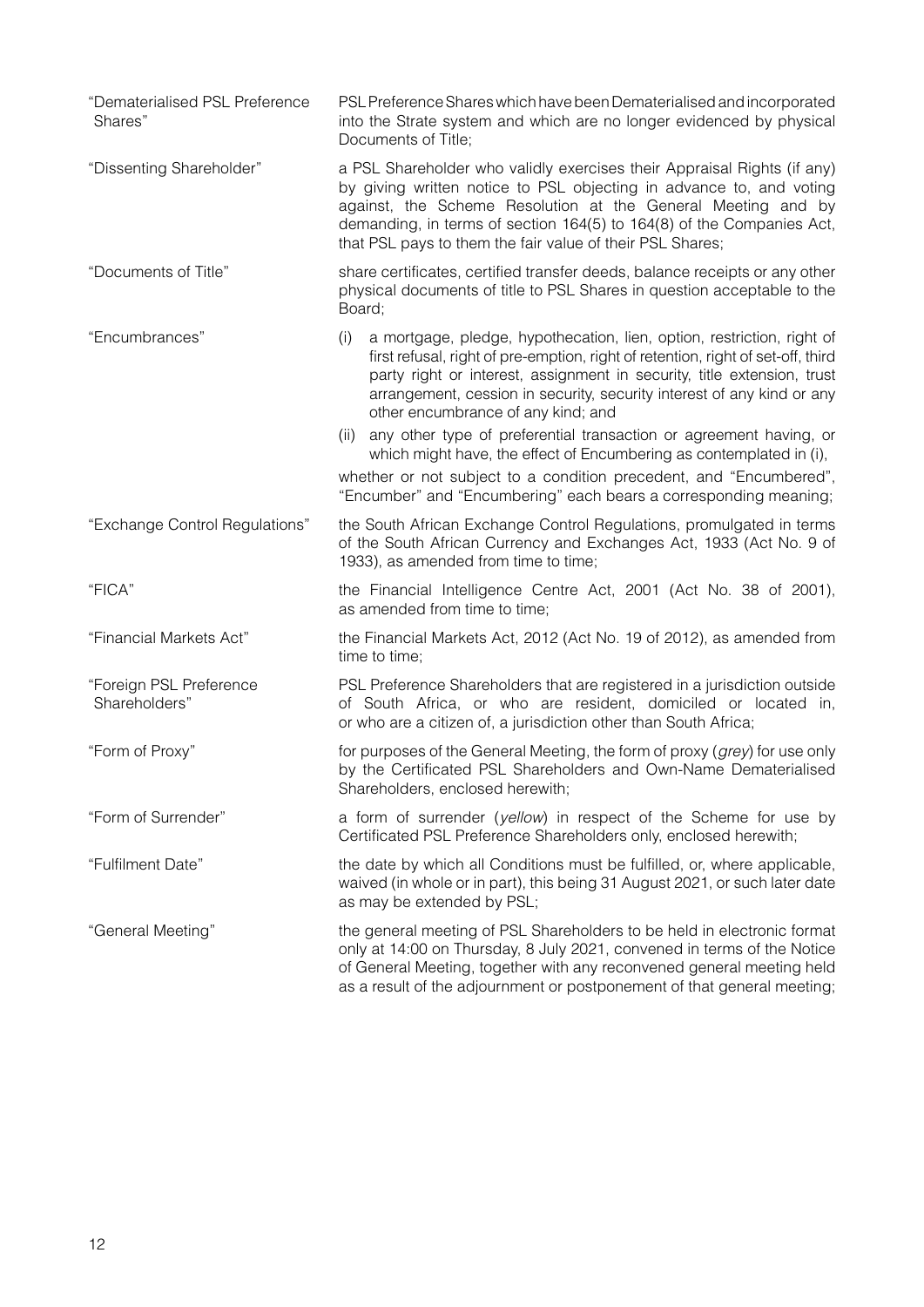| "Governmental Authority"                  | the government of any applicable jurisdiction (including any national,<br>(i)<br>state, municipal or local government or any political or administrative<br>subdivision thereof) and any department, ministry, agency,<br>instrumentality, court, central bank, commission or other authority<br>thereof;                                                 |
|-------------------------------------------|-----------------------------------------------------------------------------------------------------------------------------------------------------------------------------------------------------------------------------------------------------------------------------------------------------------------------------------------------------------|
|                                           | any governmental, quasi-governmental or private body or agency<br>(ii)<br>lawfully exercising, or entitled to exercise, any administrative,<br>executive, judicial, legislative, regulatory, licensing, competition, tax,<br>importing or other governmental authority or quasi-governmental<br>authority within any applicable jurisdiction; and         |
|                                           | (iii) any securities exchange within any applicable jurisdiction;                                                                                                                                                                                                                                                                                         |
| "Independent Board"                       | collectively, PE Burton, AM Hlobo and B Mathews, being those<br>independent non-executive Directors who have been appointed as the<br>independent committee of the Board for purposes of opining on the<br>Scheme on a voluntary basis;                                                                                                                   |
| "Independent Expert"                      | Questco Corporate Advisory Proprietary Limited (Registration number<br>2011/106751), a private company incorporated under the laws of<br>South Africa, particulars of which appear in the "Corporate Information<br>and Advisors" section of this Circular;                                                                                               |
| "JSE"                                     | JSE Limited (Registration number 2005/022939/06), a public company<br>incorporated under the laws of South Africa and which is licensed as an<br>exchange in terms of the Financial Markets Act;                                                                                                                                                          |
| "JSE Listings Requirements"               | the Listings Requirements of the JSE;                                                                                                                                                                                                                                                                                                                     |
| "Laws"                                    | laws, legislation, statutes, regulations, directives orders, notices,<br>promulgations and other decrees of any Governmental Authority which<br>have force of law or which would be an offence not to obey, and the<br>common law, all of the aforementioned as modified, re-enacted, restated,<br>replaced or re-implemented from time to time;          |
| "Last Practicable Date"                   | the last practicable date before finalisation of this Circular, which date<br>was Friday, 28 May 2021;                                                                                                                                                                                                                                                    |
| "MOI"                                     | the memorandum of incorporation of the Company;                                                                                                                                                                                                                                                                                                           |
| "Notice of General Meeting"               | the notice of the General Meeting of PSL Shareholders, forming part of<br>this Circular;                                                                                                                                                                                                                                                                  |
| "Operative"                               | in relation to the Scheme, means all Conditions are fulfilled or, where<br>applicable, waived;                                                                                                                                                                                                                                                            |
| "Own-Name Dematerialised<br>Shareholders" | PSL Shareholders who hold Dematerialised Shares and are recorded by<br>the CSDP in the sub-register kept by that CSDP in the name of such<br>PSL Shareholder;                                                                                                                                                                                             |
| "Person"                                  | includes any individual, body corporate, trust, company, close<br>corporation, Governmental Authority, corporate entity, unincorporated<br>association or other entity, whether or not recognised under any Law as<br>having separate legal existence or personality and wherever incorporated,<br>created or established;                                |
| "PSG Capital"                             | PSG Capital Proprietary Limited (Registration number 2006/015817/07),<br>a private company incorporated under the laws of South Africa,<br>particulars of which appear in the "Corporate Information and Advisors"<br>section of this Circular, being the transaction advisor and sponsor to PSL<br>and an indirect wholly owned subsidiary of PSG Group; |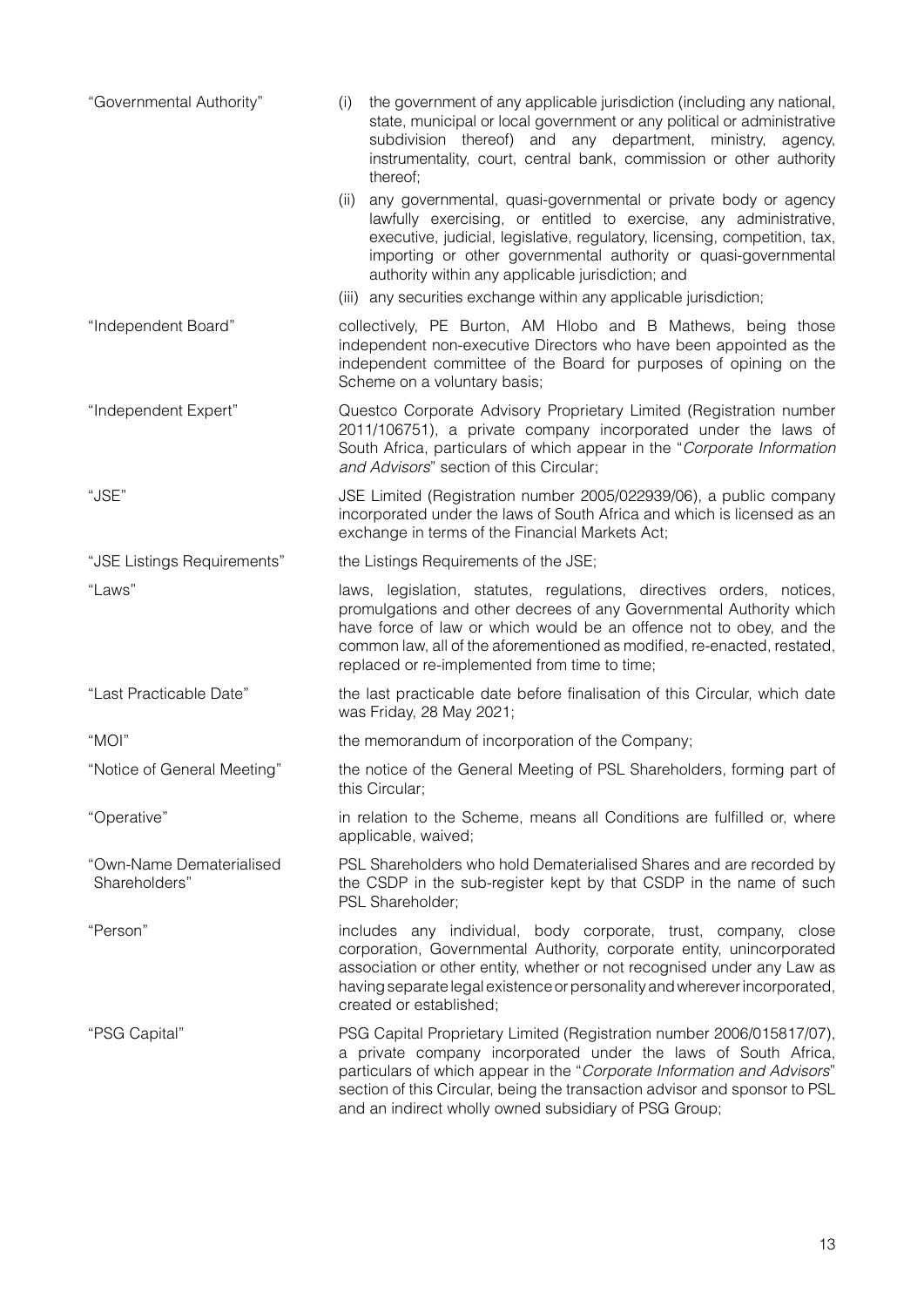| "PSG Group"                           | PSG Group Limited (Registration number 1970/008484/06), a public<br>company incorporated under the laws of South Africa, the ordinary<br>shares of which are listed on the JSE, and the holding company of PSL<br>by virtue of holding all the PSL Ordinary Shares;                                                                                                                                                                                                                     |
|---------------------------------------|-----------------------------------------------------------------------------------------------------------------------------------------------------------------------------------------------------------------------------------------------------------------------------------------------------------------------------------------------------------------------------------------------------------------------------------------------------------------------------------------|
| "PSL" or "the Company"                | PSG Financial Services Limited (Registration number 1919/000478/06),<br>a public company incorporated under the laws of South Africa,<br>a Subsidiary of PSG Group by virtue of PSG Group holding all the<br>PSL Ordinary Shares;                                                                                                                                                                                                                                                       |
| "PSL Ordinary Shareholder"            | the registered holder of all the PSL Ordinary Shares, being PSG Group;                                                                                                                                                                                                                                                                                                                                                                                                                  |
| "PSL Ordinary Shares                  | ordinary no par value shares in the issued share capital of PSL;                                                                                                                                                                                                                                                                                                                                                                                                                        |
| "PSL Preference Shareholders"         | registered holders of PSL Preference Shares;                                                                                                                                                                                                                                                                                                                                                                                                                                            |
| "PSL Preference Shares"               | non-redeemable, cumulative, non-participating, variable rate preference<br>shares of no par value in the issued share capital of PSL, which are listed<br>on the JSE;                                                                                                                                                                                                                                                                                                                   |
| "PSL Shareholders"                    | collectively, the PSL Ordinary Shareholder and the PSL Preference<br>Shareholders;                                                                                                                                                                                                                                                                                                                                                                                                      |
| "PSL Shares"                          | collectively, the PSL Ordinary Shares and the PSL Preference Shares;                                                                                                                                                                                                                                                                                                                                                                                                                    |
| "Register"                            | the register of Certificated PSL Shareholders and the sub-register of<br>Dematerialised PSL Preference Shareholders maintained by the relevant<br>CSDPs;                                                                                                                                                                                                                                                                                                                                |
| "Resolutions"                         | collectively, all resolutions set out in the Notice of General Meeting and<br>"Resolution" means any one of them as the context may require;                                                                                                                                                                                                                                                                                                                                            |
| "Scheme"                              | the scheme of arrangement in terms of section 114(1) of the Companies<br>Act, proposed by the Board between PSL and the PSL Shareholders, as<br>more fully described in paragraph 3 of this Circular, in terms of which<br>PSL will, if the Scheme becomes Operative, repurchase all the Scheme<br>Shares from the Scheme Participants cum dividend for the Scheme<br>Consideration per Scheme Share, after which all PSL Preference Shares<br>will be delisted from the JSE;           |
| "Scheme Consideration"                | the aggregate of the Base Scheme Consideration plus an amount equal<br>to the preference dividend that would have been calculated on a Scheme<br>Share up to the Scheme Consideration Record Date (as if the Scheme<br>Consideration Record Date is a preference dividend accrual date in<br>terms of the rights attaching to the PSL Preference Shares) that has not<br>been declared and paid, which final Scheme Consideration will be<br>announced on the Scheme Finalisation Date; |
| "Scheme Consideration Record<br>Date" | the time and date for Persons who are PSL Preference Shareholders to be<br>registered as PSL Preference Shareholders in the Register in order to be<br>eligible to receive the Scheme Consideration, being the first Friday<br>following the Scheme LDT which is expected to be at 17:00 on Friday,<br>13 August 2021 (or such other date and time as the JSE may direct);                                                                                                              |
| "Scheme Finalisation Date"            | which<br>"finalisation<br>date<br>the<br>date<br>the<br>announcement"<br>on<br>(as contemplated by the JSE Listings Requirements) is released<br>on SENS, after all the Conditions are fulfilled or waived, as the case may<br>be, which is expected to be Friday, 30 July 2021;                                                                                                                                                                                                        |
| "Scheme Implementation Date"          | the date on which the Scheme is to be implemented, being the Monday<br>immediately following the Scheme Consideration Record Date (or such<br>other date as the JSE may direct);                                                                                                                                                                                                                                                                                                        |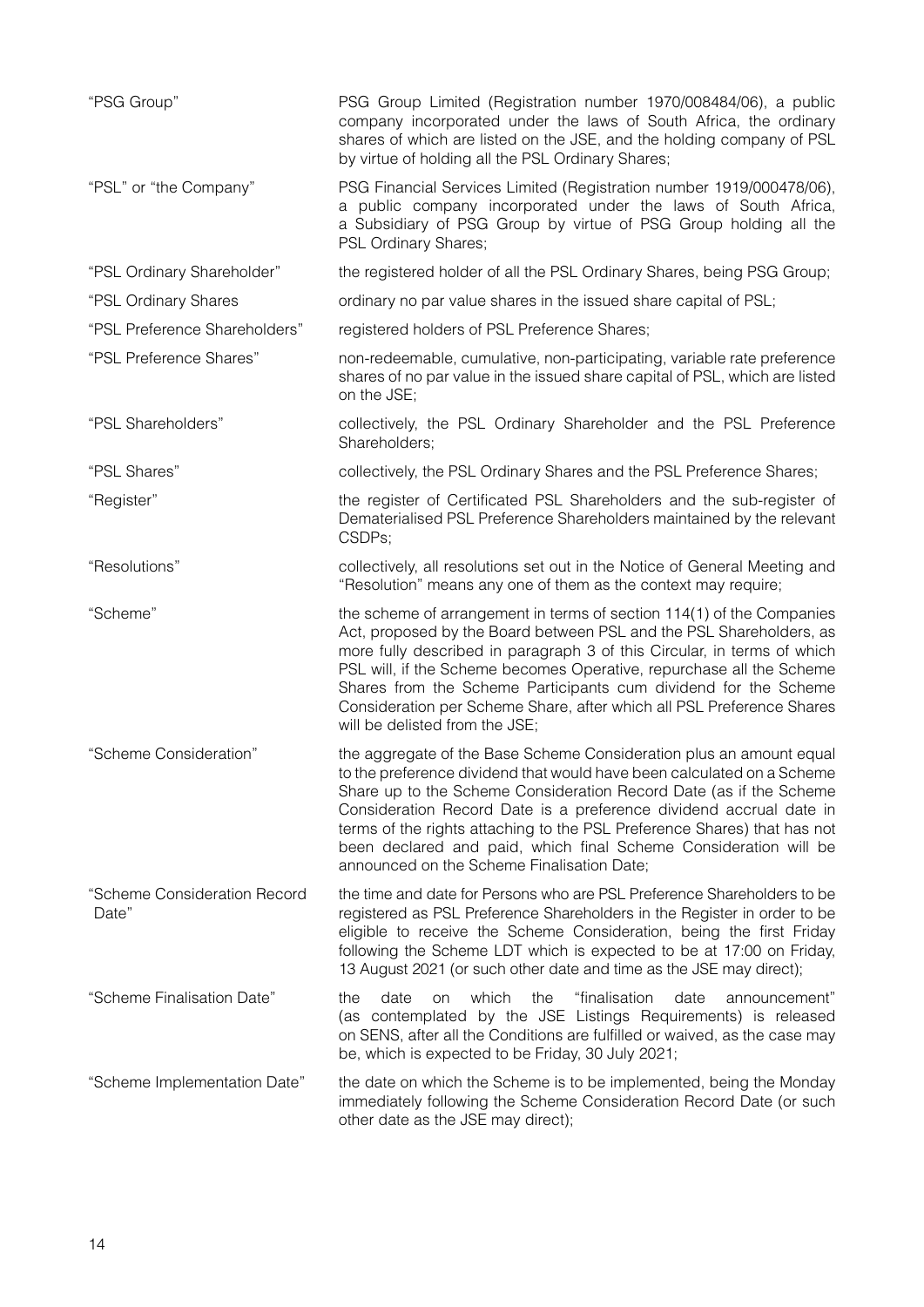| "Scheme LDT"                                 | the last day to trade in PSL Preference Shares in order to participate in<br>the Scheme, being at the close of trading 3 trading days prior to the<br>Scheme Consideration Record Date, which is expected to be at 17:00 on<br>Tuesday, 10 August 2021 (or such other date and time as the JSE<br>may direct);                                                                                                                                                                                                                                    |
|----------------------------------------------|---------------------------------------------------------------------------------------------------------------------------------------------------------------------------------------------------------------------------------------------------------------------------------------------------------------------------------------------------------------------------------------------------------------------------------------------------------------------------------------------------------------------------------------------------|
| "Scheme Participants"                        | all PSL Preference Shareholders who are recorded in the Register on the<br>Scheme Consideration Record Date, being those Persons who are<br>entitled to receive the Scheme Consideration;                                                                                                                                                                                                                                                                                                                                                         |
| "Scheme Resolution"                          | the special resolution to be proposed to PSL Shareholders, the full terms<br>of which are set out in Special Resolution Number 2 in the Notice of General<br>Meeting, at the General Meeting seeking their approval of the Scheme as<br>contemplated in section 115(2) of the Companies Act, which will require<br>the support of at least 75% of the votes exercised on it;                                                                                                                                                                      |
| "Scheme Shares"                              | the PSL Preference Shares held by a Scheme Participant on the Scheme<br><b>Consideration Record Date;</b>                                                                                                                                                                                                                                                                                                                                                                                                                                         |
| "Scheme Voting Record Date"                  | the time and date for PSL Shareholders to be recorded in the Register in<br>order to be eligible to attend, speak and vote at the General Meeting,<br>being 17:00 on Friday, 2 July 2021;                                                                                                                                                                                                                                                                                                                                                         |
| "SENS"                                       | the Stock Exchange News Service of the JSE;                                                                                                                                                                                                                                                                                                                                                                                                                                                                                                       |
| "South Africa"                               | the Republic of South Africa;                                                                                                                                                                                                                                                                                                                                                                                                                                                                                                                     |
| "Strate"                                     | Strate Proprietary Limited (Registration number 1998/022242/07),<br>a private company incorporated under the laws of South Africa,<br>being a licensed central securities depository in terms of section 1 of the<br>Financial Markets Act and the entity that manages the electronic custody,<br>clearing and settlement environment for all share transactions concluded<br>on the JSE and off-market, and in terms of which transactions in securities<br>are settled and transfers of ownership in securities are recorded<br>electronically; |
| "Subsidiary"                                 | a "subsidiary" as defined in the Companies Act;                                                                                                                                                                                                                                                                                                                                                                                                                                                                                                   |
| "Terms Announcement"                         | the terms announcement published by PSL and PSG Group on SENS,<br>dated 20 April 2021;                                                                                                                                                                                                                                                                                                                                                                                                                                                            |
| "Transfer Secretaries" or<br>"Computershare" | Computershare Investor Services Proprietary Limited (Registration<br>number 2004/003647/07), a private company incorporated under the<br>laws of South Africa, the particulars of which are set out in the "Corporate"<br>Information and Advisors" section of this Circular, being the transfer<br>secretaries of PSL;                                                                                                                                                                                                                           |
| "Voluntary Resolution"                       | the special resolution to be proposed to PSL Preference Shareholders,<br>the full terms of which are set out in Special Resolution Number 1 in the<br>Notice of General Meeting, at the General Meeting seeking their approval<br>of the Scheme, which will require the support of at least 75% of the votes<br>exercised on it; and                                                                                                                                                                                                              |
| "ZAR" or "Rand" or "R"                       | South African rand, the official currency of South Africa.                                                                                                                                                                                                                                                                                                                                                                                                                                                                                        |

The following shall apply throughout this Circular, unless the context clearly provides otherwise:

- 1. headings are to be ignored when construing this Circular;
- 2. any reference to a time of day is a reference to South African Standard Time, unless a contrary indication appears;
- 3. a reference to any statute or statutory provision shall be construed as a reference to the same as it may have been, or may from time to time be, amended, modified, replaced or re-enacted;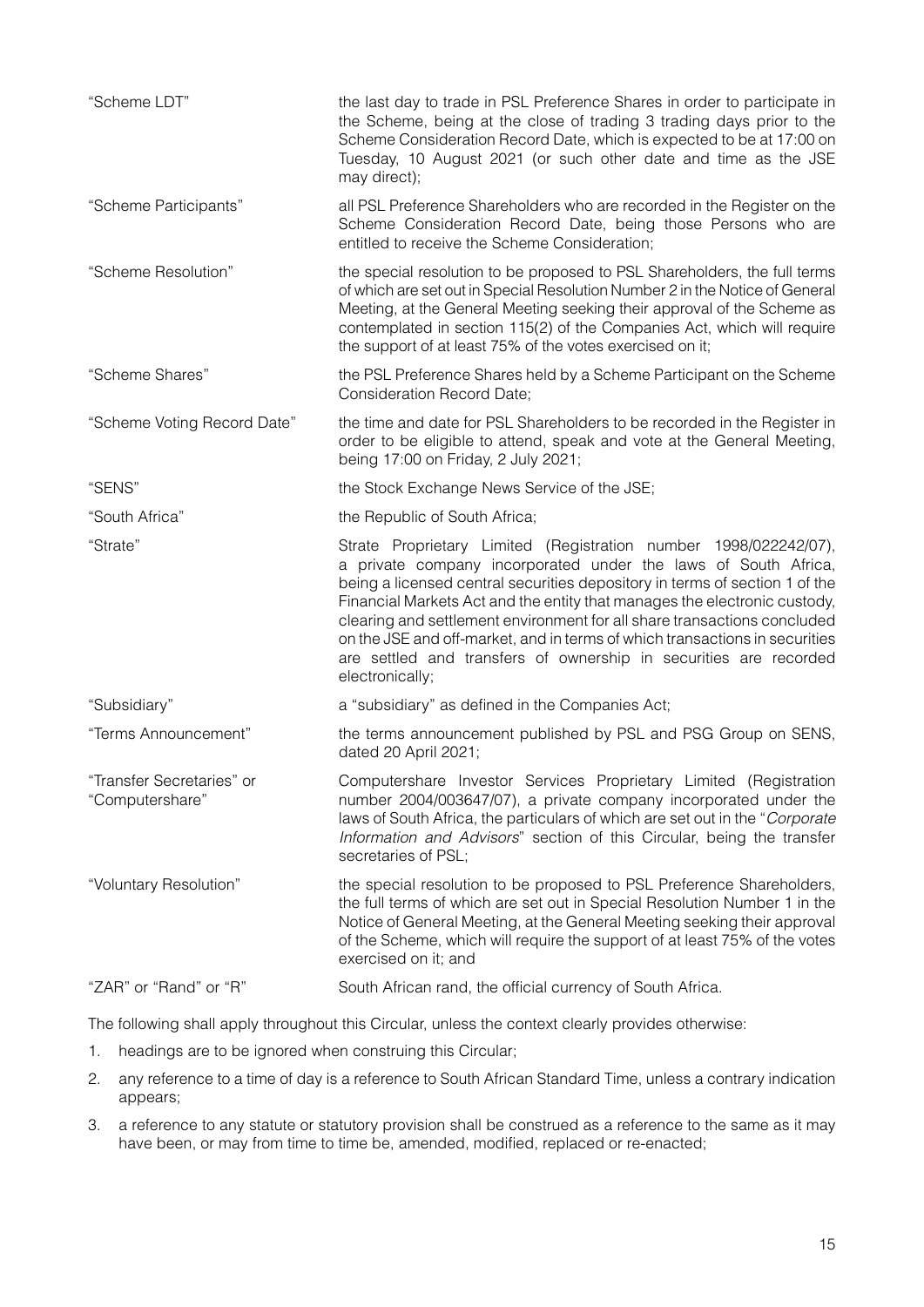- 4. a reference to any agreement or document referred to in this Circular is a reference to that agreement or document as amended, revised, varied, novated or supplemented at any time;
- 5. should any provision in a definition be a substantive provision conferring rights or imposing obligations on any Person, effect shall be given to that provision as if it were a substantive provision in the body of this Circular;
- 6. where any number of days is prescribed, those days shall be reckoned exclusively of the first and inclusively of the last day unless the last day falls on a day which is not a Business Day, in which event the last day shall be the next succeeding Business Day;
- 7. the use of the word including, include/s, in particular or any similar such word followed by a specific example/s shall not be construed as limiting the meaning of the general wording preceding it and the *eiusdem generis* rule shall not be applied in the interpretation of such general wording or such specific example/s;
- 8. the use of any expression covering a process available under South African Law shall, if PSL is subject to the Law of any other jurisdiction, be interpreted as including any equivalent or analogous proceedings under the Law of such other jurisdiction;
- 9. references to Laws or any similar such word shall be deemed to include the JSE Listings Requirements;
- 10. a Condition "Fails" if it is not fulfilled by the latest date allowed for its fulfilment, and, if it is capable of being waived, it is also not waived by that latest date; and
- 11. no rule of construction shall be applied to the disadvantage of PSL because any or all of them were responsible for, or participated in, the preparation of this Circular.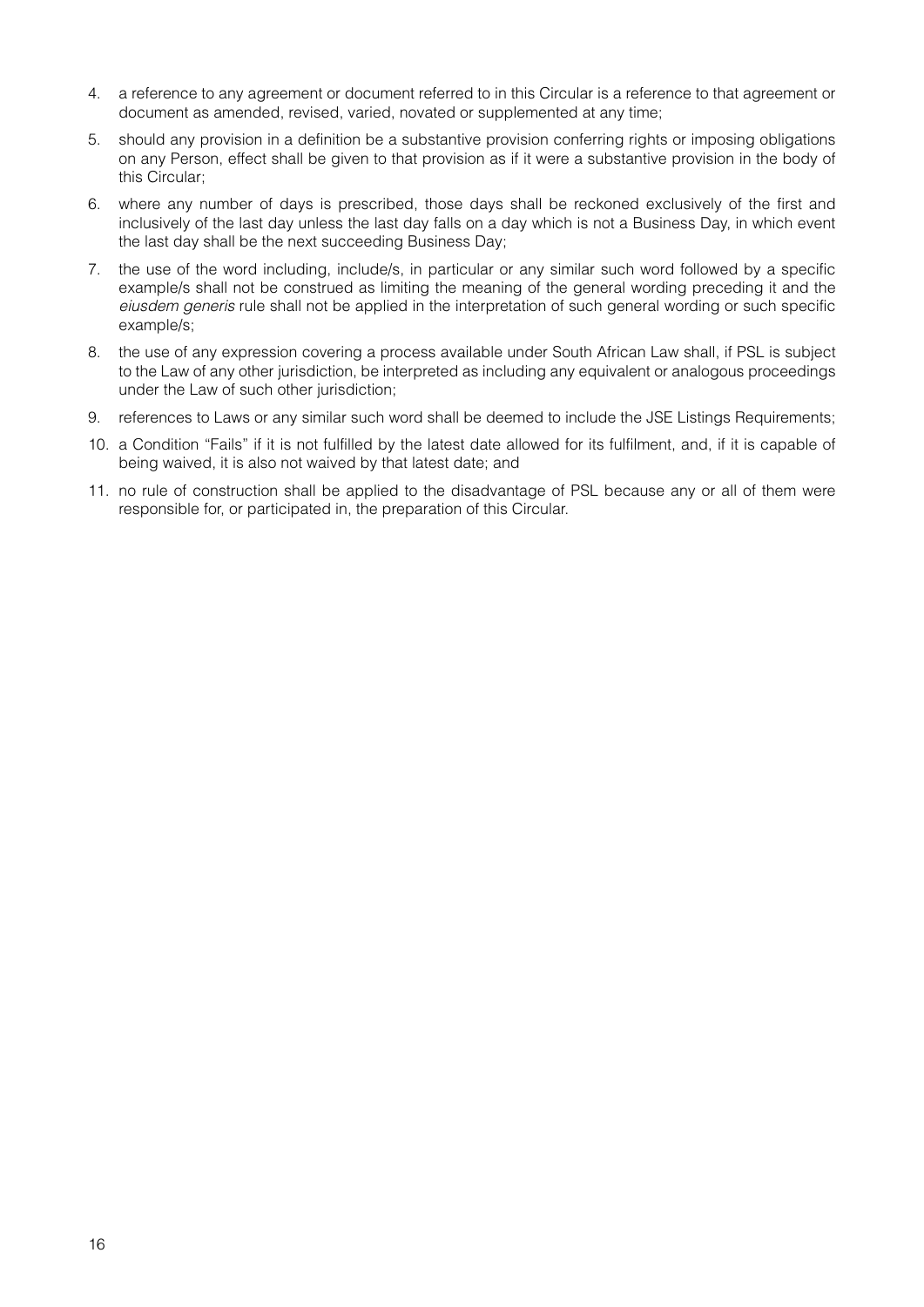

# PSG FINANCIAL SERVICES LIMITED

(Incorporated in the Republic of South Africa) (Registration number 1919/000478/06) Share code: PGFP ISIN: ZAE000096079 LEI: 378900E99AFDC02B0F23 ("**PSL**" or "**the Company**")

## **Directors:**

ZL Combi\*\* (Chairman) PJ Mouton (Chief Executive Officer) WL Greeff (Chief Financial Officer) JA Holtzhausen (Executive Director) FJ Gouws\* JJ Mouton\* PE Burton\*\* (Lead Independent Director) AM Hlobo<sup>\*</sup> B Mathews\*\* CA Otto\*\*

\* Non-executive Director \*\* Independent Non-executive Director

# **CIRCULAR TO PSL SHAREHOLDERS**

# 1. **INTRODUCTION AND PURPOSE OF THIS CIRCULAR**

- 1.1 PSL Shareholders are referred to the Terms Announcement by PSL and PSG Group released on SENS on Tuesday, 20 April 2021, advising PSL Shareholders that the Board has resolved to propose a repurchase by PSL of all the PSL Preference Shares for the Scheme Consideration by way of a scheme of arrangement in terms of section 114(1) of the Companies Act, to be proposed by the Board between PSL and the PSL Preference Shareholders.
- 1.2 Should the Scheme become Operative:
	- 1.2.1 PSL will repurchase all the Scheme Shares from the Scheme Participants;
	- 1.2.2 the Scheme Participants will receive the Scheme Consideration for each Scheme Share held by them on the Scheme Consideration Record Date; and
	- 1.2.3 the PSL Preference Shares will be delisted from the JSE. The JSE will suspend the listing of the PSL Preference Shares on the JSE with effect from the commencement of trading on the JSE on the Business Day following the Scheme LDT and, subject to the Scheme becoming Operative, will terminate the listing of the PSL Preference Shares on the JSE from the commencement of trading on the Business Day following the Scheme Implementation Date.
- 1.3 The purpose of this Circular is to:
	- 1.3.1 provide PSL Shareholders with information regarding the Scheme;
	- 1.3.2 provide PSL Shareholders with the Independent Expert's report in respect of the Scheme, prepared in terms of the Companies Act;
	- 1.3.3 advise PSL Shareholders of the Independent Board's opinion in respect of the Scheme Consideration (as supported by the Independent Expert's report) and the Scheme;
	- 1.3.4 convene the General Meeting to consider and, if deemed fit, approve the Resolutions; and
	- 1.3.5 inform the PSL Shareholders of their Appraisal Rights.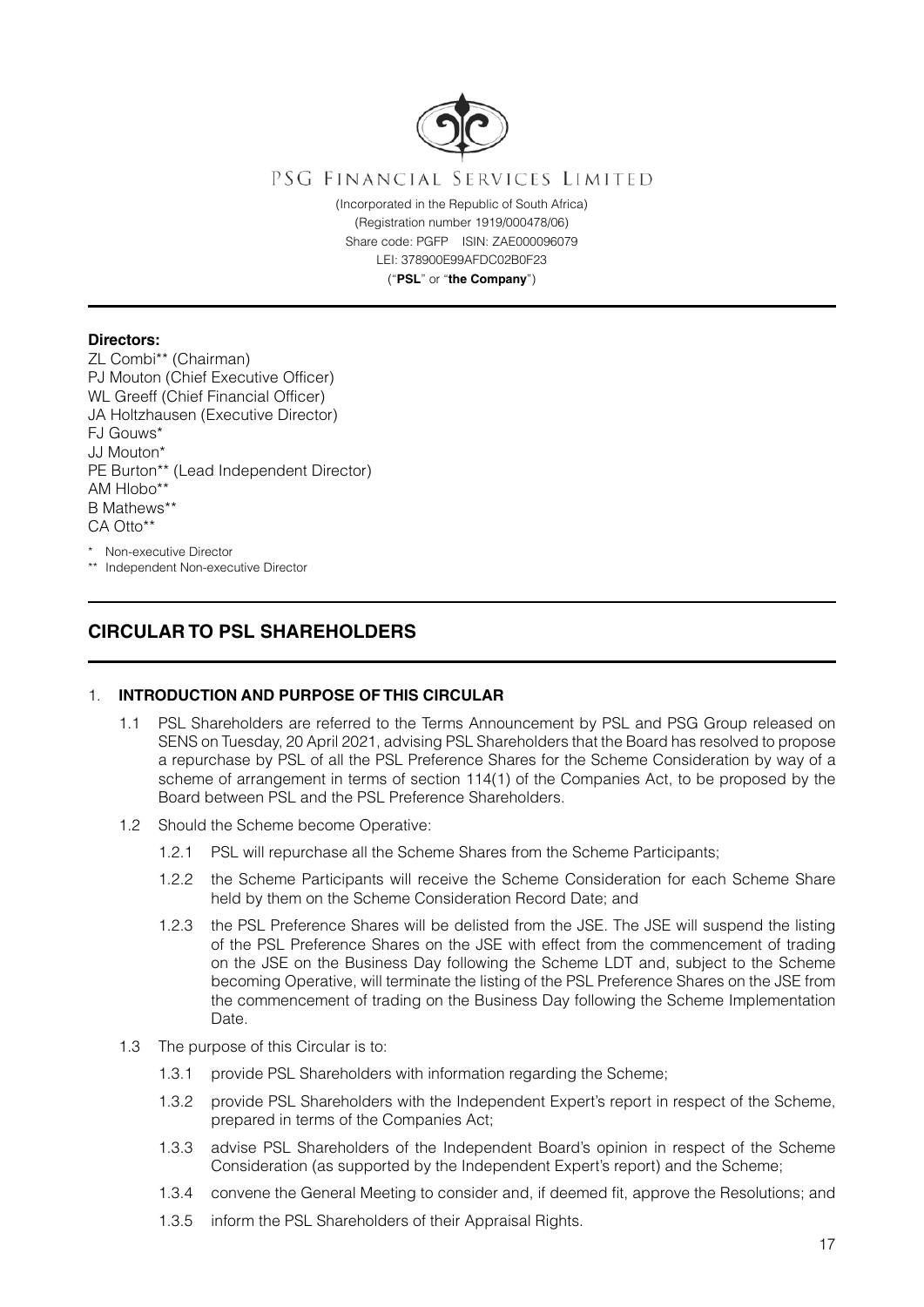# 2. **RATIONALE AND BENEFITS OF THE SCHEME**

- 2.1 PSG Group holds 100% of the PSL Ordinary Shares.
- 2.2 Given the strength of PSG Group's balance sheet with significant cash holdings on which a relatively low return is being earned, the repurchase of all the PSL Preference Shares in terms of the Scheme will be earnings and cash flow enhancing for PSG Group as a result of using low-yielding cash to settle the PSL Preference Shares carrying a higher cost.
- 2.3 The Scheme gives PSL Preference Shareholders the opportunity to sell their PSL Preference Shares at the Scheme Consideration, representing a significant premium to the ruling PSL Preference Share price prior to the Terms Announcement. The Scheme Consideration can then potentially be utilised to re-invest in alternative listed preference shares with a similar yield to that of the PSL Preference Shares prior to the Terms Announcement, thereby increasing the PSL Preference Shareholders' returns.

# 3. **THE SCHEME**

# 3.1 **Terms and effects of the Scheme**

- 3.1.1 In terms of section 114(1) of the Companies Act, the Board proposes the Scheme as set out in this paragraph 3 between PSL and the PSL Preference Shareholders. The Scheme will be implemented in accordance with the Companies Act.
- 3.1.2 In terms of the Scheme, subject to the Scheme becoming Operative, PSL will repurchase the Scheme Shares from the Scheme Participants *cum* dividend for the Scheme Consideration, after which all the PSL Preference Shares will be delisted from the JSE.
- 3.1.3 If the Scheme becomes Operative:
	- 3.1.3.1 the Scheme Participants (whether they voted in favour of the Scheme or not, or abstained or refrained from voting) shall be deemed to have disposed of and transferred their Scheme Shares (including all rights, interests and benefits attaching thereto), free of Encumbrances, to PSL on and with effect from the Scheme Implementation Date;
	- 3.1.3.2 PSL shall repurchase and/or be deemed to have repurchased, free of Encumbrances, all of the Scheme Shares on and with effect from the Scheme Implementation Date;
	- 3.1.3.3 the disposal and transfer by each Scheme Participant of the Scheme Shares held by such Scheme Participant to PSL and the repurchase of these Scheme Shares by PSL pursuant to the provisions of the Scheme, shall be effected on the Scheme Implementation Date;
	- 3.1.3.4 each Scheme Participant shall be deemed to have disposed of and transferred to PSL, on the Scheme Implementation Date, all of the Scheme Shares held by such Scheme Participant, without any further act or instrument being required; and
	- 3.1.3.5 Scheme Participants shall be entitled to receive the Scheme Consideration, subject to the provisions of this Circular.
- 3.1.4 Each Scheme Participant irrevocably, unconditionally authorises and empowers PSL *in rem suam* (that is, irrevocably for PSL's advantage), as principal, with power of substitution, to cause the Scheme Shares held by such Scheme Participant to be disposed of and transferred to PSL on or at any time after the Scheme Implementation Date, and to do all such things and take all such steps (including the signing of any transfer form) as PSL in its discretion considers necessary in order to effect that transfer.
- 3.1.5 PSL will, on or before the Scheme Implementation Date, transfer or cause to be transferred to Computershare, as agent for and on behalf of PSL, a cash amount in ZAR equal to the total Scheme Consideration to which Scheme Participants are entitled. As agent for and behalf of PSL, Computershare will, once it has received same, discharge the Scheme Consideration due to Scheme Participants in terms of the Scheme. Scheme Participants will be entitled to receive the Scheme Consideration from Computershare only.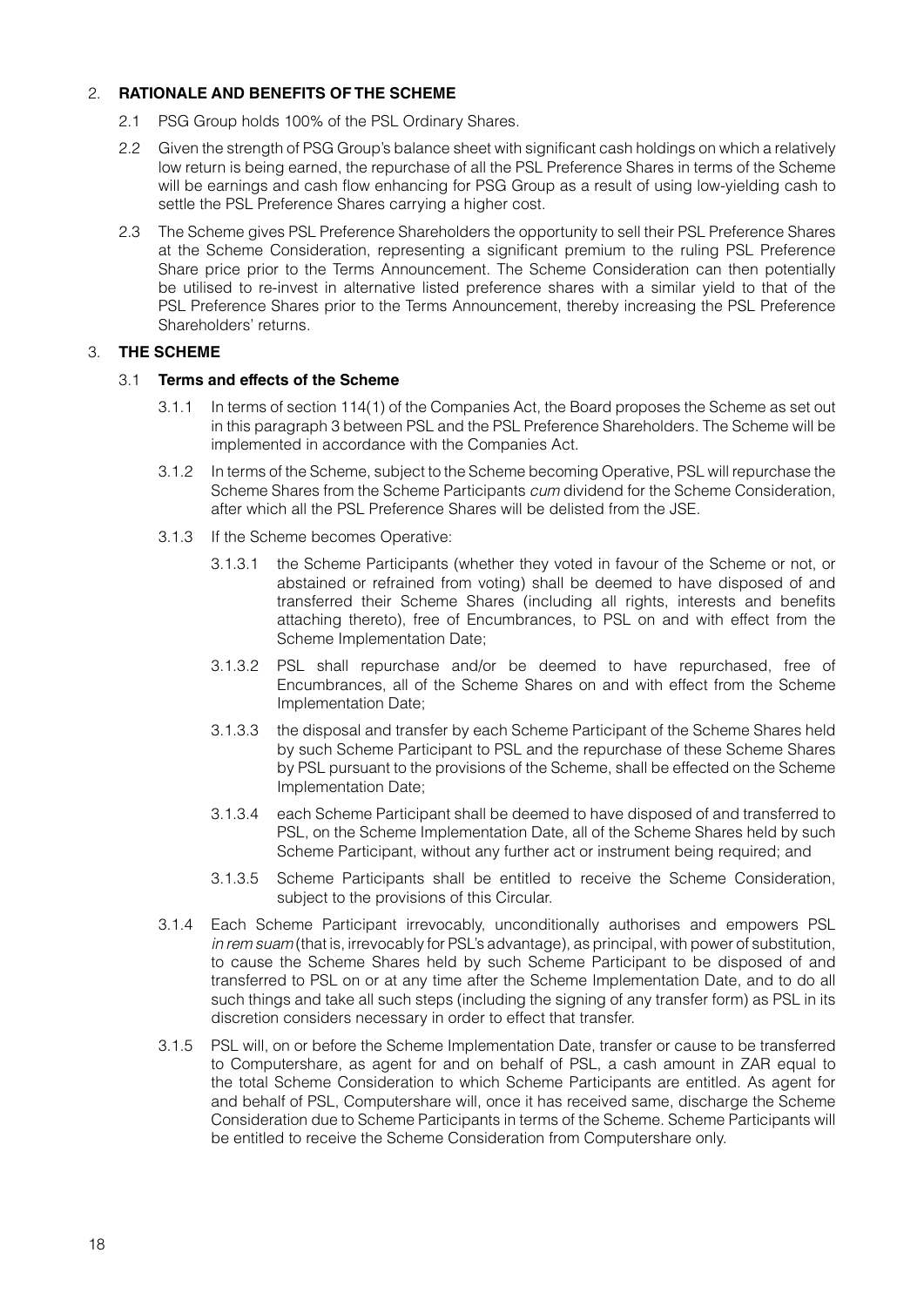- 3.1.6 The Scheme Consideration shall be settled, in full, in accordance with the terms of the Scheme without regard to any lien, right of set-off, counterclaim or other analogous right to which PSL may otherwise be, or claim to be, entitled against any Scheme Participant.
- 3.1.7 The effect of the Scheme, *inter alia*, will be that PSL will, with effect from the Scheme Implementation Date, repurchase all the Scheme Shares (including all rights, interests and benefits attaching thereto) free of Encumbrances, after which the Scheme Shares will be delisted from the JSE.
- 3.1.8 PSL agrees that, upon the Scheme becoming Operative, PSL will give effect to the terms and conditions of the Scheme and will take all actions and sign all necessary documents to give effect to and implement the Scheme.

# 3.2 **Scheme Conditions**

- 3.2.1 The Scheme is subject to the fulfilment or waiver (in whole or in part), as applicable, of each of the following Conditions by no later than the Fulfilment Date:
	- 3.2.1.1 to the extent applicable, all regulatory approvals required for the Scheme have been obtained;
	- 3.2.1.2 all necessary PSL Shareholder approvals and/or resolutions as may be necessary to give effect to the Scheme have been obtained, being –
		- 3.2.1.2.1 the passing of the Voluntary Resolution;
		- 3.2.1.2.2 the passing of the Scheme Resolution, and
			- 3.2.1.2.2.1 to the extent required, the approval of the implementation of the Scheme Resolution by a court in terms of section 115(2)(c) and/or section 115(3) of the Companies Act;
			- 3.2.1.2.2.2 if any person who voted against the Scheme Resolution, applies to court for review of the Scheme Resolution in terms of section 115(3)(b) of the Companies Act, either:
				- 3.2.1.2.2.2.1 leave to apply to court for any such review is refused; or
				- 3.2.1.2.2.2.2 if leave is so granted, the court refuses to set aside the Scheme Resolution;
			- 3.2.1.2.2.3 if applicable, PSL not treating the Scheme Resolution as a nullity, as contemplated in section 115(5)(b) of the Companies Act;
	- 3.2.1.3 receipt by the Independent Board of the Independent Expert's opinion as to whether or not the Scheme Consideration is fair and reasonable; and
	- 3.2.1.4 within the period prescribed by section 164(7) of the Companies Act, no valid demands having been received by PSL in terms of that section read with section 115(8) of the Companies Act.
- 3.2.2 PSL shall use its reasonable endeavours to procure the fulfilment of the Conditions as soon as reasonably practicable.
- 3.2.3 PSL shall be entitled to waive (in whole or in part) in writing the Condition set out in paragraph 3.2.1.4. The remaining Conditions are not capable of being waived.
- 3.2.4 Unless all the Conditions have been fulfilled or, where possible, waived by no later than the Fulfilment Date, the Scheme shall terminate automatically on the Fulfilment Date of the first Condition that was not timeously fulfilled or, where possible, waived.
- 3.2.5 An announcement will be released on SENS and published in the South African press as soon as possible after the (i) fulfilment, or waiver, as the case may be, of all of the Conditions or (ii) non-fulfilment of any Condition.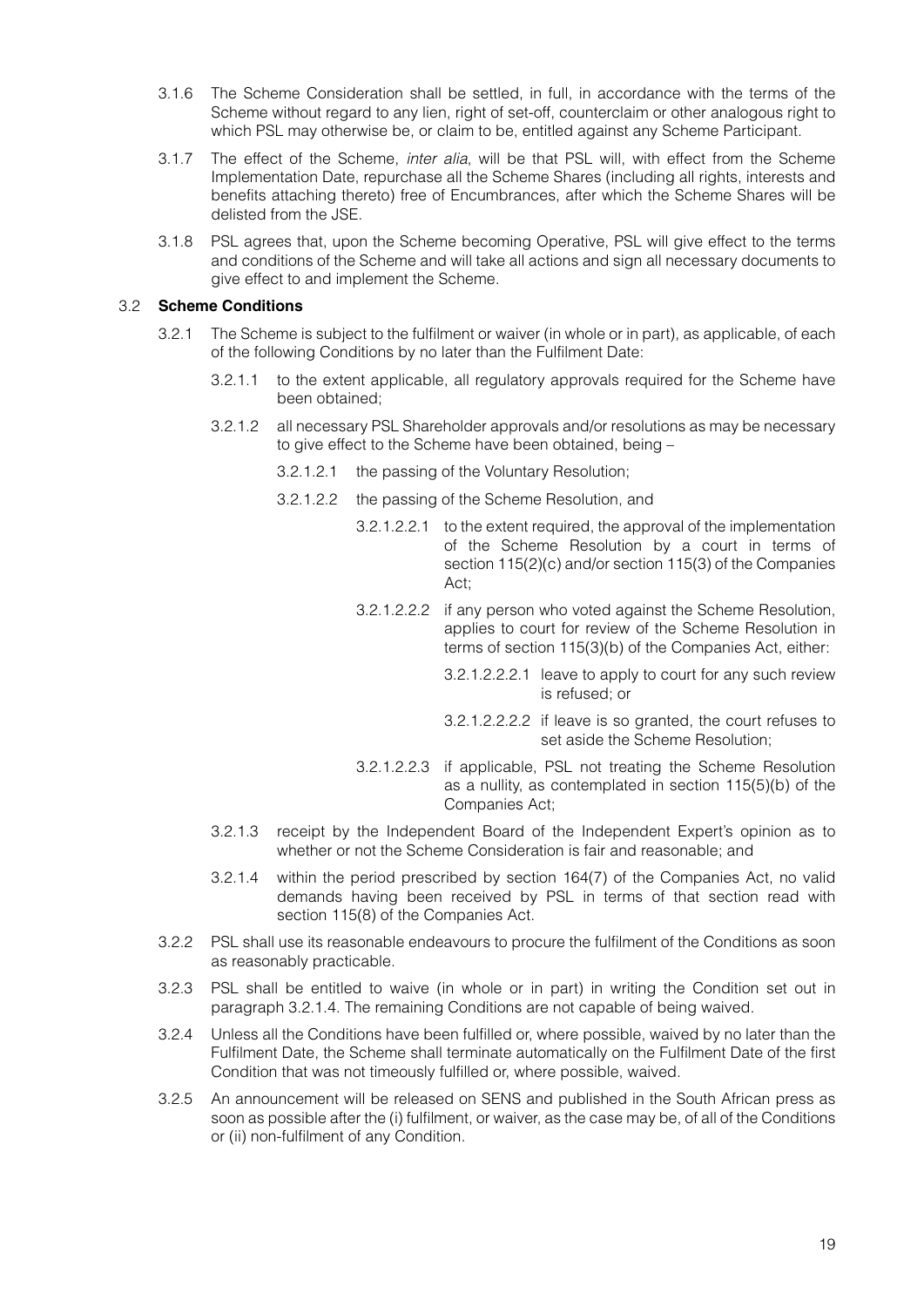# 3.3 **Scheme Consideration**

- 3.3.1 Subject to the Scheme becoming Operative, Scheme Participants will receive the Scheme Consideration for each Scheme Share held by them on the Scheme Consideration Record Date.
- 3.3.2 The Base Scheme Consideration represents a premium of 20.3% to the closing price of the PSL Preference Shares on the JSE of R68.11 on Friday, 16 April 2021, adjusted to exclude an amount equal to the dividend of R0.75 per PSL Preference Share that would have been calculated up to and including 16 April 2021, even though not declared.
- 3.3.3 The Scheme Consideration will be funded out of available cash resources.

## 3.4 **Settlement of the Scheme Consideration**

PSL Preference Shareholders are referred to the section entitled "Action required by PSL Shareholders", commencing on page 4 of the Circular, for further information regarding the steps to be taken by PSL Preference Shareholders in relation to the settlement of the Scheme Consideration.

- 3.4.1 Scheme Participants who hold Dematerialised PSL Preference Shares will have their accounts held at their CSDP or Broker credited with the Scheme Consideration due to them and debited with the PSL Preference Shares being repurchased by PSL pursuant to the Scheme on the Scheme Implementation Date or, in the case of Dissenting Shareholders who subsequently become Scheme Participants pursuant to paragraph 3.6.1 of this Circular, on the date contemplated in paragraph 3.6.1.2 of this Circular.
- 3.4.2 Scheme Participants who hold Certificated PSL Preference Shares:
	- 3.4.2.1 who have surrendered their Documents of Title and the completed Form of Surrender (*yellow*) to Computershare at or before 12:00 on the Scheme Consideration Record Date, will receive the Scheme Consideration by way of electronic funds transfer, if their banking details are recorded by Computershare or they complete the relevant section on the Form of Surrender (*yellow*), on the Scheme Implementation Date; or
	- 3.4.2.2 who surrender their Documents of Title and the completed Form of Surrender (*yellow*) to Computershare after 12:00 on the Scheme Consideration Record Date, will have the Scheme Consideration paid to them by way of an electronic funds transfer, if their banking details are recorded by Computershare or they complete the relevant section on the Form of Surrender (*yellow*), within 5 Business Days of Computershare receiving their Documents of Title and completed Form of Surrender (*yellow*), unless such Scheme Participants were Dissenting Shareholders who have subsequently become Scheme Participants pursuant to paragraph 3.6.1 of this Circular, in which case such Scheme Participants will still need to surrender their Documents of Title, together with completed Form of Surrender (*yellow*), to Computershare and payment of the Scheme Consideration will only be paid to them by way of electronic funds transfer on the date contemplated in paragraph 3.6.1.2 of this Circular.

### 3.4.3 If:

- 3.4.3.1 a Scheme Participant who holds Certificated PSL Preference Shares fails to surrender its Documents of Title and completed Form of Surrender (*yellow*) to Computershare, or if its banking details are not recorded with Computershare and it has failed to provide its banking details in the completed Form of Surrender (*yellow*); or
- 3.4.3.2 a Dissenting Shareholder subsequently becomes a Scheme Participant pursuant to paragraph 3.6.1 of this Circular and fails to surrender its Documents of Title and completed Form of Surrender (*yellow*) to Computershare, or if its banking details are not recorded with Computershare and it has failed to provide its banking details in the completed Form of Surrender (*yellow*),

the Scheme Consideration due to such Scheme Participants will be held in trust by PSL (or its appointed agent) on behalf of such Scheme Participants in accordance with the provisions of the MOI.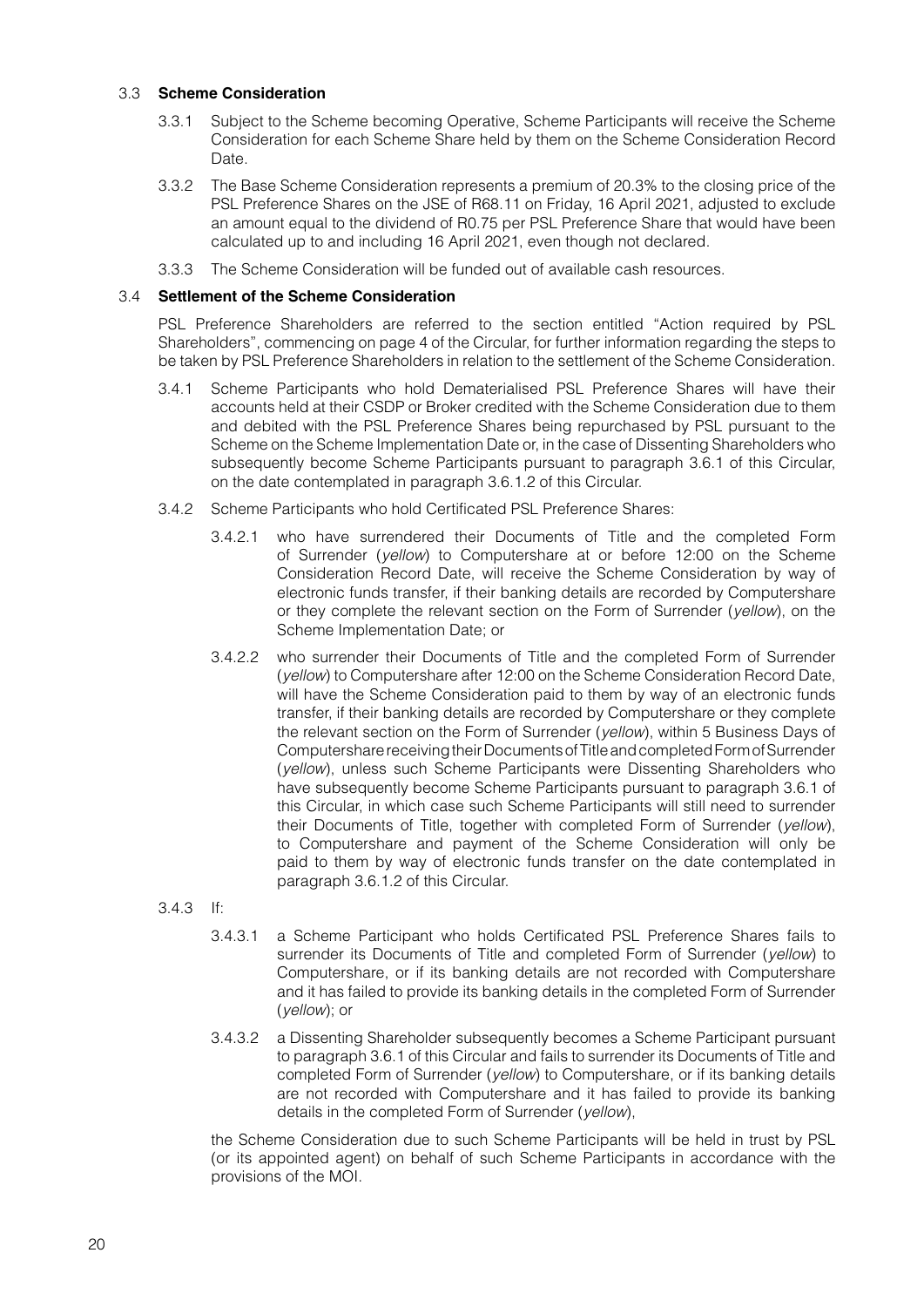3.4.4 For the avoidance of doubt, no interest will accrue for the benefit of Scheme Participants on the Scheme Consideration.

# 3.5 **No Encumbrance**

Each Scheme Participant is deemed, on and with effect from the Scheme Implementation Date, to have warranted and undertaken in favour of PSL that (i) the relevant Scheme Shares are not subject to a pledge or otherwise Encumbered, or (ii) if subject to any such pledge or Encumbrance, such Scheme Shares shall be released from such pledge or other Encumbrance immediately on payment and discharge of the Scheme Consideration. In this regard such Scheme Participants irrevocably authorise and appoint PSL, *in rem suam* (that is, irrevocably for PSL's advantage), with full power of substitution, to act as agent in the name, place and stead of such Scheme Participants in doing all things and signing all documents in ensuring that the relevant Scheme Shares are released from any pledge or Encumbrance, including the removal of any endorsements to that effect present in the Register.

# 3.6 **Dissenting Shareholders**

- 3.6.1 Any Dissenting Shareholder that withdraws its demand made in terms of sections 164(5) to 164(8) of the Companies Act, either voluntarily or pursuant to an order of Court, or that allows an offer by PSL in terms of section 164(11) of the Companies Act to lapse without exercising its rights in terms of section 164(14) of the Companies Act, shall:
	- 3.6.1.1 on or prior to the Scheme Consideration Record Date, be deemed to be a Scheme Participant, be deemed to have disposed of and transferred all their PSL Preference Shares and be subject to the provisions of the Scheme; and
	- 3.6.1.2 after the Scheme Consideration Record Date, be deemed to have been a Scheme Participant, be deemed to have disposed of and transferred all their PSL Preference Shares and be subject to the provisions of the Scheme, provided that settlement of the Scheme Consideration due to such Dissenting Shareholder, and the repurchase of such Dissenting Shareholder's PSL Preference Shares by PSL, shall take place on the latest of (i) the Scheme Implementation Date, (ii) the date which is 5 Business Days after that Dissenting Shareholder so withdrew its demand or allowed the offer to lapse, as the case may be, and (iii) if that Dissenting Shareholder is a Certificated PSL Preference Shareholder, the date which is 5 Business Days after that Dissenting Shareholder shall have surrendered its Documents of Title and completed Form of Surrender (*yellow*) to Computershare, provided that its banking details are recorded with Computershare and if not, it has provided its banking details in the completed Form of Surrender (*yellow*).
- 3.6.2 The wording of section 164 of the Companies Act (which sets out the Appraisal Rights) is included in **Annexure 2** to this Circular.

# 3.7 **Foreign and Emigrant PSL Shareholders and Exchange Control Regulations**

**Annexure 3** to this Circular contains a summary of the Exchange Control Regulations as they apply to Scheme Participants. Scheme Participants who are not resident in, or who have a registered address outside of, South Africa, must satisfy themselves as to the full observance of the Laws of any relevant territory concerning the receipt of the Scheme Consideration, including obtaining any requisite governmental or other consents, observing any other requisite formalities and paying any transfer or other taxes due in such territory.

# 3.8 **Restricted jurisdictions**

To the extent that the distribution of this Circular in certain jurisdictions outside of South Africa may be restricted or prohibited by the Laws of such foreign jurisdiction, then this Circular is deemed to have been provided for information purposes only, and PSL, the Board and its advisors do not accept any responsibility for any failure by PSL Shareholders to inform themselves about, and to observe, any applicable legal requirements in any relevant foreign jurisdiction.

# 3.9 **Undertakings**

PSL has agreed that, upon the Scheme becoming Operative, PSL will give effect to the terms and conditions of the Scheme and will take all actions and sign all necessary documents to give effect to the Scheme.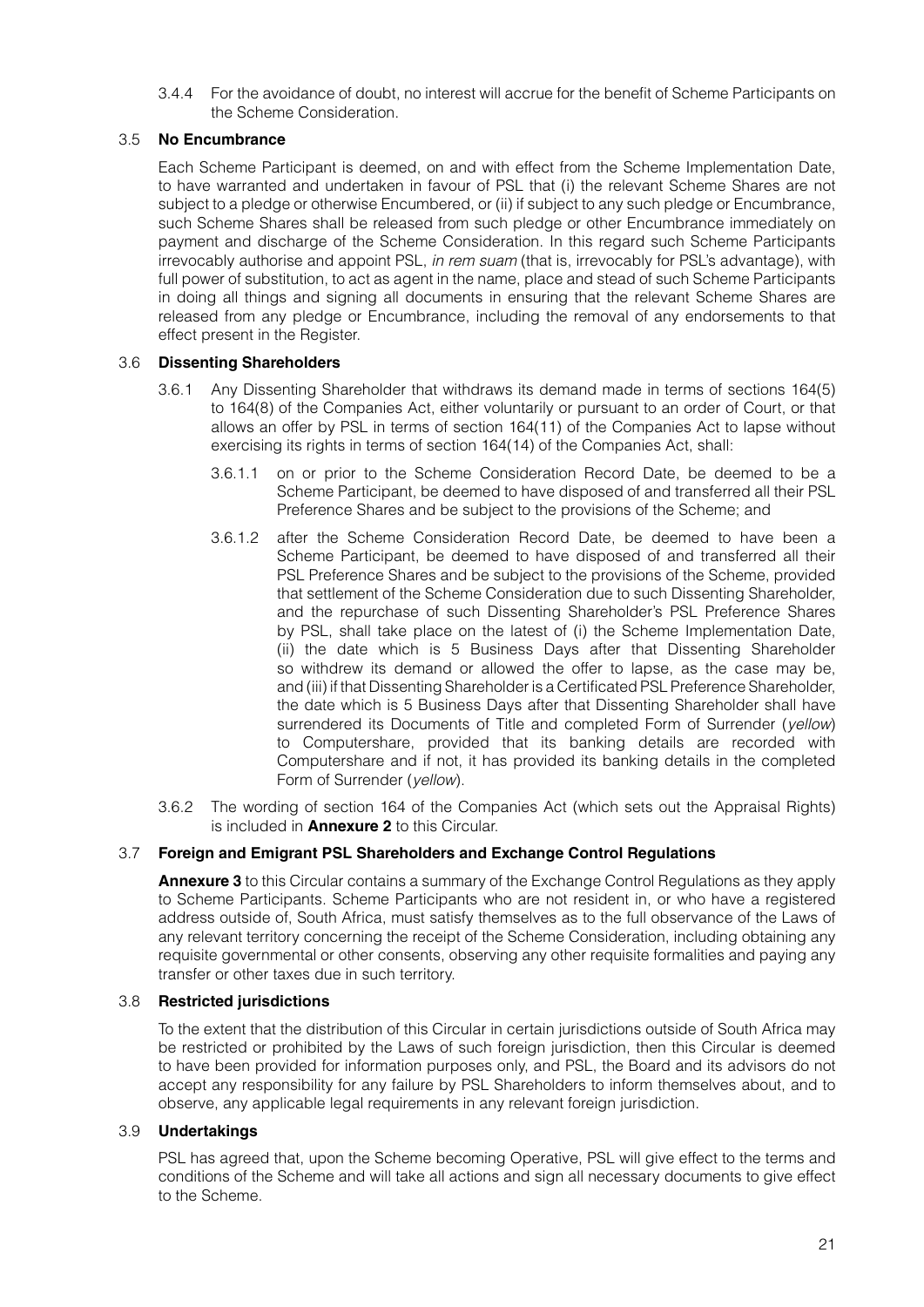# 3.10 **General**

The Scheme is governed by the Laws of South Africa. PSL submits, and each Scheme Participant shall be deemed to have irrevocably submitted, to the non-exclusive jurisdiction of the High Court of South Africa, Western Cape Division, Cape Town, in relation to all matters arising out of or in connection with the Scheme.

# 4. **DELISTING OF PSL PREFERENCE SHARES**

Should the Scheme be implemented, the PSL Preference Shares will be delisted from the JSE.

## 5. **INTERESTS OF PSL DIRECTORS IN PSL SHARES**

- 5.1 As at the Last Practicable Date, no director of PSL had any beneficial interest in PSL Shares.
- 5.2 No director of PSL had any dealings in PSL Shares during the six-month period prior to the Last Practicable Date.

## 6. **IRREVOCABLE UNDERTAKINGS AND LETTERS OF SUPPORT**

PSL Preference Shareholders collectively holding approximately 40% of the issued PSL Preference Shares, have furnished irrevocable undertakings or letters of support in respect of the Scheme.

# 7. **FINANCIAL INFORMATION OF PSL**

The audited financial information relating to PSL for the three years ended 28 February 2019, 29 February 2020 and 28 February 2021 are incorporated herein by reference and can be accessed on the Company's website (www.psggroup.co.za). These financial statements will also be available for inspection in accordance with paragraph 13 of this Circular:

| <b>Disclosure</b>                   | <b>Documents</b>                                                                                                                      | <b>Website link</b>                                                                                                                                     |
|-------------------------------------|---------------------------------------------------------------------------------------------------------------------------------------|---------------------------------------------------------------------------------------------------------------------------------------------------------|
| Historical financial<br>information | the years ended 28 February 2021 and themes/bones/library/Annual%20<br>28 February 2020                                               | Audited financial information of PSL for https://www.psggroup.co.za/wp-content/<br>financial%20statements%202021%20<br>(PSG%20Financial%20Services).pdf |
| Historical financial<br>information | Audited financial information of PSL for<br>the years ended 29 February 2020 and financial%20statements%202020%20<br>28 February 2019 | https://www.psggroup.co.za/Annual%20<br>(PSG%20Financial%20Services).pdf                                                                                |

# 8. **REPORT OF THE INDEPENDENT EXPERT**

- 8.1 The report of the Independent Expert prepared in accordance with sections 114(2) and 114(3) of the Companies Act is provided in **Annexure 1** to this Circular, and has not been withdrawn prior to publication of this Circular.
- 8.2 Having considered the terms and conditions of the Scheme, based on the conditions set out in its report, the Independent Expert has concluded that the terms and conditions of the Scheme are fair and reasonable to PSL Shareholders as each of these terms is contemplated in the Companies Act.

# 9. **VIEWS OF THE INDEPENDENT BOARD ON THE SCHEME**

- 9.1 As stated above, the Independent Board has appointed the Independent Expert to compile a report on the Scheme.
- 9.2 The Independent Board, after due consideration of the report of the Independent Expert, has determined that it will place reliance on the valuation performed by the Independent Expert for the purposes of reaching its own opinion regarding the Scheme and the Scheme Consideration. The Independent Board has formed a view on the value of the PSL Preference Shares, which accords with the value of the PSL Preference Shares contained in the Independent Expert's report, in considering its opinion and recommendation. The Independent Board has considered all factors that were difficult to quantify or were unquantifiable which were considered by the Independent Expert and referred to in its report, and has taken such factors into account in forming its opinion.
- 9.3 The Independent Board, taking into account the report of the Independent Expert, has considered the terms and conditions of the Scheme and the members of the Independent Board are unanimously of the opinion that the terms and conditions thereof are fair and reasonable to PSL Shareholders and, accordingly, recommend that the PSL Shareholders vote in favour of the Resolutions at the General Meeting.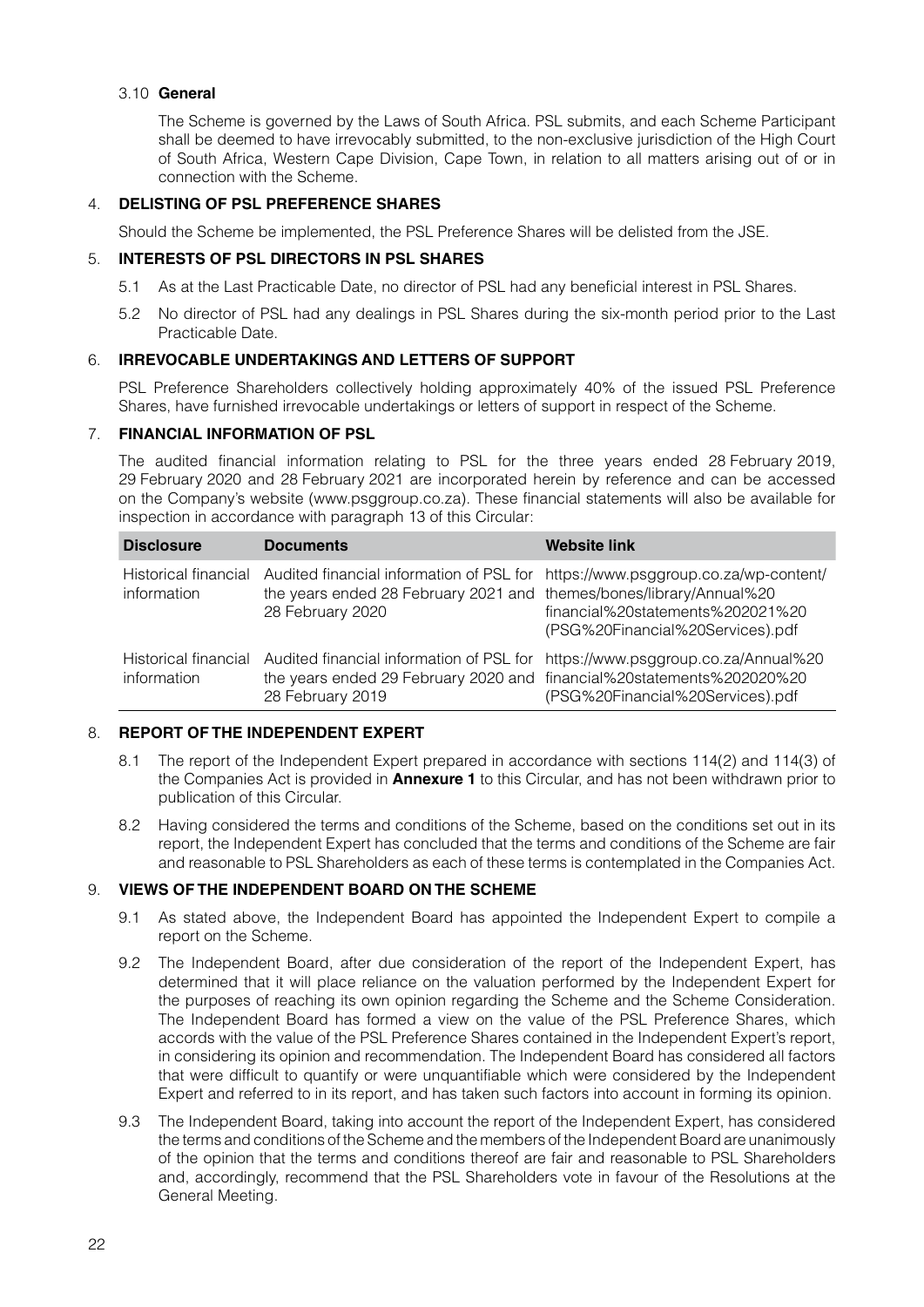# 10. **TAX IMPLICATIONS FOR PSL PREFERENCE SHAREHOLDERS**

The summary below is a general guide and is not intended to constitute a complete analysis of the tax consequences of the Scheme provisions in terms of South African tax Law. It is not intended to be, nor should it be considered to be legal or tax advice. PSL and its advisors cannot be held responsible for the tax consequences of the Scheme and therefore PSL Shareholders are advised to consult their own tax advisors in this regard.

- 10.1 The Scheme Consideration will be funded by PSL out of its contributed tax capital ("**CTC**") that arose when the PSL Preference Shares were originally issued. The Board has adopted a resolution that the funding of the Scheme Consideration will not originate from reserves or profits. In these circumstances neither the Scheme Consideration nor any portion thereof will be deemed to be a dividend and the proceeds from the repurchase of the PSL Preference Shares in terms of the Scheme will be treated similarly to the proceeds of any other sale of the PSL Preference Shares.
- 10.2 The tax position of a PSL Preference Shareholder under the Scheme is dependent on such PSL Preference Shareholder's individual circumstances, specifically the purpose with which the PSL Preference Shares are held. In this context the tax consequences differ based on whether the PSL Preference Shareholder holds the PSL Preference Shares as capital assets or on revenue account. Proceeds will be deemed to be on revenue account to the extent that they are disposed of as part of a business in carrying out a profit-making scheme. Given the fact that preference shares are generally regarded as *quasi* debt, there is a risk that the revenue authorities could more likely treat the proceeds to be on revenue account.
- 10.3 The tax position of the PSL Preference Shareholder will also depend on whether the PSL Preference Shares are held by a portfolio of a collective investment scheme or a pension fund and on the tax jurisdiction in which the PSL Preference Shareholder is resident.
- 10.4 PSL Preference Shareholders that are not resident of South Africa will generally not be subject to income tax in South Africa pursuant to the repurchase of the PSL Preference Shares as non-resident taxpayers are only taxed on proceeds that are sourced in South Africa or when the holding of the PSL Preference Shares is effectively connected to a permanent establishment of the PSL Preference Shareholder that is situated in South Africa. This is the case whether or not the PSL Preference Shares are held on capital or revenue account by the non-resident PSL Preference Shareholder.
- 10.5 The repurchase of the PSL Preference Shares is subject to securities transfer tax at the rate of 0.25 percent, which will be paid by PSL.
- 10.6 It should furthermore be noted that the tax consequences of repurchasing cumulative non-redeemable non-participation preference shares are not straightforward given the fact that these type of preference shares are generally not to be repurchased. In terms of Binding Class Ruling BCR 044, the South African Revenue Service ("**SARS**") indicated in similar circumstances that some of the tax consequences are as follows:
	- 10.6.1 the preference shares will not be recharacterised as hybrid equity instruments merely by reason of their repurchase and dividends paid by the taxpayer (i.e., PSL) during the current financial year of assessment will not be recharacterised as income in the hands of the Scheme Participants;
	- 10.6.2 any power of the taxpayer (i.e., PSL) to repurchase the preference shares in terms of the Takeover Regulation Panel Requirements (not applicable to the Scheme) or section 164 of the Companies Act, No 71 of 2008, will not be deemed to be an obligation to do so for purposes of section 8E of the Income Tax Act, No. 58 of 1962;
	- 10.6.3 the repurchase of the preference shares, including the cancellation thereof, will not result in the disposal by the taxpayer (i.e., PSL) of an asset;
	- 10.6.4 securities transfer tax will be payable at the rate of 0.25 percent on the repurchase price payable by the taxpayer (i.e., PSL) for the preference shares; and
	- 10.6.5 should any particular repurchase of preference shares contain a dividend element, dividends withholding tax may apply.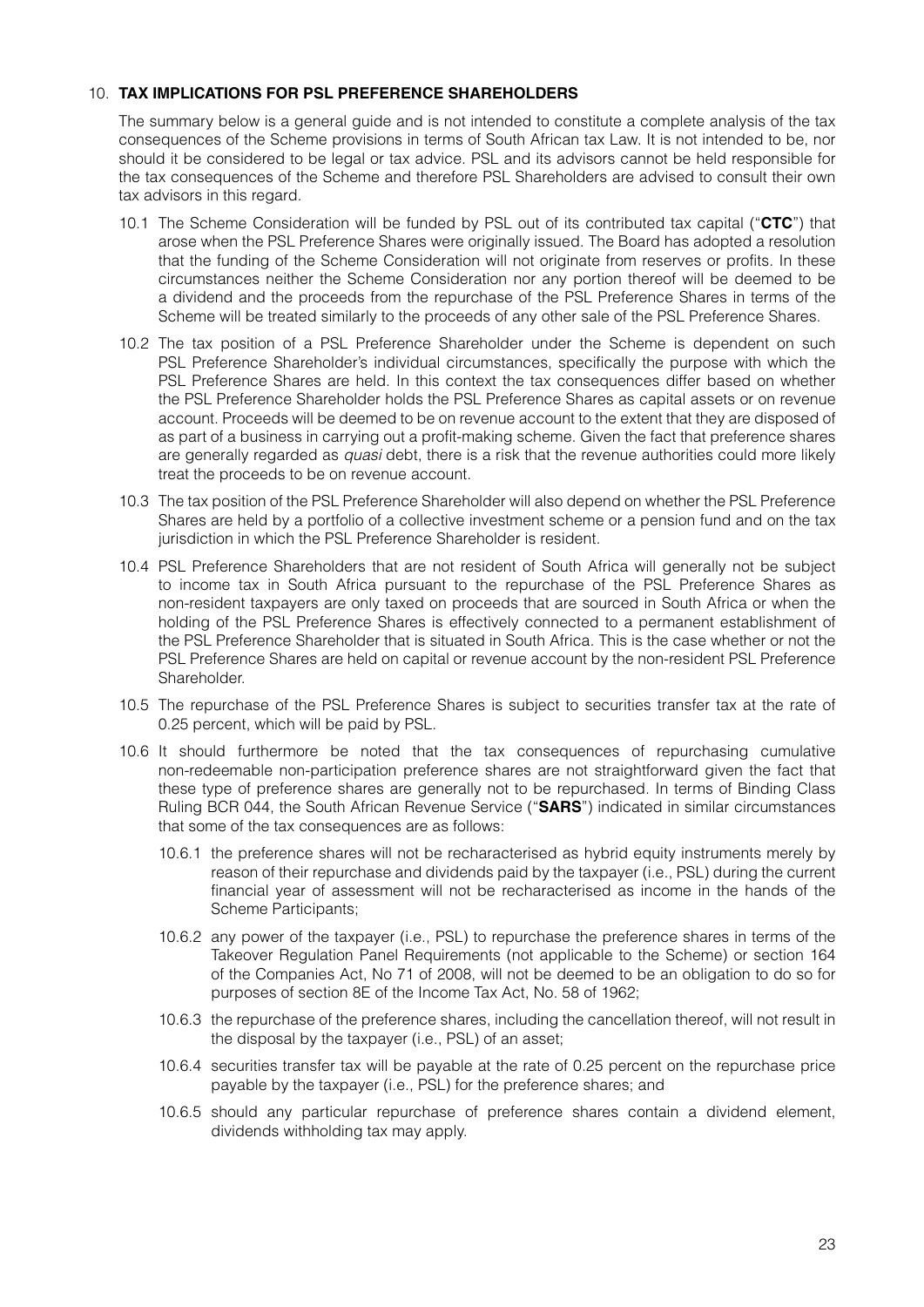10.7 It is appreciated that rulings issued by SARS are not binding on other taxpayers and rulings at best provide guidance on how certain principles will be applied by SARS. The effect of the ruling is that it is likely that dividends that may have previously been declared in respect of the PSL Preference Shares will not be re-characterised as income and thus become taxable.

# 11. **INDEPENDENT BOARD RESPONSIBILITY STATEMENT**

The Independent Board accepts responsibility for the information contained in this Circular and confirms that, to the best of its knowledge and belief, such information is true and the Circular does not omit anything likely to affect the importance of such information.

## 12. **ADVISORS' CONSENTS**

The parties referred to in the "Corporate Information and Advisors" section of this Circular, have consented in writing to act in the capacities stated and to the inclusion of their names and, where applicable, reports, in this Circular in the form and context in which they appear and have not withdrawn their consent prior to the publication of this Circular.

## 13. **DOCUMENTS AVAILABLE FOR INSPECTION**

The following documents, or copies thereof, will be available for inspection by PSL Shareholders during normal business hours at the registered office of PSL and at the offices of PSG Capital at their respective addresses set out in the "Corporate Information and Advisors" section of this Circular from the date of posting of this Circular until the Scheme Implementation Date (both days inclusive):

- 13.1 the audited annual financial statements of PSL for the three financial years ended 28 February 2021, 29 February 2020 and 28 February 2019;
- 13.2 the consent letter of the Independent Expert and all other consent letters referred to in paragraph 12 of this Circular;
- 13.3 a signed copy of this Circular;
- 13.4 the signed report of the Independent Expert; and
- 13.5 the MOI.

## **SIGNED ON WEDNESDAY, 9 JUNE 2021 BY PE BURTON ON BEHALF OF THE INDEPENDENT BOARD, IN TERMS OF POWERS OF ATTORNEYS SIGNED BY THE MEMBERS OF THE INDEPENDENT BOARD**

**PE BURTON Chairman of the Independent Board**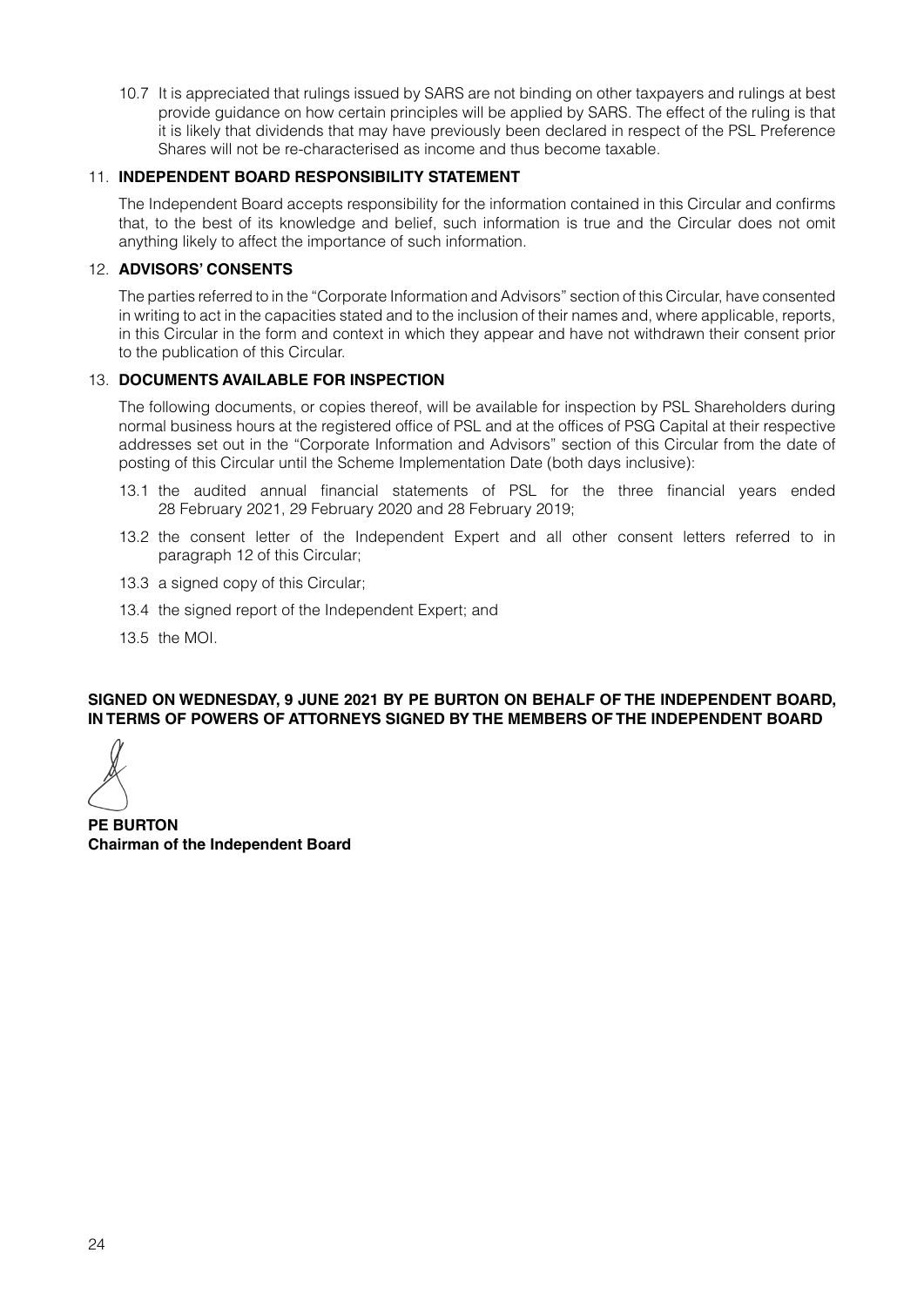# **INDEPENDENT EXPERT'S REPORT**

The Board of Directors PSG Financial Services Limited 1st Floor, Ou Kollege Building 35 Kerk Street Stellenbosch, 7600

1 June 2021

Dear Sirs and Mesdames

## **INDEPENDENT EXPERT OPINION ON THE OFFER BY PSG FINANCIAL SERVICES LIMITED ("PSL" OR "THE COMPANY") TO REPURCHASE ALL OF ITS ISSUED PREFERENCE SHARES BY WAY OF A SCHEME OF ARRANGEMENT**

### 1. **Introduction**

Shareholders of PSL ("PSL Shareholders") were advised in an announcement published by the Company on SENS on 20 April 2021 ("the Terms Announcement") that its board of directors ("Board") resolved to propose a repurchase by PSL of all the non-redeemable, cumulative, non-participating, variable preference shares of no par value in the issued share capital of the Company ("PSL Preference Shares"), which are listed on the exchange operated by the JSE Limited ("JSE"), from the holders of the PSL Preference Shares ("PSL Preference Shareholders") ("Scheme Shares"), by way of a scheme of arrangement in accordance with the provisions of section 114(1) of the Companies Act, No. 71 of 2008 ("Companies Act") ("the Scheme"), in terms of which, if successfully implemented, the Company will repurchase all of the Scheme Shares for the aggregate of the cash consideration of R81.00 per PSL Preference Share ("Base Scheme Consideration") plus an amount equal to the preference dividend that would have been calculated on a Scheme Share up to the record date for the implementation of the Scheme ("Scheme Consideration Record Date") (as if the Scheme Consideration Date is a preference dividend accrual date in terms of the rights attaching to the PSL Preference Shares) that has not been declared and paid ("Scheme Consideration"), after which all the PSL Preference Shares will be delisted from the JSE.

The Scheme will be implemented upon the terms and subject to the conditions set out in the circular to the PSL Shareholders regarding the Scheme in which this letter is replicated ("the Circular").

As at the date of this opinion, the share capital of the Company comprises of the following:

- Authorised share capital comprising 30 000 000 PSL Preference Shares and 1 000 000 000 ordinary shares; and
- Issued share capital comprising 17 415 770 Preference Shares and 599 256 535 ordinary shares.

The Company had no share options outstanding and held no treasury shares.

Full details of the Scheme are contained in the Circular. None of the directors of PSL have an interest in PSL Preference Shares, as disclosed in paragraph 5 of the Circular.

The Base Scheme Consideration represents a premium of 20.3% to the closing price of the PSL Preference Shares on the JSE of R68.11 on Friday, 16 April 2021, adjusted to exclude an amount equal to the dividend of R0.75 per PSL Preference Share that would have been calculated up to and including 16 April 2021, even though not declared.

## 2. **Scope**

As the proposed repurchase of the PSL Preference Shares is to be implemented by way of a scheme of arrangement in terms of section 114(1) of the Companies Act, the independent board of directors of PSL ("the Independent Board") is required to appoint an Independent Expert in terms of section 114(2) of the Companies Act, to express an opinion as to whether the terms of the Scheme are fair and reasonable to the PSL Shareholders ("the Opinion" or "our Opinion"). The Independent Expert must meet the requirements of section 114(2) of the Companies Act. The Company is required to appoint an Independent Expert to compile a report in terms of section 114(3) of the Companies Act.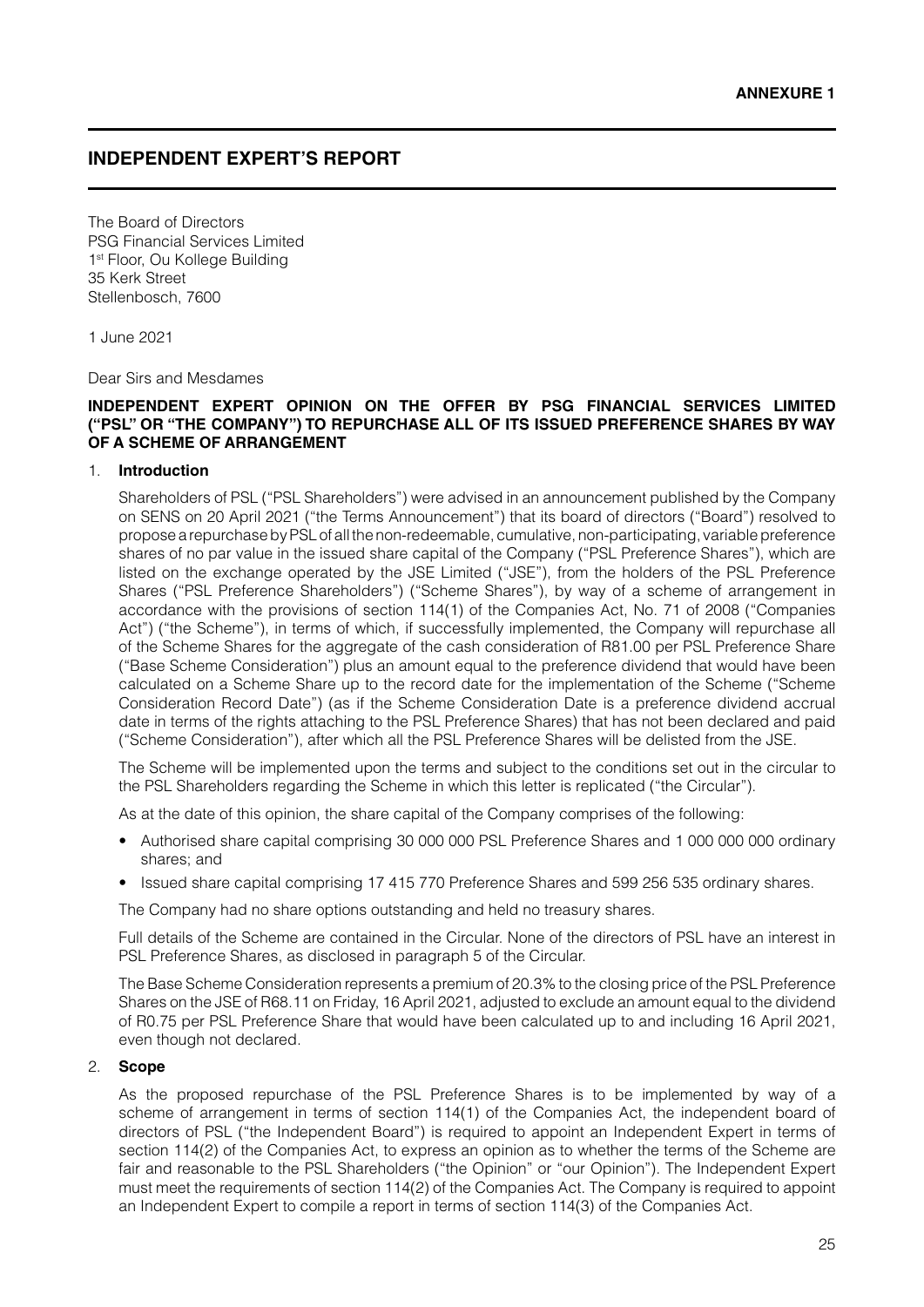Questco Corporate Advisory Proprietary Limited ("Questco") has been appointed by the Independent Board as the Independent Expert to advise on whether the terms of the Scheme are fair and reasonable to the PSL Shareholders.

Extracts of sections 115 of the Companies Act dealing with the approval requirements of the Scheme and section 164 of the Companies Act dealing with shareholders' appraisal rights are included in Annexure 2 of the Circular, respectively.

# 3. **Responsibility**

Compliance with the Companies Act is the responsibility of the Independent Board. Our responsibility is to report on the terms of the Scheme in compliance with the related provisions of the Companies Act.

We confirm that our Opinion has been provided to the Independent Board for the sole purpose of assisting them in forming and expressing an opinion for the benefit of the PSL Shareholders in relation to the Scheme.

# 4. **Definition of the terms "fair" and "reasonable"**

For the purposes of our Opinion, fairness is primarily based on a quantitative assessment of the Scheme Consideration. The Scheme Consideration would therefore be considered to be fair if the Scheme Consideration was more than or equal to the fair value of the Scheme Shares, as determined in accordance with an accepted valuation approach, or unfair if the opposite would hold true.

The assessment of reasonableness is based on qualitative considerations surrounding a transaction. In addition, where the Scheme Consideration exceeds the traded price per Scheme Share, the Scheme Consideration would generally be considered to be reasonable.

# 5. **Our approach in considering the terms of the Scheme**

In considering the Scheme Consideration, we have calculated the fair value per PSL Preference Share and compared this to the Scheme Consideration and the price at which the PSL Preference Shares have traded, historically.

# 6. **Sources of information**

The principal sources of information used in performing our work include:

- The terms of the Scheme, as set out in the draft Circular;
- Representations made by, and discussions held with, the advisors to the Company;
- The pre-listing statement issued pursuant to the listing of the PSL Preference Shares on the JSE;
- The memorandum of incorporation of the Company;
- Publicly available information relating to PSL that we deemed to be relevant, including company announcements and media articles;
- Share price information of PSL over the last 12 months;
- Audited Annual Financial Statements of PSL for the three financial years ended 28 February 2019, 29 February 2020 and 28 February 2021;
- comparative, publicly available financial and market information on appropriate peer issuers in South Africa;
- economic outlooks prepared by leading South African banks; and
- on-line and subscription databases covering financial markets, share prices, volumes traded and news.

# 7. **Procedures performed**

In arriving at our Opinion we have undertaken the following procedures in evaluating the fairness and reasonableness of the Scheme:

- Considered the rationale for the Scheme, as presented by the Board and its advisors;
- Reviewed the terms of the Scheme:
- Reviewed the historical financial information of PSL;
- Reviewed the rights attached to the PSL Preference Shares:
- Prepared a valuation of the PSL Preference Shares;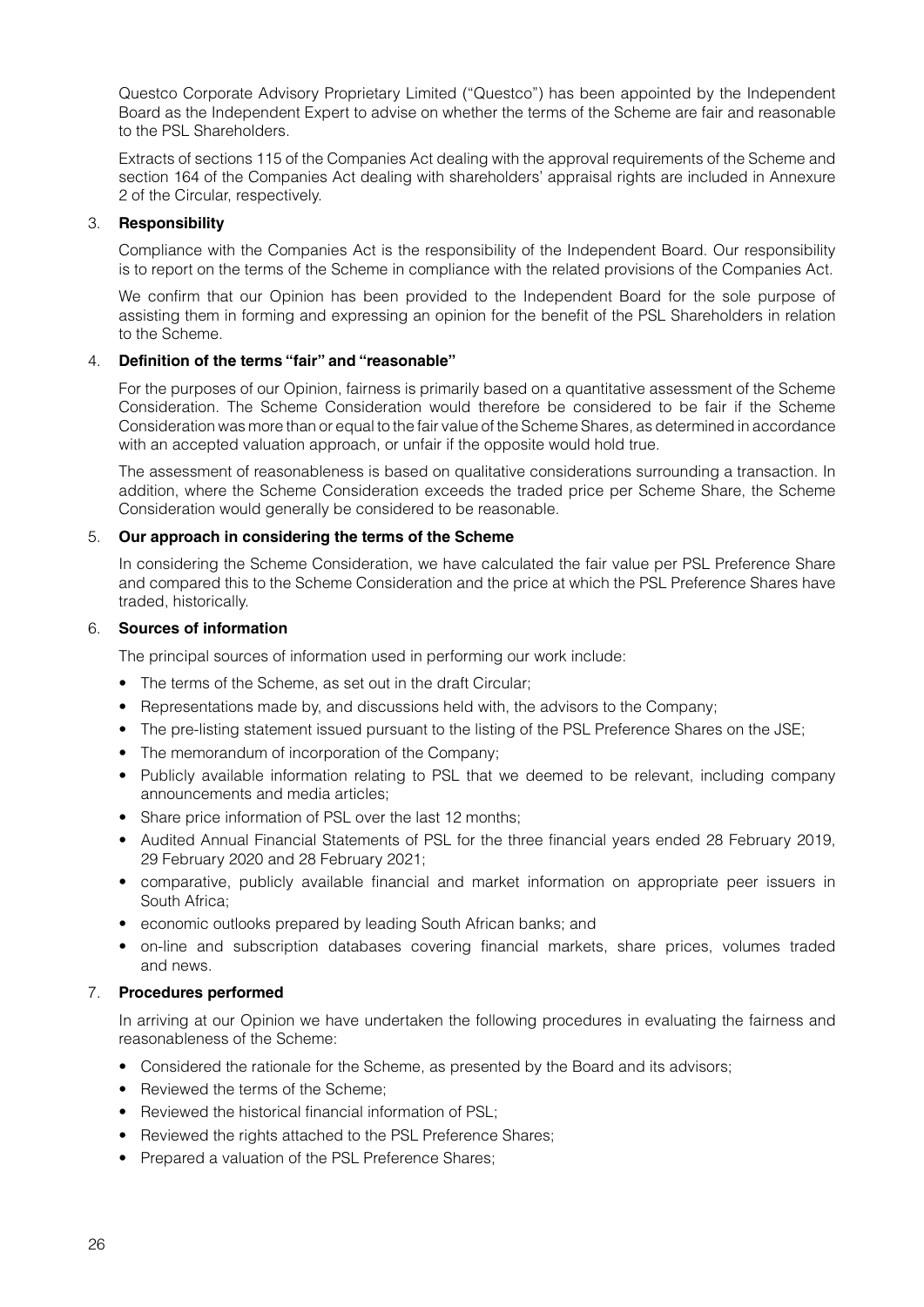- Reviewed the historic traded prices and trading volumes of the PSL Preference Shares on the JSE;
- Reviewed relevant publicly available information relating to PSL, including company announcements and media articles; and
- Performed an analysis of other information considered pertinent to our valuation and Opinion.

We have not interviewed any of the PSL Preference Shareholders to obtain their views on the Scheme.

We determined the fairness and reasonableness of the Scheme to PSL Shareholders based on the results of the procedures mentioned above. We believe that these considerations justify the Opinion outlined below.

# 8. **Limiting conditions**

This Opinion is provided to the Independent Board in connection with and for the purposes of the Scheme. Our Opinion does not purport to cater for each individual PSL Shareholder's circumstances, but rather that of the general body of PSL Shareholders.

We have relied upon and assumed the accuracy of the information provided to and obtained by us in determining our Opinion. Where practical, we have corroborated the reasonableness of the information provided to us for the purpose of reaching our Opinion, whether in writing or obtained in discussion with PSL's advisors, with reference to publicly available or independently obtained information.

While our work has involved a review of, *inter alia*, various sets of annual financial statements and other information provided to us, our engagement does not constitute an audit conducted in accordance with generally accepted auditing standards.

This Opinion is provided in terms of the Companies Act. It does not constitute a recommendation to any PSL Shareholder as to how to vote at any PSL Shareholders' meeting relating to the Scheme or on any matter relating to it. It should not, therefore, be relied upon for any other purpose. We assume no responsibility to anyone if this Opinion is used or relied upon for anything other than its intended purpose. Should an individual PSL Shareholder have any doubts as to what action to take, such PSL Shareholder should consult an independent advisor.

Subsequent developments may affect our Opinion and we are under no obligation to update, review or re-affirm it based on such developments. We have assumed that all conditions precedent referred to in the Circular, including any material regulatory and other approvals, if any, will be properly fulfilled/obtained.

The valuation of securities is not a precise science and conclusions arrived at, will, in many cases, be subjective and dependent on the exercise of individual judgment.

# 9. **Valuation**

Questco performed an independent valuation of the PSL Preference Shares to determine whether the Scheme Consideration represents fair value to the PSL Preference Shareholders.

The PSL Preference Shares are non-redeemable, cumulative, non-participating and variable rate preference shares. Accordingly, we calculated the fair value per PSL Preference Share using the dividend discount method. The PSL Preference Shares carry a coupon of 83.33% of the prime interest rate, which we have discounted using a discount rate derived from the dividend yields at which similar listed instruments ("Peer Instruments") trade on the JSE.

The average dividend yield at which the Peer Instruments currently trade is 8.82%, which we used as the discount rate to derive the value per PSL Preference Share using the dividend discount valuation methodology. A change in the discount rate of 50 basis points results in a change in value per PSL Preference Shares of between R3.50 and R4.50.

# 10. **Assumptions**

Our Opinion is based on the following assumptions and information:

- the Scheme will be legally enforceable;
- the Scheme will have the legal, accounting and taxation consequences described in discussions with, and materials furnished to us by representatives of and advisors to PSL;
- reliance can be placed on the financial information of PSL; and
- representations made by the directors of and advisors to PSL during the course of forming this Opinion.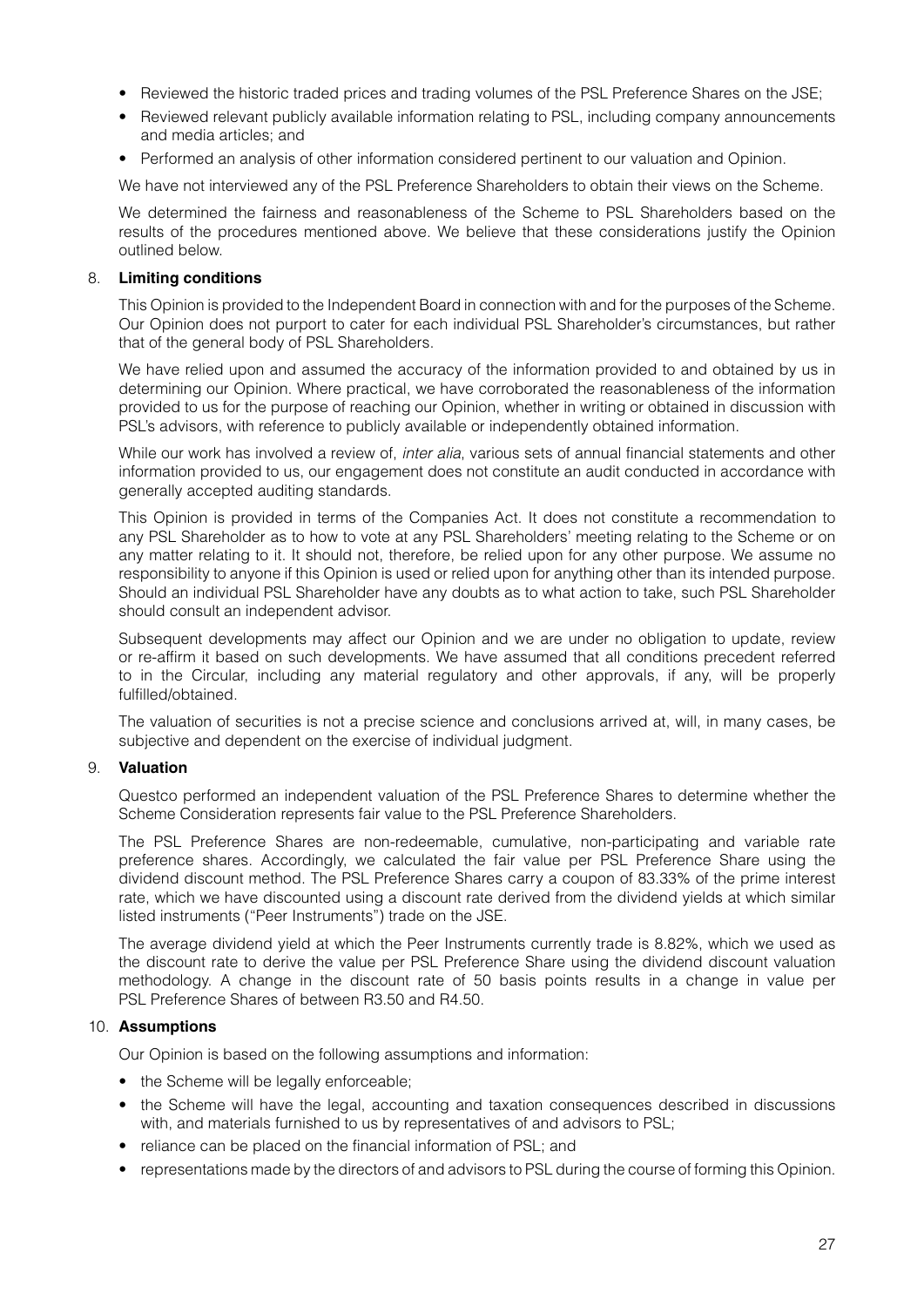## 11. **Valuation results**

In undertaking the valuation exercise referred to above, we determined a valuation range of the PSL Preference Shares of R62.50 to R71.00, with a most likely value of R66.00 per PSL Preference Share. Accordingly, given that the Scheme Consideration falls within this fair value range, we believe the Scheme Consideration to be fair.

The valuation above is provided solely in respect of this Opinion and should not be used for any other purposes.

## 12. **Reasonableness**

The Scheme Consideration, calculated as at the estimated Scheme Consideration Record Date of Friday, 13 August 2021, represents a 14.8% premium over the price at which the PSL Preference Shares closed on 19 April 2021, being the day immediately prior to the publication of the Terms Announcement. The Base Scheme Consideration represents a 18.1% premium to the clean price at which the PSL Preference Shares closed on the same day. Accordingly, we are of the view that the Scheme Consideration is reasonable.

## 13. **Opinion**

Questco has considered the terms of the Scheme and, based on and subject to the conditions set out herein, is of the opinion that the terms of the Scheme are fair and reasonable to PSL Shareholders.

Our Opinion is necessarily based upon the information available to us up to Monday, 31 May 2021, including in respect of the financial information as well as other conditions and circumstances existing and disclosed to us.

# 14. **Independence, competence and fees**

We confirm that we have no direct or indirect interest in PSL, the PSL Preference Shares or the Scheme, nor do we have any relationship with PSL or any person related to PSL such as would lead a reasonable and informed third party to conclude that our integrity, impartiality or objectivity has been compromised by such relationship. We also confirm that we have the necessary competence and experience to provide this Opinion.

Furthermore, we confirm that our professional fee of R200 000 (excluding VAT) is not contingent upon the outcome of the Scheme.

## 15. **Consent**

We consent to the inclusion of this letter and the reference to our Opinion in the Circular to be issued to the Preference Shareholders in the form and context in which it appears and in any required regulatory announcement or documentation.

Yours faithfully

**Mandy Ramsden DIRECTOR**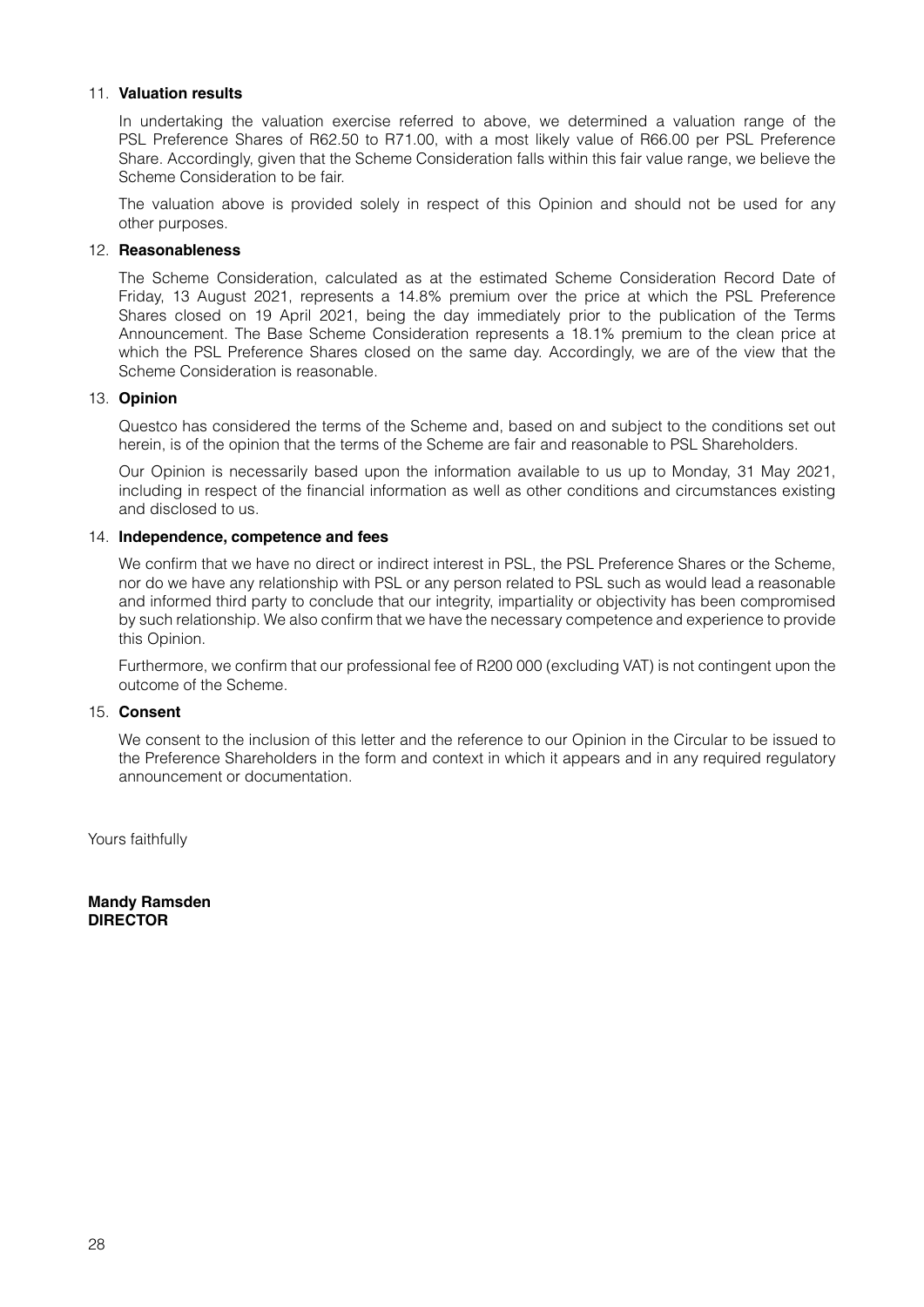# **EXTRACTS OF SECTION 115 AND SECTION 164 OF THE COMPANIES ACT**

## *"Section 115: Required approval for transactions contemplated in Part A*

- *(1) Despite section 65, and any provision of a company's Memorandum of Incorporation, or any resolution adopted by its board or holders of its securities, to the contrary, a company may not dispose of, or give effect to an agreement or series of agreements to dispose of, all or the greater part of its assets or undertaking, implement an amalgamation or a merger, or implement a scheme of arrangement, unless:*
	- *(a) the disposal, amalgamation or merger, or scheme of arrangement:*
		- *(i) has been approved in terms of this section; or*
		- *(ii) is pursuant to or contemplated in an approved business rescue plan for that company, in terms of Chapter 6; and*
	- *(b) to the extent that Parts B and C of this Chapter and the Takeover Regulations, apply to a company that proposes to:*
		- *(i) dispose of all or the greater part of its assets or undertaking;*
		- *(ii) amalgamate or merge with another company; or*
		- *(iii) implement a scheme of arrangement,*

*the Panel has issued a compliance certificate in respect of the transaction, in terms of section 119(4)(b), or exempted the transaction in terms of section 119(6).*

- *(2) A proposed transaction contemplated in subsection (1) must be approved:*
	- *(a) by a special resolution adopted by persons entitled to exercise voting rights on such a matter, at a meeting called for that purpose and at which sufficient persons are present to exercise, in aggregate, at least 25% of all of the voting rights that are entitled to be exercised on that matter, or any higher percentage as may be required by the company's Memorandum of Incorporation, as contemplated in section 64(2); and*
	- *(b) by a special resolution, also adopted in the manner required by paragraph (a), by the shareholders of the company's holding company if any, if:*
		- *(i) the holding company is a company or an external company;*
		- *(ii) the proposed transaction concerns a disposal of all or the greater part of the assets or undertaking of the subsidiary; and*
		- *(iii) having regard to the consolidated financial statements of the holding company, the disposal by the subsidiary constitutes a disposal of all or the greater part of the assets or undertaking of the holding company; and*
	- *(c) by the court, to the extent required in the circumstances and manner contemplated in subsections (3) to (6).*
- *(3) Despite a resolution having been adopted as contemplated in subsections (2)(a) and (b), a company may not proceed to implement that resolution without the approval of a court if:*
	- *(a) the resolution was opposed by at least 15% of the voting rights that were exercised on that resolution and, within five business days after the vote, any person who voted against the resolution requires the company to seek court approval; or*
	- *(b) the court, on an application within 10 business days after the vote by any person who voted against the resolution, grants that person leave, in terms of subsection (6), to apply to a court for a review of the transaction in accordance with subsection (7).*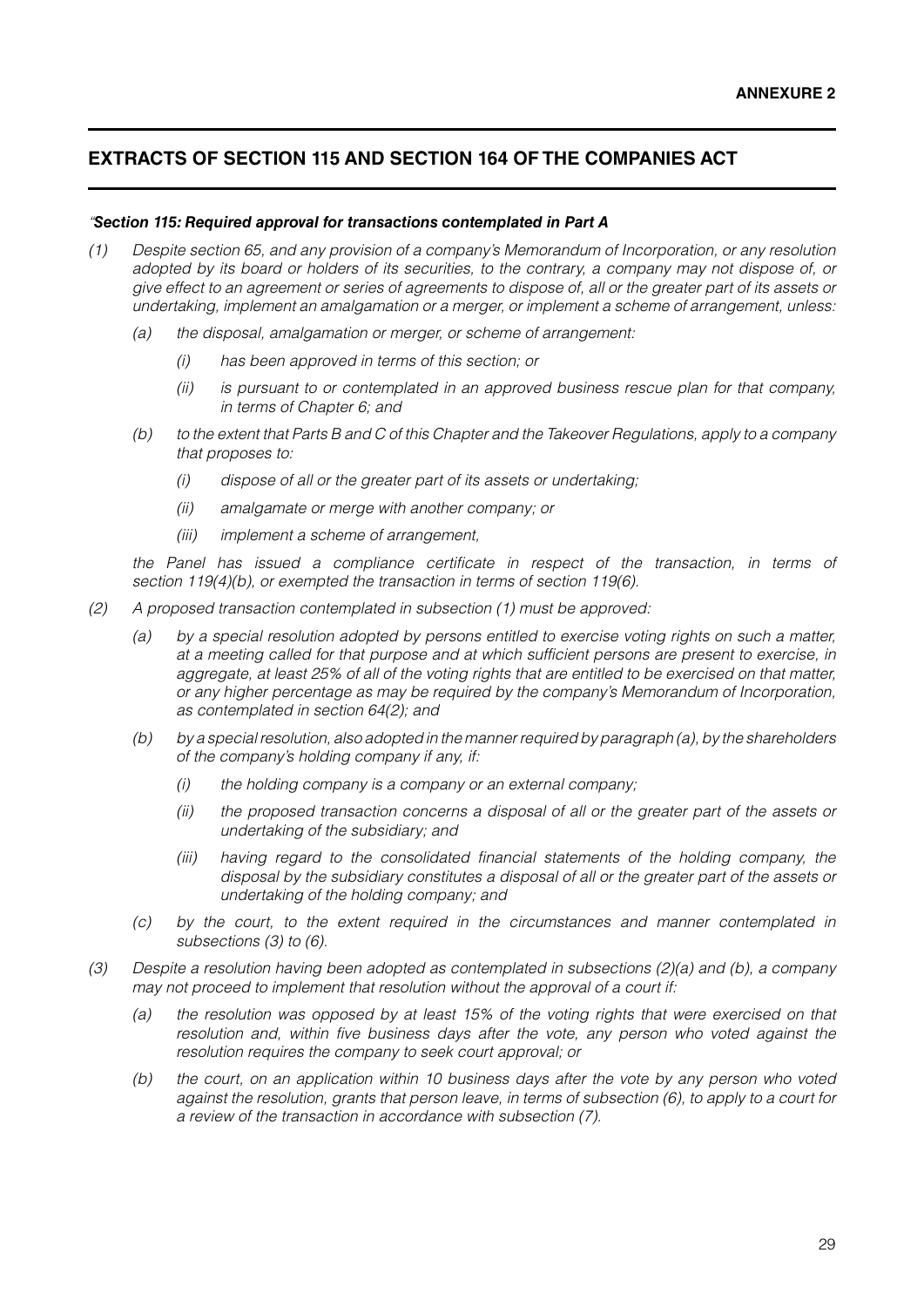- *(4) For the purposes of subsections (2) and (3), any voting rights controlled by an acquiring party, a person related to an acquiring party, or a person acting in concert with either of them, must not be included in calculating the percentage of voting rights:*
	- *(a) required to be present, or actually present, in determining whether the applicable quorum requirements are satisfied; or*
	- *(b) required to be voted in support of a resolution, or actually voted in support of the resolution.*
- *(4A) In subsection (4), 'act in concert' has the meaning set out in section 117(1)(b).*
- *(5) If a resolution requires approval by a court as contemplated in terms of subsection (3)(a), the company must either:*
	- *(a) within 10 business days after the vote, apply to the court for approval, and bear the costs of that application; or*
	- *(b) treat the resolution as a nullity.*
- *(6) On an application contemplated in subsection (3)(b), the court may grant leave only if it is satisfied that the applicant:*
	- *(a) is acting in good faith;*
	- *(b) appears prepared and able to sustain the proceedings; and*
	- *(c) has alleged facts which, if proved, would support an order in terms of subsection (7).*
- *(7) On reviewing a resolution that is the subject of an application in terms of subsection (5)(a), or after granting leave in terms of subsection (6), the court may set aside the resolution only if:*
	- *(a) the resolution is manifestly unfair to any class of holders of the company's securities; or*
	- *(b) the vote was materially tainted by conflict of interest, inadequate disclosure, failure to comply with the Companies Act, the Memorandum of Incorporation or any applicable rules of the company, or other significant and material procedural irregularity.*
- *(8) The holder of any voting rights in a company is entitled to seek relief in terms of section 164 if that person:*
	- *(a) notified the company in advance of the intention to oppose a special resolution contemplated in this section; and*
	- *(b) was present at the meeting and voted against that special resolution.*
- *(9) If a transaction contemplated in this Part has been approved, any person to whom assets are, or an undertaking is, to be transferred, may apply to a court for an order to effect:*
	- *(a) the transfer of the whole or any part of the undertaking, assets and liabilities of a company contemplated in that transaction;*
	- *(b) the allotment and appropriation of any shares or similar interests to be allotted or appropriated as a consequence of the transaction;*
	- *(c) the transfer of shares from one person to another;*
	- *(d) the dissolution, without winding-up, of a company, as contemplated in the transaction;*
	- *(e) incidental, consequential and supplemental matters that are necessary for the effectiveness and completion of the transaction; or*
	- *(f) any other relief that may be necessary or appropriate to give effect to, and properly implement, the amalgamation or merger.*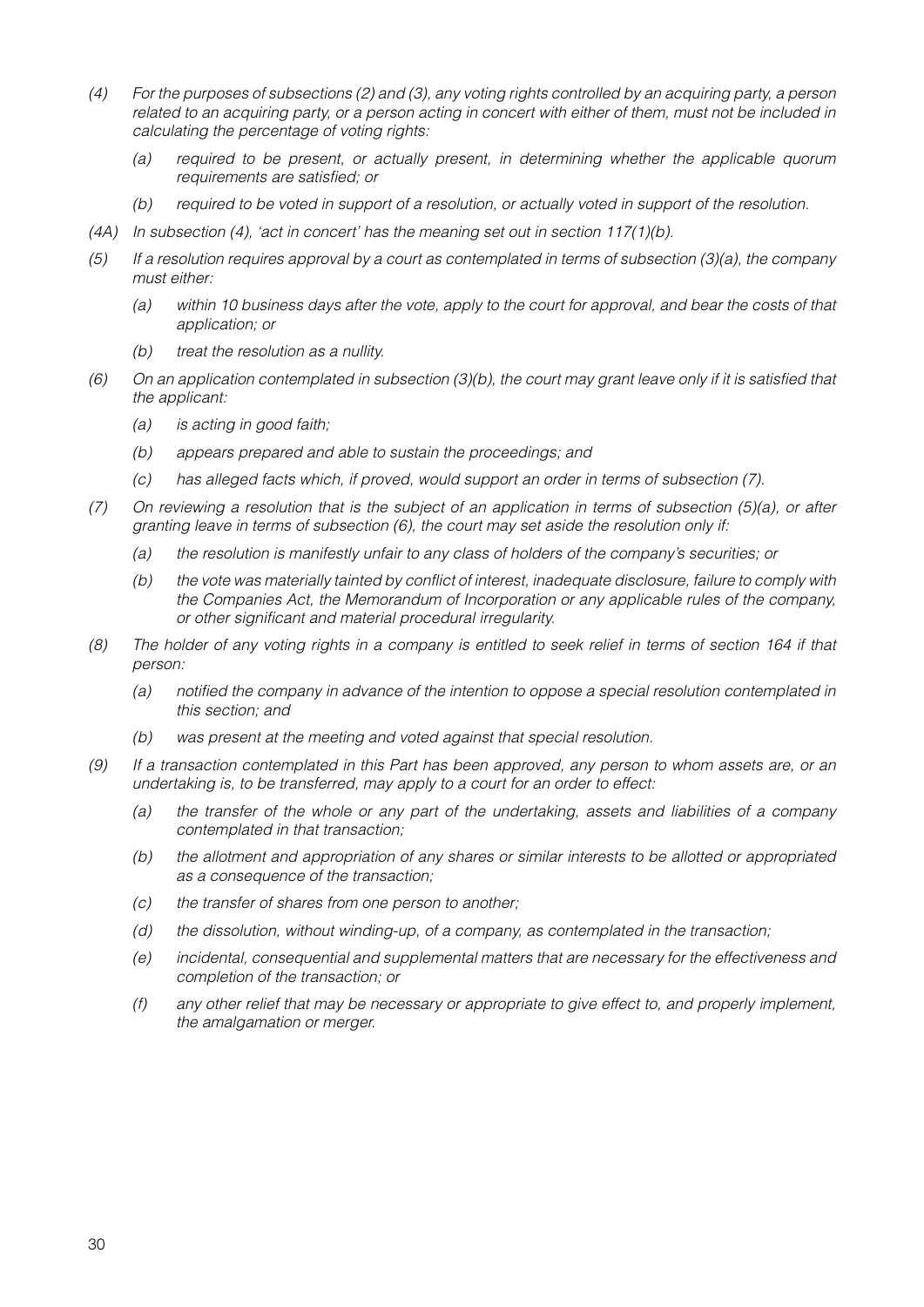## *Section 164: Dissenting shareholders appraisal rights*

- *(1) This section does not apply in any circumstances relating to a transaction, agreement or offer pursuant to a business rescue plan that was approved by shareholders of a company, in terms of section 152.*
- *(2) If a company has given notice to shareholders of a meeting to consider adopting a resolution to:*
	- *(a) amend its Memorandum of Incorporation by altering the preferences, rights, limitations or other terms of any class of its shares in any manner materially adverse to the rights or interests of holders of that class of shares, as contemplated in section 37(8); or*
	- *(b) enter into a transaction contemplated in section 112, 113, or 114,*

*that notice must include a statement informing shareholders of their rights under this section.*

- *(3) At any time before a resolution referred to in subsection (2) is to be voted on, a dissenting shareholder may give the company a written notice objecting to the resolution.*
- *(4) Within 10 business days after a company has adopted a resolution contemplated in this section, the company must send a notice that the resolution has been adopted to each shareholder who:*
	- *(a) gave the company a written notice of objection in terms of subsection (3); and*
	- *(b) has neither:*
		- *(i) withdrawn that notice; or*
		- *(ii) voted in support of the resolution.*
- *(5) A shareholder may demand that the company pay the shareholder the fair value for all of the shares of the company held by that person if:*
	- *(a) the shareholder:*
		- *(i) sent the company a notice of objection, subject to subsection (6); and*
		- *(ii) in the case of an amendment to the company's Memorandum of Incorporation, holds shares of a class that is materially and adversely affected by the amendment;*
	- *(b) the company has adopted the resolution contemplated in subsection (2); and*
	- *(c) the shareholder:*
		- *(i) voted against that resolution; and*
		- *(ii) has complied with all of the procedural requirements of this section.*
- *(6) The requirement of subsection (5)(a)(i) does not apply if the company failed to give notice of the meeting, or failed to include in that notice a statement of the shareholders rights under this section.*
- *(7) A shareholder who satisfies the requirements of subsection (5) may make a demand contemplated in that subsection by delivering a written notice to the company within:*
	- *(a) 20 business days after receiving a notice under subsection (4); or*
	- *(b) if the shareholder does not receive a notice under subsection (4), within 20 business days after learning that the resolution has been adopted.*
- *(8) A demand delivered in terms of subsections (5) to (7) must also be delivered to the Panel, and must state:*
	- *(a) the shareholder's name and address;*
	- *(b) the number and class of shares in respect of which the shareholder seeks payment; and*
	- *(c) a demand for payment of the fair value of those shares.*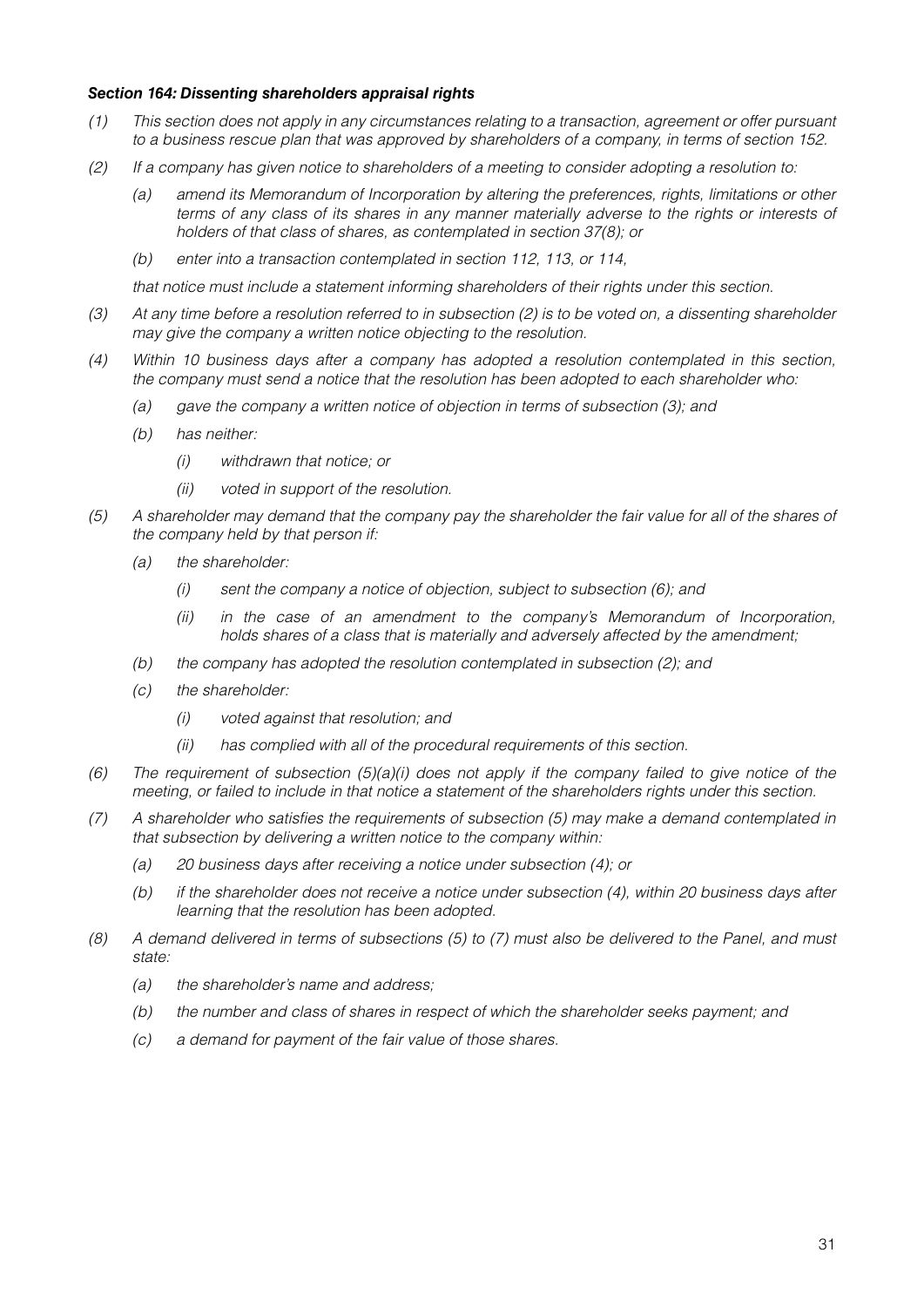- *(9) A shareholder who has sent a demand in terms of subsections (5) to (8) has no further rights in respect of those shares, other than to be paid their fair value, unless:*
	- *(a) the shareholder withdraws that demand before the company makes an offer under subsection (11), or allows an offer made by the company to lapse, as contemplated in subsection (12)(b);*
	- *(b) the company fails to make an offer in accordance with subsection (11) and the shareholder withdraws the demand; or*
	- *(c) the company, by a subsequent special resolution, revokes the adopted resolution that gave rise to the shareholder's rights under this section.*
- *(10) If any of the events contemplated in subsection (9) occur, all of the shareholder's rights in respect of the shares are reinstated without interruption.*
- *(11) Within five business days after the later of:*
	- *(a) the day on which the action approved by the resolution is effective;*
	- *(b) the last day for the receipt of demands in terms of subsection (7)(a); or*
	- *(c) the day the company received a demand as contemplated in subsection (7)(b), if applicable, the company must send to each shareholder who has sent such a demand a written offer to pay an amount considered by the company's directors to be the fair value of the relevant shares, subject to subsection (16), accompanied by a statement showing how that value was determined.*
- *(12) Every offer made under subsection (11):*
	- *(a) in respect of shares of the same class or series must be on the same terms; and*
	- *(b) lapses if it has not been accepted within 30 business days after it was made.*
- *(13) If a shareholder accepts an offer made under subsection (12):*
	- *(a) the shareholder must either in the case of:*
		- *(i) shares evidenced by certificates, tender the relevant share certificates to the company or the company's transfer agent; or*
		- *(ii) uncertificated shares, take the steps required in terms of section 53 to direct the transfer of those shares to the company or the company's transfer agent; and*
	- *(b) the company must pay that shareholder the agreed amount within 10 business days after the shareholder accepted the offer and:*
		- *(i) tendered the share certificates; or*
		- *(ii) directed the transfer to the company of uncertificated shares.*
- *(14) A shareholder who has made a demand in terms of subsections (5) to (8) may apply to a court to determine a fair value in respect of the shares that were the subject of that demand, and an order requiring the company to pay the shareholder the fair value so determined, if the company has:*
	- *(a) failed to make an offer under subsection (11); or*
	- *(b) made an offer that the shareholder considers to be inadequate, and that offer has not lapsed.*
- *(15) On an application to the court under subsection (14):*
	- *(a) all dissenting shareholders who have not accepted an offer from the company as at the date of the application must be joined as parties and are bound by the decision of the court;*
	- *(b) the company must notify each affected dissenting shareholder of the date, place and consequences of the application and of their right to participate in the court proceedings; and*
	- *(c) the court:*
		- *(i) may determine whether any other person is a dissenting shareholder who should be joined as a party;*
		- *(ii) must determine a fair value in respect of the shares of all dissenting shareholders, subject to subsection (16);*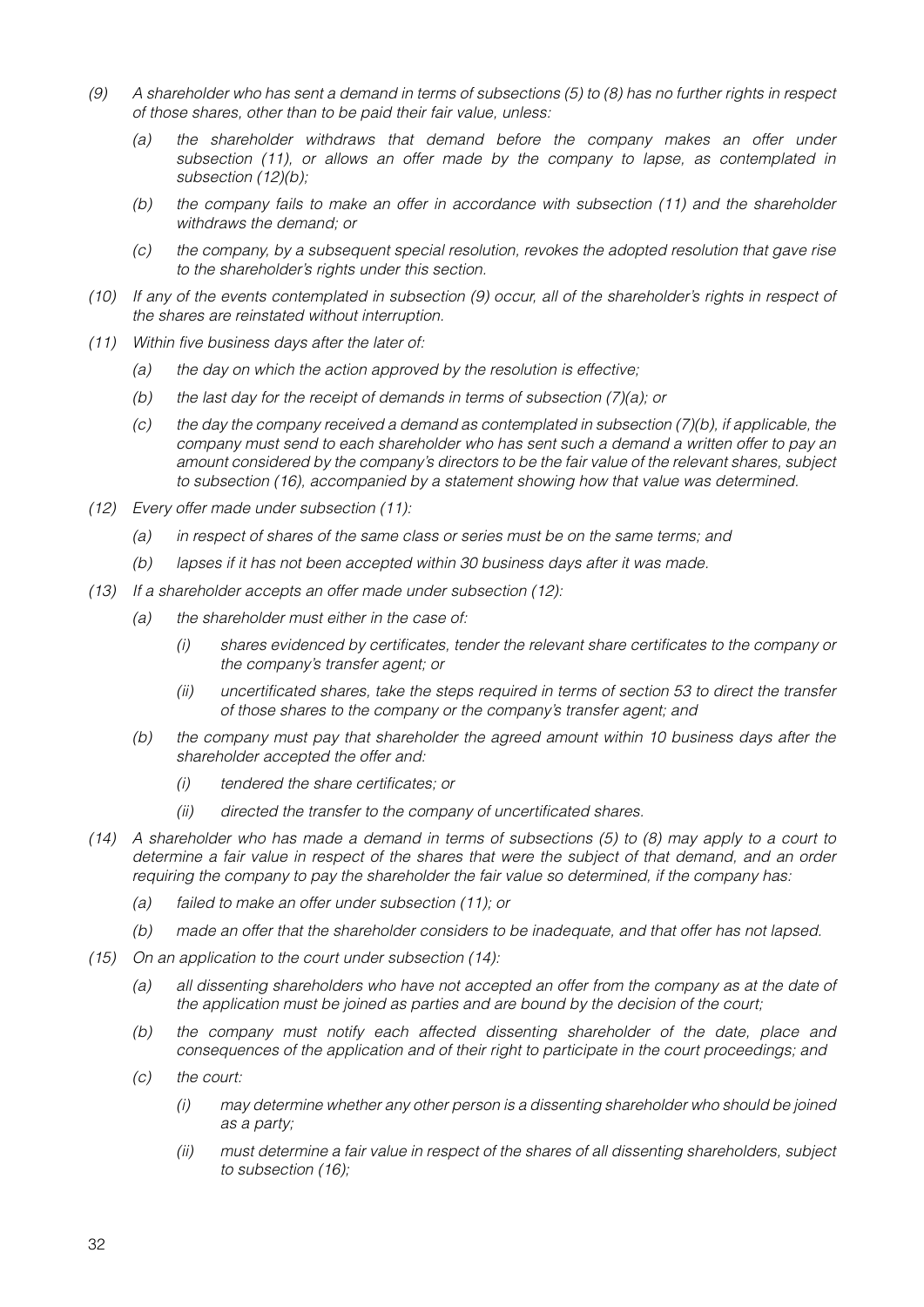- *(iii) in its discretion may:*
	- *(aa) appoint one or more appraisers to assist it in determining the fair value in respect of the shares; or*
	- *(bb) allow a reasonable rate of interest on the amount payable to each dissenting shareholder from the date the action approved by the resolution is effective, until the date of payment;*
- *(iv) may make an appropriate order of costs, having regard to any offer made by the company, and the final determination of the fair value by the court; and*
- *(v) must make an order requiring:*
	- *(aa) the dissenting shareholders to either withdraw their respective demands or to comply with subsection (13)(a); and*
	- *(bb) the company to pay the fair value in respect of their shares to each dissenting shareholder who complies with subsection (13)(a), subject to any conditions the court considers necessary to ensure that the company fulfils its obligations under this section.*
- *(15A) At any time before the court has made an order contemplated in subsection (15)(c)(v), a dissenting shareholder may accept the offer made by the company in terms of subsection (11), in which case:*
	- *(a) that shareholder must comply with the requirements of subsection 13(a); and*
	- *(b) the company must comply with the requirements of subsection 13(b).*
- *(16) The fair value in respect of any shares must be determined as at the date on which, and time immediately before, the company adopted the resolution that gave rise to a shareholder's rights under this section.*
- *(17) If there are reasonable grounds to believe that compliance by a company with subsection (13)(b), or with a court order in terms of subsection (15)(c)(v)(bb), would result in the company being unable to pays its debts as they fall due and payable for the ensuing 12 months:*
	- *(a) the company may apply to a court for an order varying the company's obligations in terms of the relevant subsection; and*
	- *(b) the court may make an order that:*
		- *(i) is just and equitable, having regard to the financial circumstances of the company; and*
		- *(ii) ensures that the person to whom the company owes money in terms of this section is paid at the earliest possible date compatible with the company satisfying its other financial obligations as they fall due and payable.*
- *(18) If the resolution that gave rise to a shareholder's rights under this section authorised the company to amalgamate or merge with one or more other companies, such that the company whose shares are the subject of a demand in terms of this section has ceased to exist, the obligations of that company under this section are obligations of the successor to that company resulting from the amalgamation or merger.*
- *(19) For greater certainty, the making of a demand, tendering of shares and payment by a company to a shareholder in terms of this section do not constitute a distribution by the company, or an acquisition of its shares by the company within the meaning of section 48, and therefore are not subject to:*
	- *(a) the provisions of that section; or*
	- *(b) the application by the company of the solvency and liquidity test set out in section 4.*
- *(20) Except to the extent:*
	- *(a) expressly provided in this section; or*
	- *(b) that the Panel rules otherwise in a particular case,*

*a payment by a company to a shareholder in terms of this section does not obligate any person to make a comparable offer under section 125 to any other person."*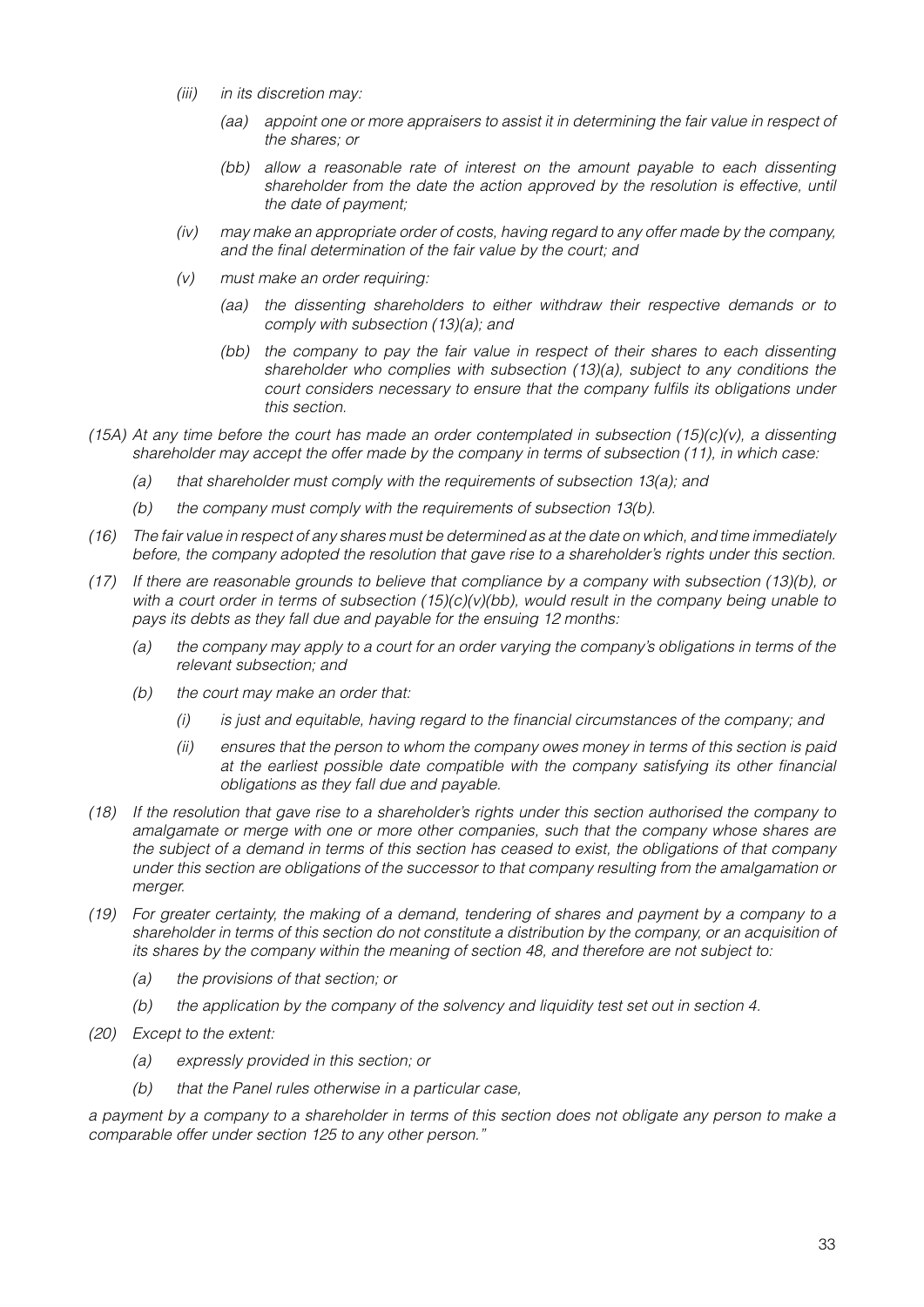# **FOREIGN PSL PREFERENCE SHAREHOLDERS AND EXCHANGE CONTROL REGULATIONS**

## 1. **FOREIGN PSL PREFERENCE SHAREHOLDERS**

- 1.1 The Scheme may be affected by the Laws of the relevant jurisdiction of a Foreign PSL Preference Shareholder. A Foreign PSL Preference Shareholder should acquaint itself with and observe any applicable legal requirements of such jurisdiction in relation to all aspects of this Circular that may affect it. It is the responsibility of each Foreign PSL Preference Shareholder to satisfy itself as to the full observance of the Laws and regulatory requirements of the relevant jurisdiction in connection with the Scheme, including the obtaining of any governmental, exchange control or other consents, the making of any filings which may be required, the compliance with other necessary formalities and the payment of any taxes or other requisite payments due in such jurisdiction.
- 1.2 The Scheme is governed by the Laws of South Africa and is subject to any applicable Laws and regulations, including the Exchange Control Regulations.
- 1.3 Any PSL Preference Shareholder who is in doubt as to its position, including, without limitation, its tax status, should consult an appropriate independent professional advisor in the relevant jurisdiction without delay.

## 2. **EXCHANGE CONTROL REGULATIONS**

- 2.1 The following is a summary of the Exchange Control Regulations. It is intended as a guide only and is not a comprehensive statement of the Exchange Control Regulations which may apply to a PSL Preference Shareholder. PSL Preference Shareholders who may have any queries regarding the Exchange Control Regulations should contact their own professional advisors without delay.
- 2.2 The Exchange Control Regulations provide for restrictions on the exportation of capital from the Common Monetary Area. The Common Monetary Area consists of South Africa, the Republic of Namibia and the Kingdoms of Lesotho and eSwatini. Transactions between residents of the countries comprising the Common Monetary Area and foreigners are subject to Exchange Control Regulations provisions, which are administered by the South African Reserve Bank ("**SARB**").
- 2.3 Various reforms have been made to the Exchange Control Regulations with a view to relax the rules pertaining to foreign investments. A considerable degree of flexibility is built into the system and the SARB has substantial discretionary powers in approving or rejecting a specific application that has been submitted through an authorised dealer in foreign exchange appointed by the SARB ("**Authorised Dealer**"). The relaxations of the provisions of the Exchange Control Regulations are contained in the Currency and Exchanges Manual for Authorised Dealers ("**AD Manual**"). As provided for in the Exchange Control Regulations, the SARB has also delegated to Authorised Dealers the power to approve certain transactions, without the SARB's prior approval. The transactions that may be approved by Authorised Dealers without the SARB's prior approval are contained in the AD Manual, which is updated from time to time through the release of circulars by the SARB.
- 2.4 It was announced in the South African 2020 Budget that the Exchange Control Regulations would be replaced with a new capital flow management framework and regulations, which would be implemented within a period of 12 months from the announcement. It was subsequently announced in the South African 2021 Budget on 24 February 2021, that in 2021, National Treasury and the SARB will continue to develop the legislative framework for the new capital flow management system announced in the South African 2020 Budget. According to Annexure F of the South African 2021 Budget, the capital flow management framework "*…is expected to be substantively completed*" during 2021. The SARB will issue a new set of "Capital Flows Management Regulations" in terms of the Currency and Exchanges Act, No. 9 of 1933. This framework is being developed with the Financial Intelligence Centre and SARS. However, insofar as the various transactions are concluded before the Exchange Control Regulations are replaced, the Exchange Control Regulations will still apply.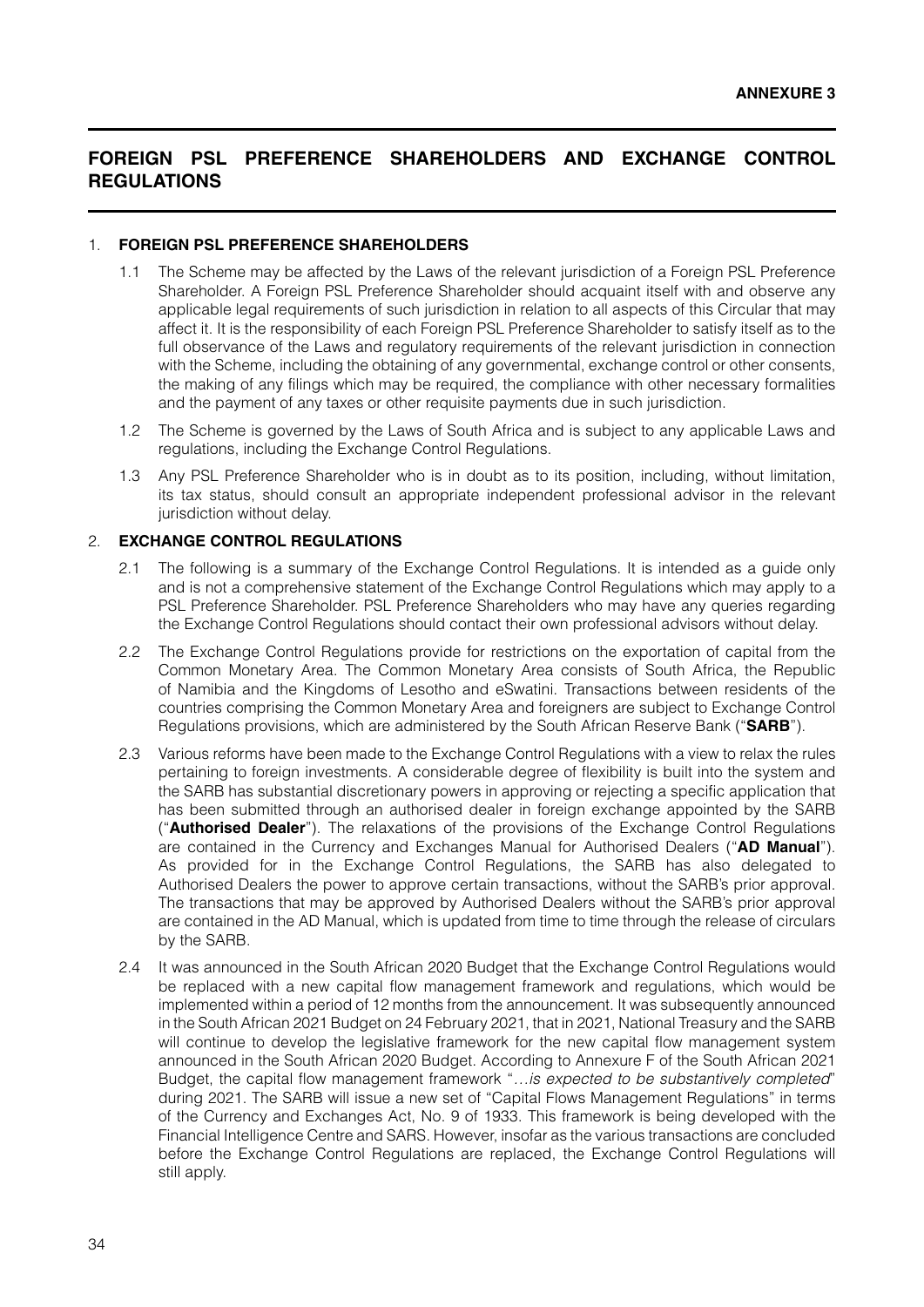- 2.5 It was further stated that the concept of "emigration" as recognised by the SARB would be phased out with effect from 1 March 2021 and be replaced by a verification process. Exchange Control Circular 6/2021 ("**Excon Circular**") dated 26 February 2021 sets out the changes in relation to emigrants and changes to the AD Manual with effect from 1 March 2021.
- 2.6 Up until 28 February 2021, the Exchange Control Regulations read with the AD Manual distinguished between residents, non-residents and emigrants. As of 1 March 2021, under the new framework, natural person residents and natural person emigrants are treated identically. To ensure a smooth transition from the old framework to the new framework, natural persons who applied to be emigrants under the old framework, by obtaining a MP336(b) form that was attested by an Authorised Dealer before 28 February 2021, will be dealt with in terms of the exchange control procedures relating emigration for exchange control purposes prior to 1 March 2021, provided their emigration applications are approved before 28 February 2022.
- 2.7 For the purposes of the Exchange Control Regulations:
	- 2.7.1 a resident means any person, being a natural person or a legal entity, who has taken up permanent residence, is domiciled or registered in South Africa;
	- 2.7.2 a non-resident is a person, being a natural person or a legal entity, whose normal place of residence, domicile or registration is outside the Common Monetary Area; and
	- 2.7.3 an emigrant means a South African resident who has left South Africa to take up permanent residence or has been granted permanent residence in any country outside of the Common Monetary Area. For purposes of the Exchange Control Regulations read with the AD Manual, a South African resident will only be regarded as an emigrant if he placed his emigration on record with the SARB under the exchange control policy which applied up to 28 February 2021.
- 2.8 PSL Preference Shareholders who are uncertain as to whether they are residents or non-residents for purposes of the Exchange Control Regulations read with the AD Manual, are advised to approach their relevant Authorised Dealer to request confirmation.
- 2.9 Considering that the changes announced in the Excon Circular only recently came into effect, PSL Preference Shareholders who became emigrants pursuant to the emigration process under the previous framework, are advised to consider what is stated below and to approach their Authorised Dealer to determine how they will be treated under the new framework and how the Excon Circular will be applied.

# 2.10 **Residents of the Common Monetary Area (including emigrants under the previous framework)**

- 2.10.1 From 1 March 2021, natural person emigrants and natural person residents of the Common Monetary Area are treated identically, save in the context of securities control as indicated below.
- 2.10.2 The Scheme Consideration is not freely transferable from South Africa and must be dealt with in terms of the Exchange Control Regulations read with the AD Manual.
- 2.10.3 The distinction between South African assets and non-resident assets remains extant.
- 2.10.4 There are no restrictions on dealings in securities in South African companies by residents or emigrants of the Common Monetary Area.
- 2.10.5 Funds, including the Scheme Consideration, can be transferred from South Africa pursuant to it being allowed by an Authorised Dealer. An Authorised Dealer will permit the transfer on confirmation that the PSL Preference Shareholder has cleared his/her tax residency status with SARS, subject to tax compliance.
- 2.10.6 Authorised Dealers may allow the PSL Preference Shareholder to transfer up to R1 million offshore without the requirement to obtain a TCS PIN letter from SARS in terms of the PSL Preference Shareholder's single discretionary allowance.
- 2.10.7 Authorised Dealers may also allow the transfer of up to a total amount of R10 million per calendar year per private individual who ceases to be a resident for tax purposes in South Africa and is 18 years and older, provided that the individual is tax compliant and submits the applicable TCS PIN for verification.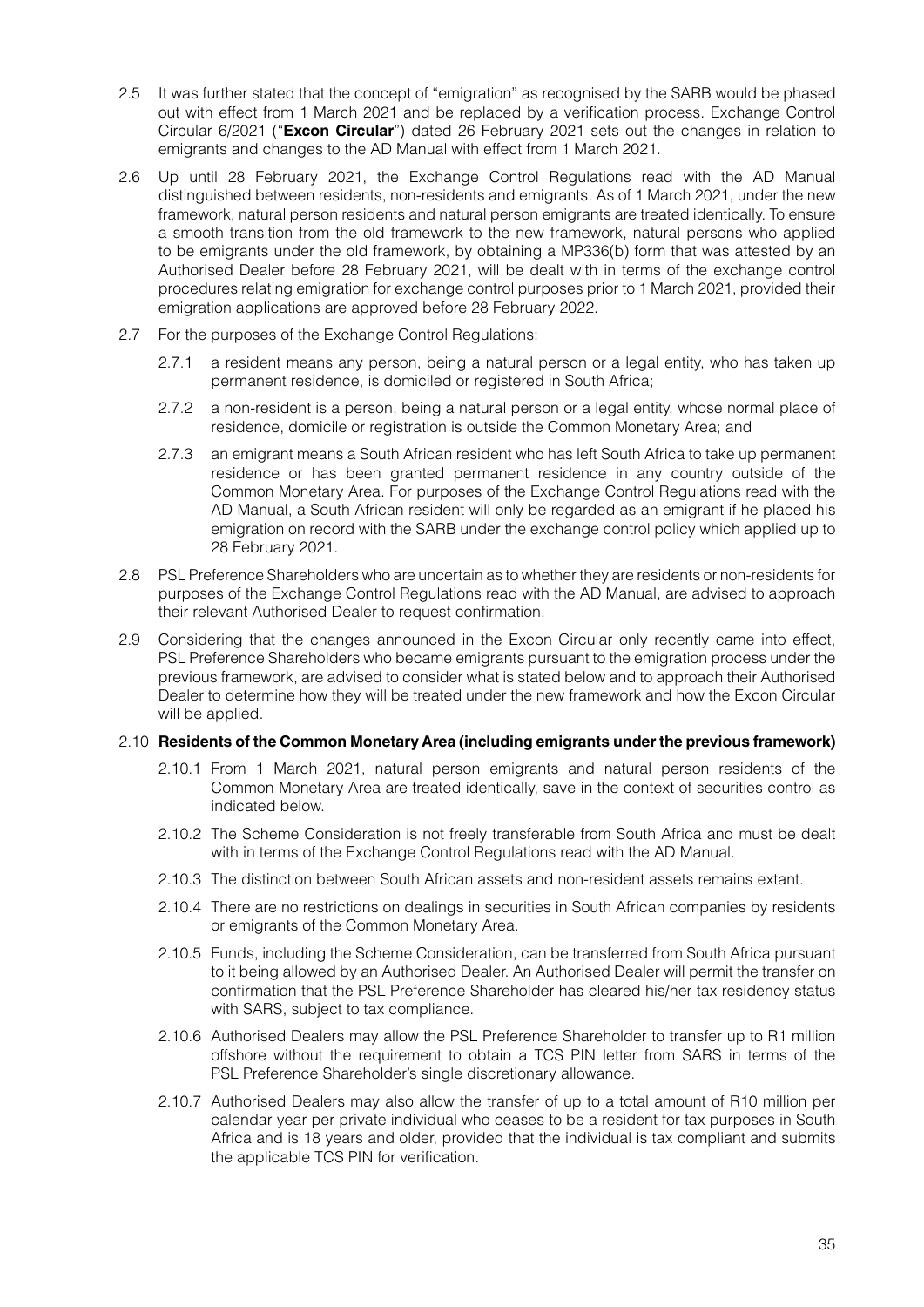- 2.10.8 South African tax residents who transfer more than R10 million offshore are subject, initially to a more stringent verification process by SARS, as well as a subsequent approval process from the SARB. Such transfers will trigger a risk management test that will, *inter alia*, include verification of the tax status and the source of funds, as well as a risk assessment of the private individual in terms of the anti-money laundering and countering terror financing requirements, as prescribed in the FICA.
- 2.10.9 In the context of the exchange control rules regarding securities control, the SARB has indicated in the Excon Circular that the rules applicable to natural person emigrants will temporarily apply until discussions with the relevant stakeholders have been finalised. As such, a distinction must still be drawn between residents and emigrants for the time being and the following applies:
	- 2.10.9.1 In the case of a Certificated PSL Preference Shareholder resident and whose registered address is within the Common Monetary Area, the Scheme Consideration will, against delivery of the relevant Documents of Title, be transferred by way of electronic funds transfer to the nominated bank account selected on the Form of Surrender (*yellow*).
	- 2.10.9.2 In the case of a Dematerialised PSL Preference Shareholder resident and whose registered address is within the Common Monetary Area, the Scheme Consideration will be directly credited to the account nominated for the relevant PSL Preference Shareholder by its duly appointed CSDP in terms of the custody agreement with their CSDP.
	- 2.10.9.3 A Certificated PSL Preference Shareholder who is an emigrant from South Africa must ensure that it or its Authorised Dealer releasing the relevant Documents of Title in terms of this Scheme completes the relevant portion of the Form of Surrender (*yellow*).
	- 2.10.9.4 In the case of a Certificated PSL Preference Shareholder who is an emigrant from South Africa, whose registered address is outside the Common Monetary Area and whose Documents of Title have been restrictively endorsed under the Exchange Control Regulations read with the AD Manual, the Scheme Consideration will, against delivery of the relevant Documents of Title, be deposited in the emigrant's capital account with the Authorised Dealer under whose administration the Certificated Shares were placed, pursuant to formalising such PSL Preference Shareholder's emigration prior to 1 March 2021.
	- 2.10.9.5 In the case of a Certificated PSL Preference Shareholder who became an emigrant from South Africa prior to 1 March 2021, whose registered address is outside the Common Monetary Area, the Scheme Consideration will be deposited in such PSL Preference Shareholder's capital account with the Authorised Dealer to whose order such PSL Preference Shareholder's Dematerialised PSL Shares have been held, since the formalisation of the PSL Preference Shareholder's emigration. The transfer of funds will take place pursuant to settlement and clearance by the CSDP accounting for the sale of Dematerialised PSL Preference Shares by such PSL Preference Shareholder.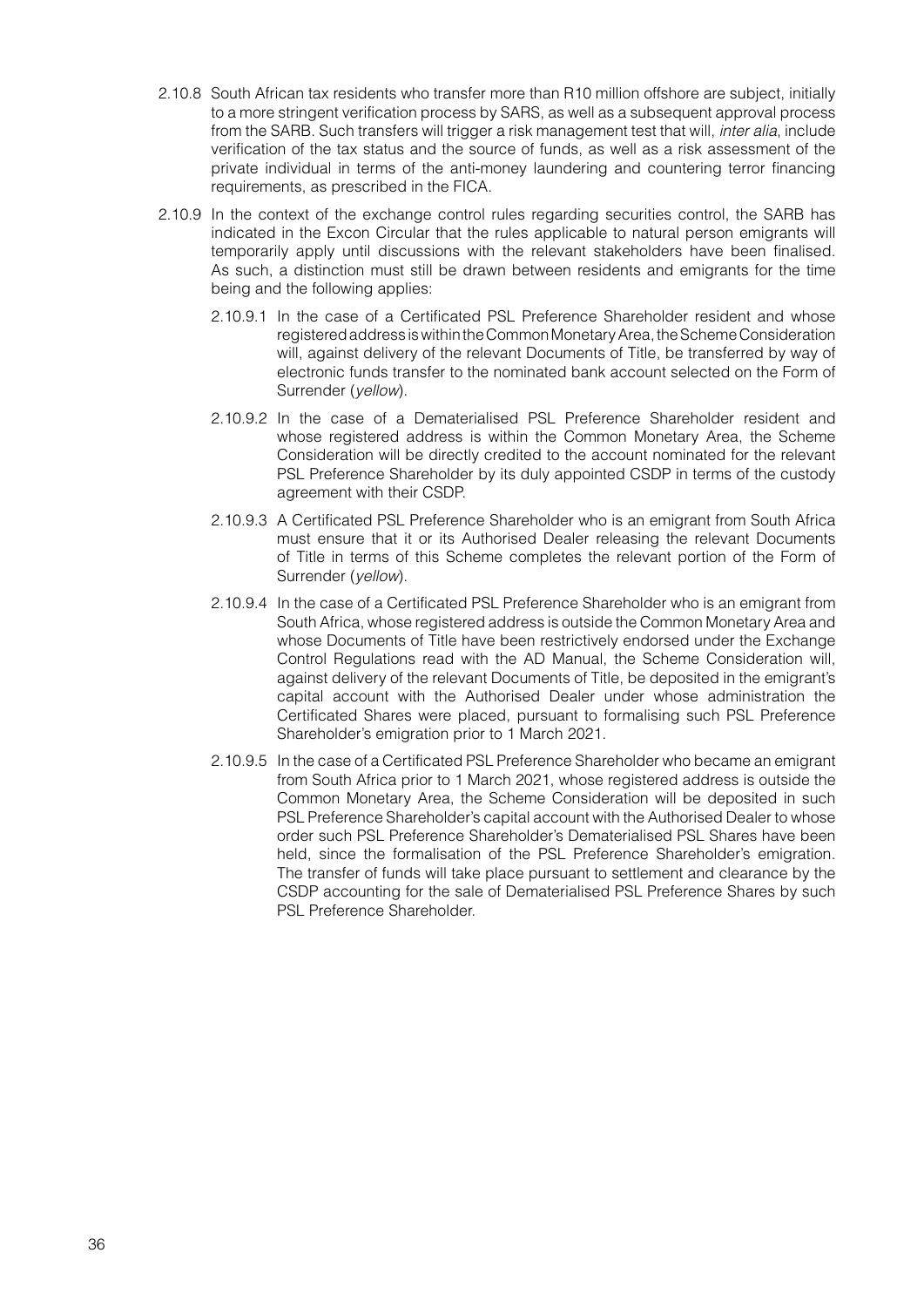# 2.11 **All other non-residents of the Common Monetary Area**

- 2.11.1 In the case of a Certificated PSL Preference Shareholder whose registered address is outside the Common Monetary Area and who is not a South African tax resident, and whose Documents of Title have been restrictively endorsed under the Exchange Control Regulations, the proceeds from the disposal of the PSL Preference Shares will, against delivery of the relevant Documents of Title, be transferred by way of electronic funds transfer to a nominated bank account. The Form of Surrender (*yellow*) makes provision for the nomination of bank account details (if not already done).
- 2.11.2 In the case of a Dematerialised PSL Preference Shareholder whose registered address is outside the Common Monetary Area and who is not a South African tax resident, the proceeds from the disposal of the PSL Preference Shares will be paid to its duly appointed CSDP or Broker and credited to the account nominated for the PSL Preference Shareholder by its duly appointed CSDP or Broker in terms of the custody agreement between such PSL Preference Shareholder and its CSDP or Broker.

# 2.12 **Information not provided**

If the information regarding the Authorised Dealer is not given, or the relevant instructions are not given, the proceeds from the disposal of the PSL Preference Shares will be held in trust by PSL (or its agent) for the benefit of the relevant PSL Preference Shareholder pending receipt of the necessary information or instructions. No interest will accrue or be payable to the relevant PSL Preference Shareholder in respect of such monies.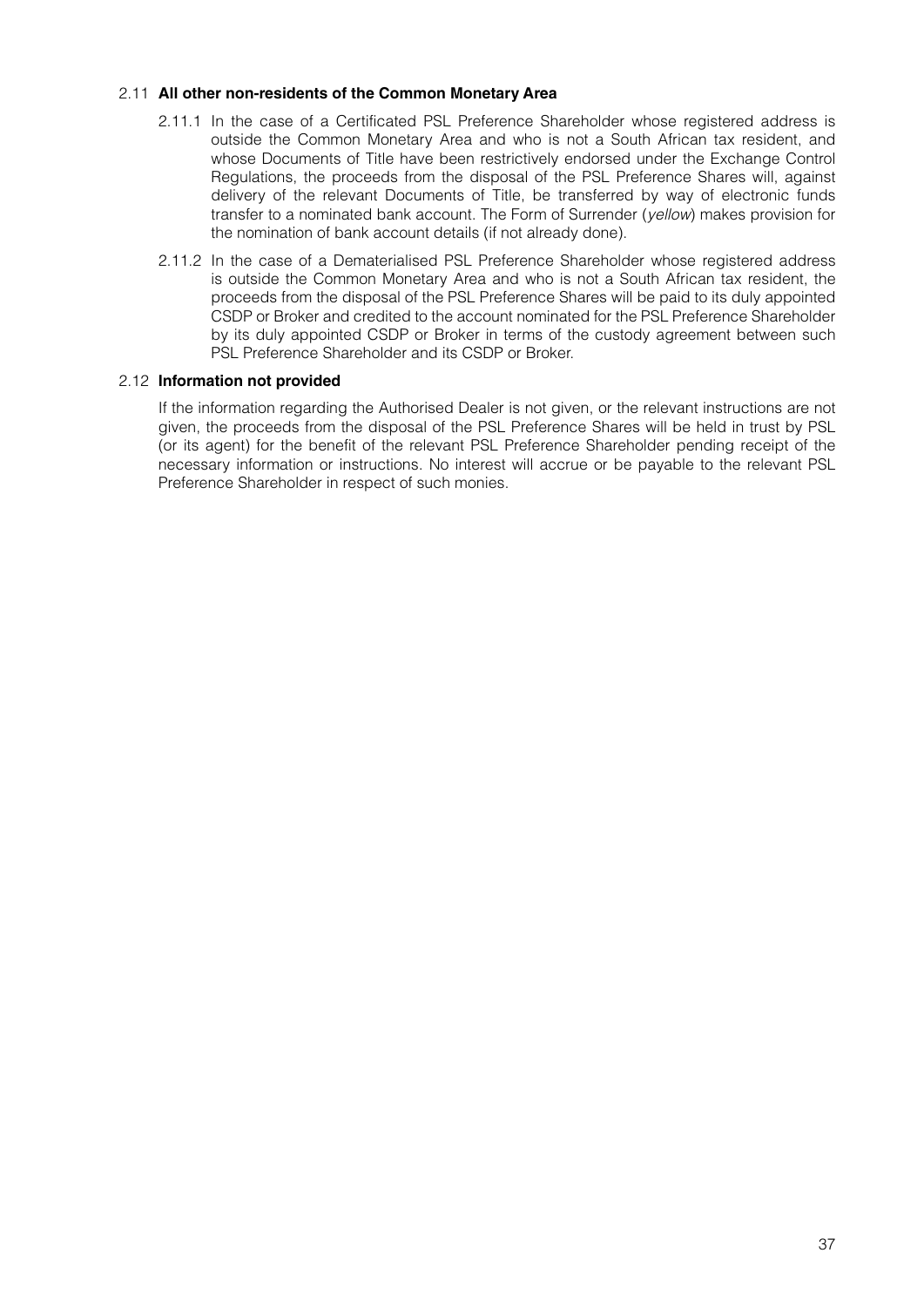

# **NOTICE OF GENERAL MEETING OF PSL SHAREHOLDERS**

# **All terms defined in the circular to which this Notice of General Meeting is attached ("Circular"), shall bear the same meanings where used in this Notice of General Meeting.**

**NOTICE IS HEREBY GIVEN** that a General Meeting of PSL Shareholders will be held and conducted entirely by electronic communication, at 14:00 on Thursday, 8 July 2021, to consider and, if deemed fit, pass, with or without modification, the resolutions set out hereunder.

*Notes:*

- *For Special Resolution Number 1 to be approved by PSL Preference Shareholders, it must be supported by at least 75% of the voting rights exercised on such resolution by PSL Preference Shareholders. For the avoidance of doubt, the PSL Ordinary Shareholder is not entitled to vote on Special Resolution Number 1.*
- *For Special Resolution Number 2 to be approved by PSL Shareholders, it must be supported by at least 75% of the voting rights exercised on such resolution by PSL Shareholders.*
- *For Special Resolution Number 3 to be approved by PSL Shareholders, it must be supported by at least 75% of the voting rights exercised on such resolution by PSL Shareholders.*
- *Special Resolution Number 4 is to be approved by the PSL Ordinary Shareholder only.*
- *Ordinary Resolution Number 1 is to be approved by the PSL Ordinary Shareholder only.*

# **SPECIAL RESOLUTION NUMBER 1 – APPROVAL OF THE SCHEME BY THE PSL PREFERENCE SHAREHOLDERS**

"**RESOLVED THAT**, the scheme of arrangement in terms of section 114(1) of the Companies Act (as more fully set out in the Circular) proposed by the Board between PSL and the PSL Preference Shareholders in terms of which, *inter alia*, if such scheme of arrangement becomes Operative:

- PSL will repurchase, on the terms and subject to the conditions set out in the Circular, all the Scheme Shares;
- each Scheme Participant will receive the Scheme Consideration; and
- in terms of paragraph 1.17(b) of the JSE Listings Requirements, the PSL Preference Shares will be delisted from the securities exchange operated by the JSE,

be and is hereby approved."

# *Reason for and effect of Special Resolution Number 1*

*The reason for and the effect of Special Resolution Number 1 is to obtain, on a voluntary basis, PSL Preference Shareholder approval, for the Scheme proposed by the Board between PSL and the Scheme Participants. PSL Preference Shareholders are referred to the content of the Circular for more information relating to the reason for and effect of Special Resolution Number 1.*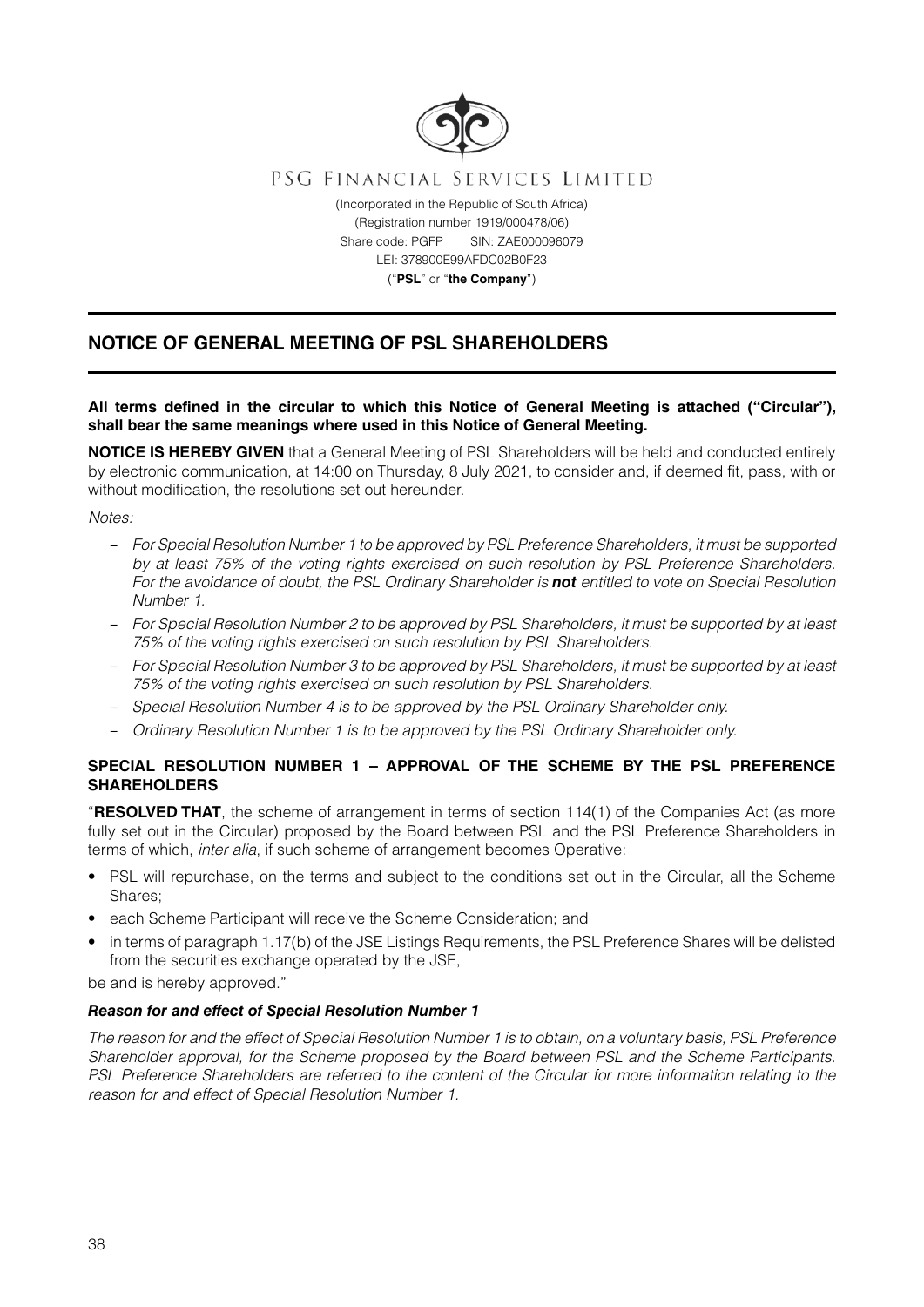# **SPECIAL RESOLUTION NUMBER 2 – APPROVAL OF THE SCHEME IN TERMS OF SECTIONS 114 AND 115 OF THE COMPANIES ACT BY PSL SHAREHOLDERS**

"**RESOLVED THAT**, the scheme of arrangement in terms of section 114(1) of the Companies Act (as more fully set out in the Circular) proposed by the Board between PSL and the PSL Preference Shareholders in terms of which, *inter alia*, if such scheme of arrangement becomes Operative:

- PSL will repurchase, on the terms and subject to the conditions set out in the Circular, all the Scheme Shares;
- each Scheme Participant will receive the Scheme Consideration; and
- in terms of paragraph 1.17(b) of the JSE Listings Requirements, the PSL Preference Shares will be delisted from the securities exchange operated by the JSE,

be and is hereby approved as a special resolution in terms of section 115(2)(a) of the Companies Act."

## *Reason for and effect of Special Resolution Number 2*

*The reason for and the effect of Special Resolution Number 2 is to obtain PSL Shareholder approval, for the Scheme proposed by the Board between PSL and the Scheme Participants. PSL Shareholders are referred to the content of the Circular for more information relating to the reason for and effect of Special Resolution Number 2.*

## **SPECIAL RESOLUTION NUMBER 3 – REVOCATION OF SPECIAL RESOLUTION NUMBER 2**

"**RESOLVED THAT**, in terms of section 164(9) of the Companies Act, if Special Resolution Number 2 is adopted, but thereafter any Condition Fails or the Scheme otherwise lapses or fails, then Special Resolution Number 2 (if adopted) will be deemed to have been revoked and accordingly each Dissenting Shareholder which has, pursuant to the adoption of the revoked Special Resolution, sent a demand to PSL in terms of sections 164(5) to (8) of the Companies Act to be paid the fair value of its PSL Preference Shares, shall cease to have, and be deemed not to have had, any right, pursuant to the adoption of the revoked Special Resolution, to be paid under section 164 of the Companies Act."

## *Reason for and effect of Special Resolution Number 3*

*The reason for and effect of Special Resolution Number 3 is to remove a Dissenting Shareholder's right to payment under section 164 of the Companies Act in certain circumstances set out in the resolution.*

## **SPECIAL RESOLUTION NUMBER 4 – APPROVAL FOR THE PAYMENT OF FEES TO THE MEMBERS OF THE INDEPENDENT BOARD**

"**RESOLVED THAT**, the Company be and is hereby authorised to pay the following fees to the members of the Independent Board for their services rendered as members of the Independent Board in relation to the Scheme:

|                  | <b>PROPOSED ONCE-OFF FEE</b><br>(excluding value added tax, if applicable) |  |  |
|------------------|----------------------------------------------------------------------------|--|--|
| PE Burton        | R <sub>100</sub> 000                                                       |  |  |
| AM Hlobo         | R75 000                                                                    |  |  |
| <b>B</b> Mathews | R75 000                                                                    |  |  |

## *Reason for and effect of Special Resolution Number 4*

*The reason for and the effect of Special Resolution Number 4 is to authorise PSL to pay the above proposed fees to the members of the Independent Board for their services rendered as members of the Independent Board in respect of the Scheme, in terms of section 66(9) of the Companies Act.*

# **ORDINARY RESOLUTION NUMBER 1 – IMPLEMENTATION**

"**RESOLVED THAT**, each director and the company secretary of PSL be and is hereby authorised to do all such things, including signing all such documentation, as are necessary or desirable to give effect to the special resolutions passed at the General Meeting."

## *Reason for and effect of Ordinary Resolution Number 1*

*The reason for and effect of Ordinary Resolution Number 1 is to authorise the directors and company secretary of PSL to do all such things, including signing of all such documentation as are deemed necessary or desirable to give effect to the special resolutions approved at the General Meeting.*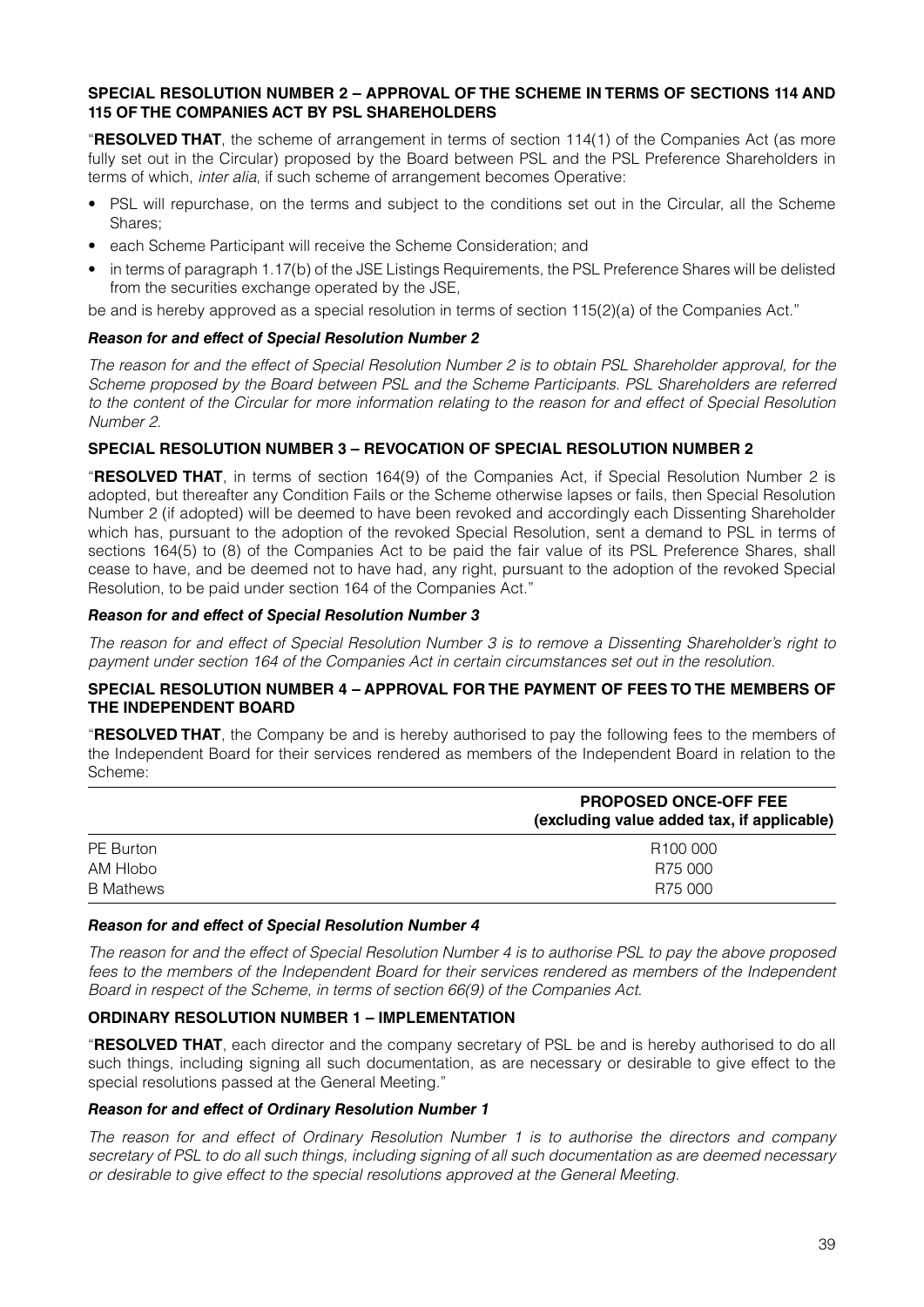# **RECORD DATES, VOTING AND PROXIES**

The date on which PSL Shareholders must have been recorded as such in the Register for purposes of being entitled to receive this notice is Friday, 28 May 2021.

The Scheme Voting Record Date, being the date on which PSL Shareholders must be recorded in the Register for purposes of being entitled to participate electronically and vote at the General Meeting, is Friday, 2 July 2021. The last day to trade in order to be entitled to attend and vote at the General Meeting is Tuesday, 29 June 2021.

In terms of section 63(1) of the Companies Act, all General Meeting participants will be required to provide identification reasonably satisfactory to the Transfer Secretaries, as follows:

- participants pre-registering to participate in the General Meeting using the online registration method, by uploading the relevant documentation via the online registration portal; or
- participants pre-registering to participate in the General Meeting by submitting the written application, by submitting the relevant documentation by e-mail.

The Transfer Secretaries must be reasonably satisfied that the right of that person to participate in, speak and vote at the General Meeting as a PSL Shareholder, as proxy or as a representative of a PSL Shareholder, has been reasonably verified. Accepted forms of identification include South African drivers' licenses, green barcoded identity documents or barcoded identification smart cards issued by the South African Department of Home Affairs, as well as passports.

PSL Shareholders entitled to participate electronically and vote at the General Meeting may appoint one or more proxies to participate, speak and vote thereat in their stead. A proxy need not be a PSL Shareholder. A Form of Proxy (*grey*), which sets out the relevant instructions for its completion, is attached to this Circular for use by Certificated PSL Shareholders or Own-Name Dematerialised Shareholders who wish to be represented at the General Meeting. Completion of a Form of Proxy (*grey*) will not preclude such PSL Shareholder from participating electronically and voting (to the exclusion of that PSL Shareholder's proxy) at the General Meeting.

The instrument appointing a proxy and the authority (if any) under which it is signed must reach the Transfer Secretaries, at the addresses given below, to be received by them preferably by no later than 14:00 on Tuesday, 6 July 2021, provided that any Form of Proxy not delivered to the Transfer Secretaries by this time may be emailed to the Transfer Secretaries (who will provide same to the chairman of the General Meeting) at any time before the appointed proxy exercises any PSL Shareholder rights at the General Meeting.

Dematerialised PSL Preference Shareholders, other than Own-Name Dematerialised Shareholders, who wish to participate electronically in the General Meeting, will need to request their CSDP or Broker to provide them with the necessary letter of representation in terms of the custody agreement entered into between such PSL Shareholders and the CSDP or Broker.

Dematerialised PSL Preference Shareholders, other than Own-Name Dematerialised Shareholders, who are unable to participate electronically in the General Meeting and who wish to be represented thereat, must provide their CSDP or Broker with their voting instructions in terms of the custody agreement entered into between themselves and the CSDP or Broker in the manner and time stipulated therein.

PSL Shareholders participating electronically, or represented by proxy or authorised representative shall on a poll have one vote in respect of each PSL Share held.

PSL Shareholders who vote against Special Resolution Number 2 and wish to exercise their rights (if applicable) in terms of section 115(3) of the Companies Act, to require the approval of the court for the Scheme pursuant to the implementation of the Scheme, should refer to **Annexure 2** of the Circular to which this Notice of General Meeting is attached which includes an extract of section 115 of the Companies Act.

# **APPRAISAL RIGHTS FOR DISSENTING SHAREHOLDERS**

PSL Shareholders are hereby advised of their Appraisal Rights in terms of section 164 of the Companies Act. Their attention is drawn to the provisions of that section which are set out in **Annexure 2** to this Circular. The following sets out the salient features only of these Appraisal Rights.

In terms of section 164 of the Companies Act, at any time before Special Resolution Number 2 as set out in this Notice of General Meeting is voted on, a PSL Shareholder may give PSL a written notice objecting to Special Resolution Number 2.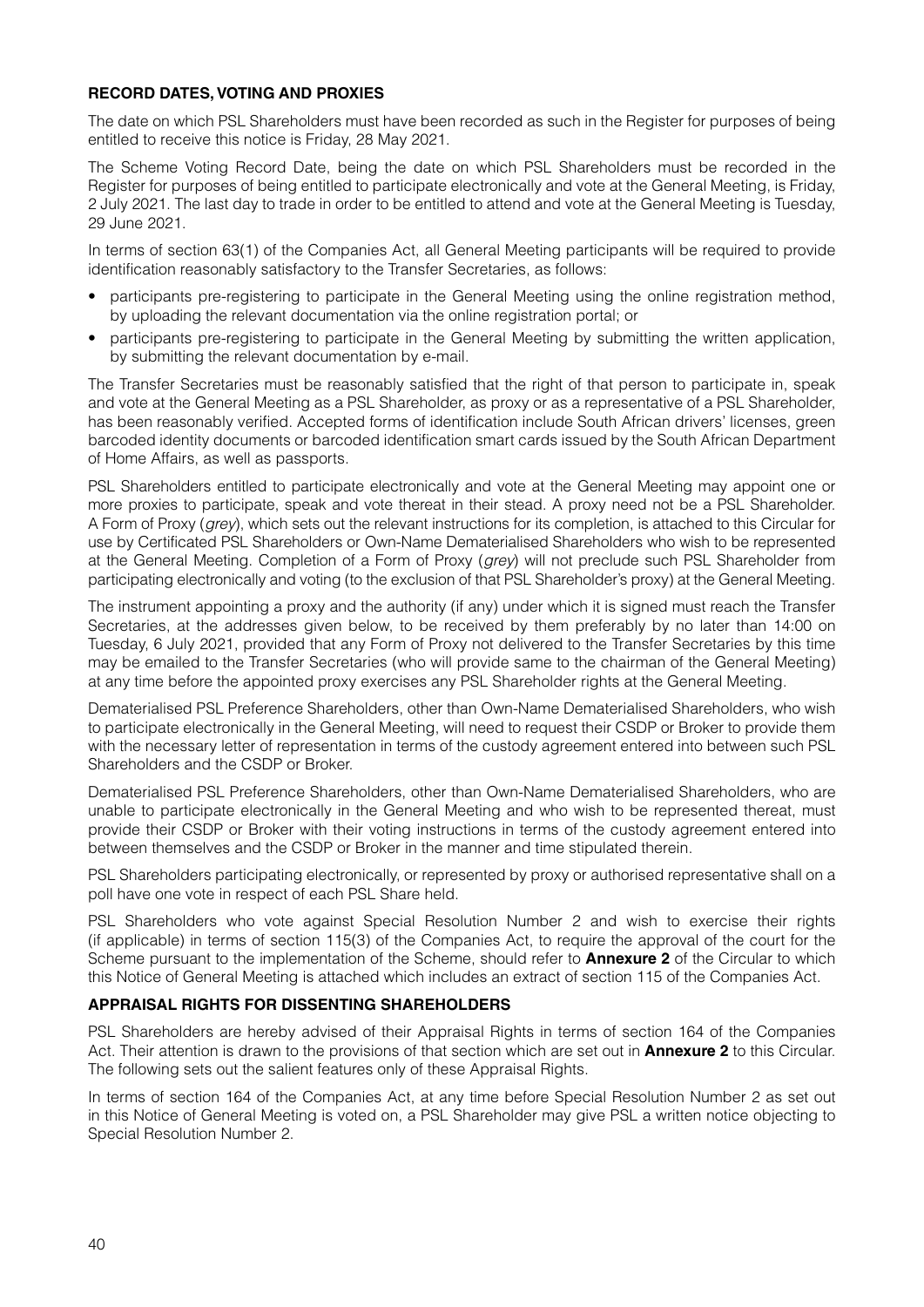Within 10 Business Days after PSL has adopted Special Resolution Number 2, PSL must send a notice that the resolution has been adopted to each PSL Shareholder ("**Qualifying Shareholder**") who:

- gave PSL a valid written notice of objection as contemplated above;
- has not withdrawn that notice; and
- has voted against Special Resolution Number 2.

A Qualifying Shareholder is entitled, within 20 Business Days after receiving PSL's aforementioned notice of the adoption of Special Resolution Number 2, to demand that PSL pay the Qualifying Shareholder the fair value for all of the Qualifying Shareholders' PSL Shares.

The wording of section 164 of the Companies Act is set out in **Annexure 2** to the Circular.

# **ELECTRONIC PARTICIPATION**

In order to attend the General Meeting and participate electronically thereat, PSL Shareholders must pre-register with the Transfer Secretaries by either:

- registering online using the online registration portal at https://www.smartagm.co.za, by no later than 14:00 on Tuesday, 6 July 2021, for administrative purposes, in order for the Transfer Secretaries to arrange the participation of the PSL Shareholder at the General Meeting and for the Transfer Secretaries to provide the PSL Shareholder with the details as to how to access the General Meeting by means of electronic participation. PSL Shareholders may still register online to participate in and/or vote electronically at the General Meeting after this date, provided, however, that for those PSL Shareholders to participate in and/or vote electronically at the General Meeting those PSL Shareholders must be verified and registered (as required in terms of section 63(1) of the Companies Act by uploading their relevant verification documentation) before the commencement of the General Meeting; or
- making a written application to so participate, by email to proxy@computershare.co.za, so as to be received by the Transfer Secretaries, for administrative purposes only, by no later than 14:00 on Tuesday, 6 July 2021, in order for the Transfer Secretaries to arrange such participation for the PSL Shareholder and for the Transfer Secretaries to provide the PSL Shareholder with the details as to how to access the General Meeting by means of electronic participation. PSL Shareholders may still register/apply to participate in and/or vote electronically at the General Meeting after this date, provided, however, that those PSL Shareholders are verified (as required in terms of section 63(1) of the Companies Act) and are registered at the commencement of the General Meeting.

PSL Shareholders will thereafter be required to connect to the General Meeting through https://www.web.lumiagm.com and following the relevant prompts. The General Meeting ID is **152-959-919**. PSL Shareholders are referred to the "Electronic Participation Meeting Guide" attached to this Notice of General Meeting for further instructions relating to the electronic participation.

The Transfer Secretaries will by no later than 17:00, Wednesday, 7 July 2021 notify eligible PSL Shareholders of the username and password through which eligible PSL Shareholders can participate electronically in and/or vote at the General Meeting.

In-person registration of General Meeting participants will not be permitted.

PSL Shareholders will be liable for their own network charges in relation to electronic participation in and/or voting at the General Meeting. Any such charges will not be for the account of PSL and/or the Transfer Secretaries. None of PSL and/or the Transfer Secretaries and/or service providers can be held accountable in the case of loss of network connectivity or other network failure due to insufficient airtime, internet connectivity, internet bandwidth and/or power outages which prevent any such PSL Shareholder from participating in and/or voting at the General Meeting.

### **Electronic voting at the General Meeting**

PSL Shareholders connecting to the General Meeting electronically will be able to participate in the General Meeting. Voting will be conducted by poll and PSL Shareholders will be able to cast their vote electronically at the General Meeting.

PSL Shareholders are also encouraged to submit any questions to PSL's Company Secretary prior to the General Meeting, by no later than 14:00 on Tuesday, 6 July 2021, at cosec@psggroup.co.za. These questions will be addressed at the General Meeting.

All eligible PSL Shareholders will be entitled to participate electronically in the General Meeting and to vote (or abstain from voting) on the Resolutions proposed at the General Meeting.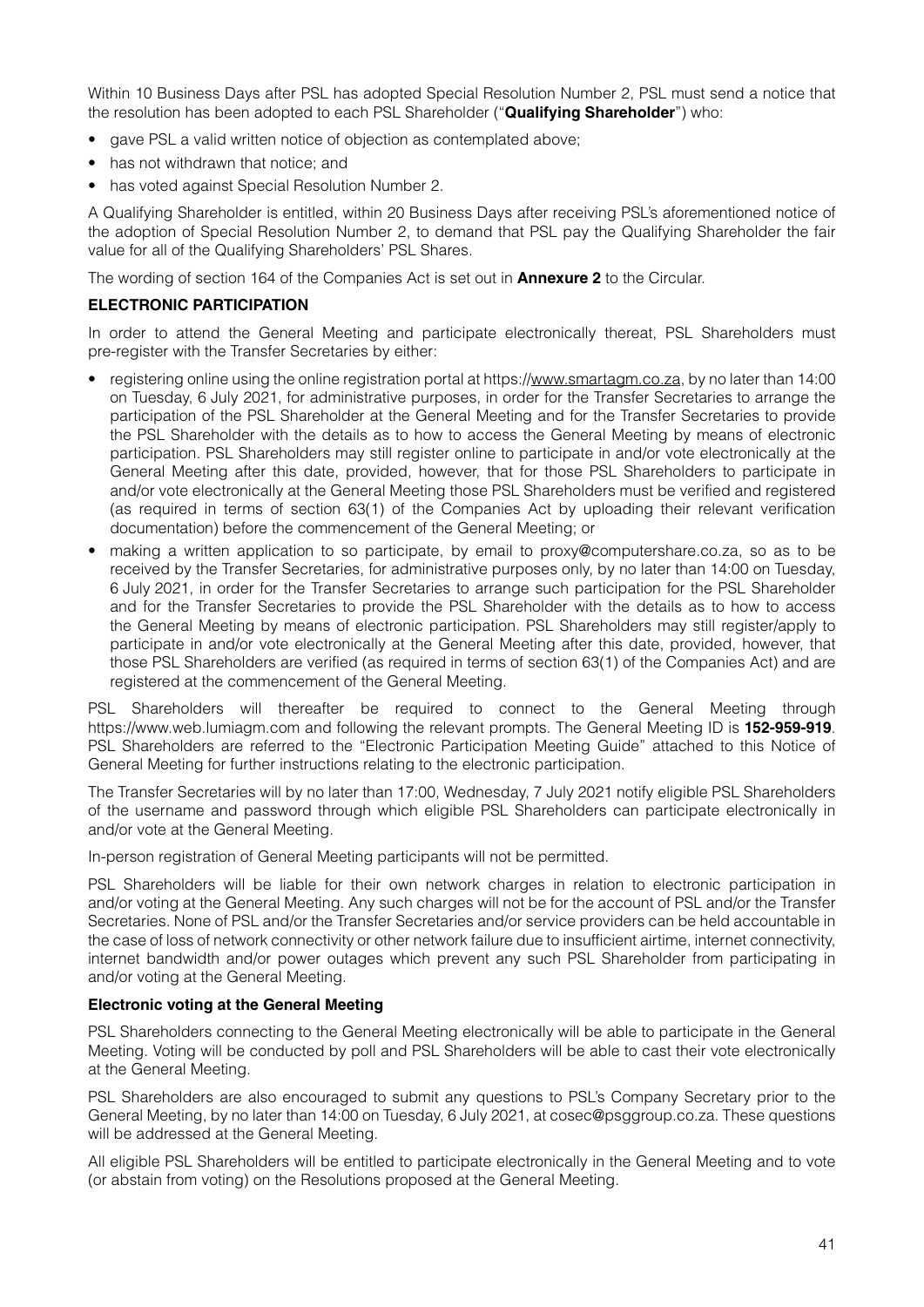# **SIGNED ON WEDNESDAY, 9 JUNE 2021 BY PE BURTON ON BEHALF OF THE INDEPENDENT BOARD, IN TERMS OF POWERS OF ATTORNEYS SIGNED BY THE MEMBERS OF THE INDEPENDENT BOARD**



# **PE BURTON Chairman of the Independent Board**

# **Company Secretary**

PSG Corporate Services Proprietary Limited (Registration number 1996/004840/07) 1<sup>st</sup> Floor, Ou Kollege 35 Kerk Street Stellenbosch, 7600 (PO Box 7403, Stellenbosch, 7599)

# **Transfer Secretaries**

Computershare Investor Services Proprietary Limited (Registration number 2004/003647/07) Rosebank Towers 15 Biermann Avenue Rosebank Johannesburg, 2196 (Private Bag X9000, Saxonwold, 2132)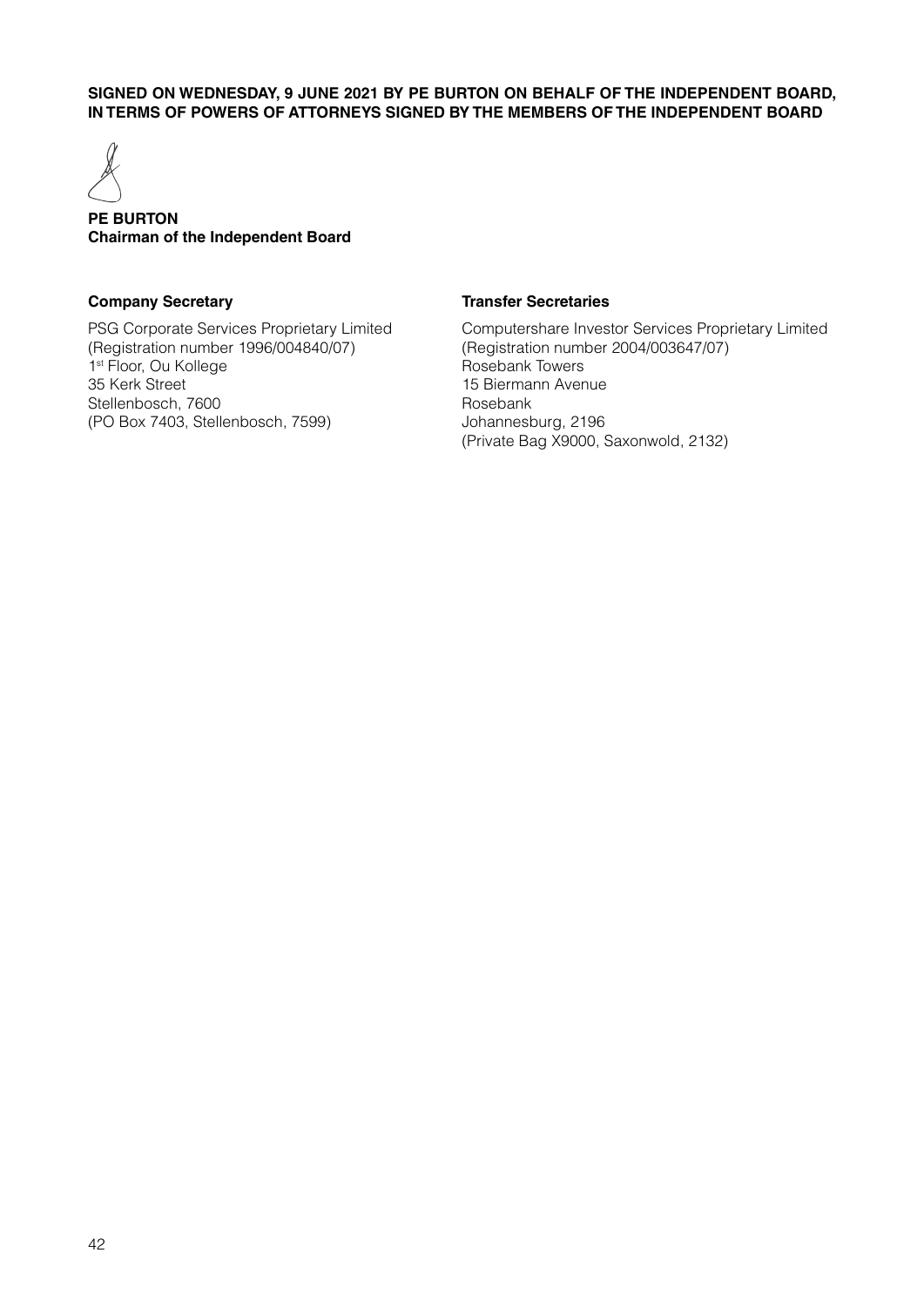**ELECTRONIC PARTICIPATION MEETING GUIDE**





# PSG FINANCIAL SERVICES

# **THE LUMI AGM PLATFORM**



Meeting ID: **152-959-919** To login you must have your Username and password which you can request from **supportza@lumiglobal.com**

You will be able to log into the site from **13:30 on 8 July 2021**

#### **Attending the GM electronically**

This year we will be conducting a virtual GM, giving you the opportunity to attend the GM and participate online, using your smartphone, tablet or computer.

If you choose to participate online you will be able to view a live webcast of the meeting, ask the Board questions and submit your votes in real time. To access the platform, you will need to:

Visit

**https://web.lumiagm.com** on your smartphone, tablet or computer. You will need the latest versions of Chrome, Safari, Internet Explorer 11, Edge or Firefox. Please ensure your browser is compatible.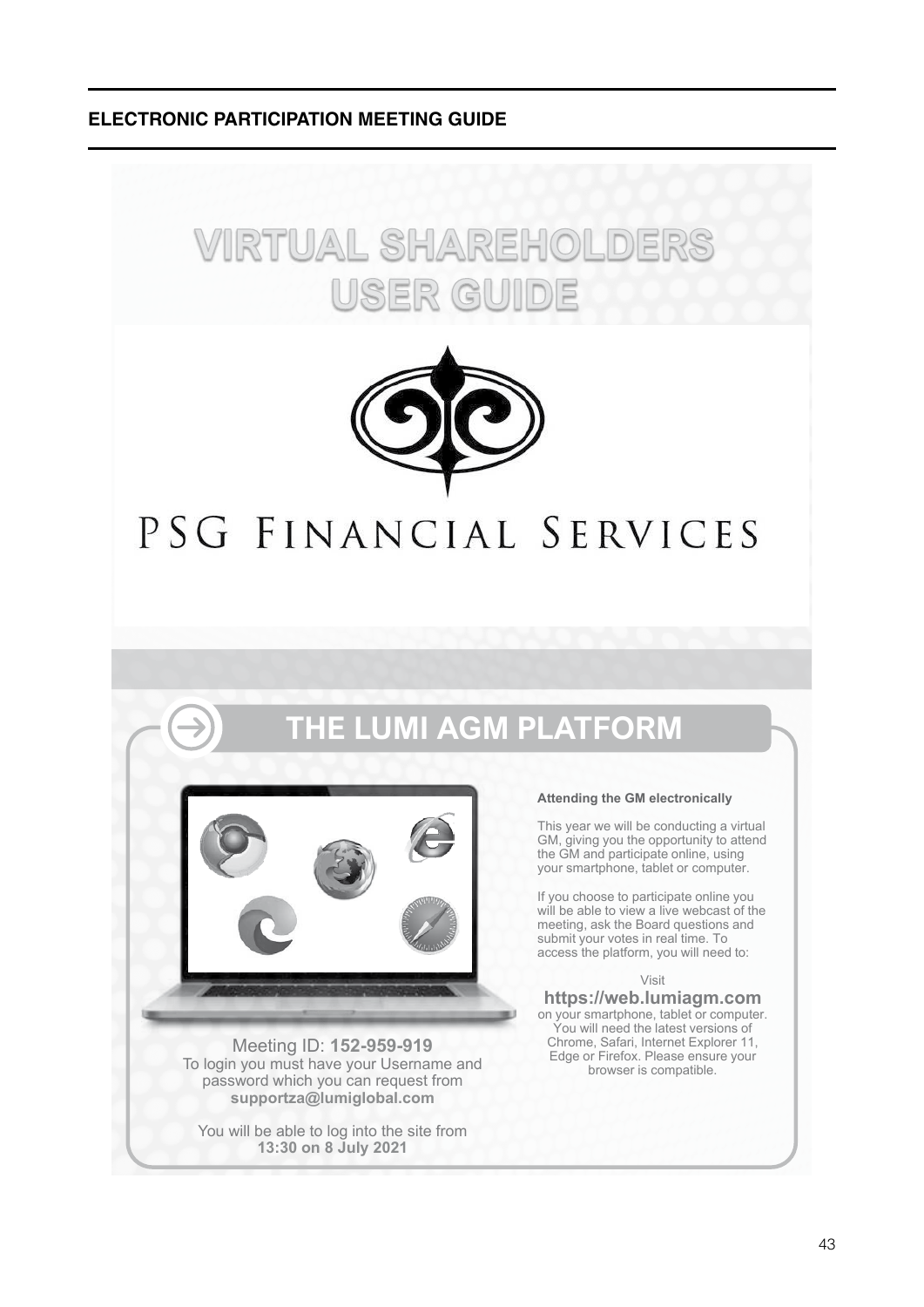Once you have entered **web.lumiagm.com** into your web browser, you'll be prompted to enter the **Meeting ID**

To login as a Shareholder, select '**I am a Shareholder**'

You will then be required to enter your:

- **Username**; and
- **Password**

If you are a Guest, select '**I am a Guest**'

As a Guest, you will be prompted to complete all the relevant fields including; first name, last name



**Please note, Guests will not be able to vote.** 

# **NAVIGATION**



When successfully authenticated, the info screen will be displayed. You can view company information, ask questions , view relevant documents and watch the webcast.

If you would like to watch the webcast on smaller devices select the broadcast icon at the bottom of the screen in the broadcast band.

If viewing on a computer, the webcast will appear at the side automatically once the meeting has started.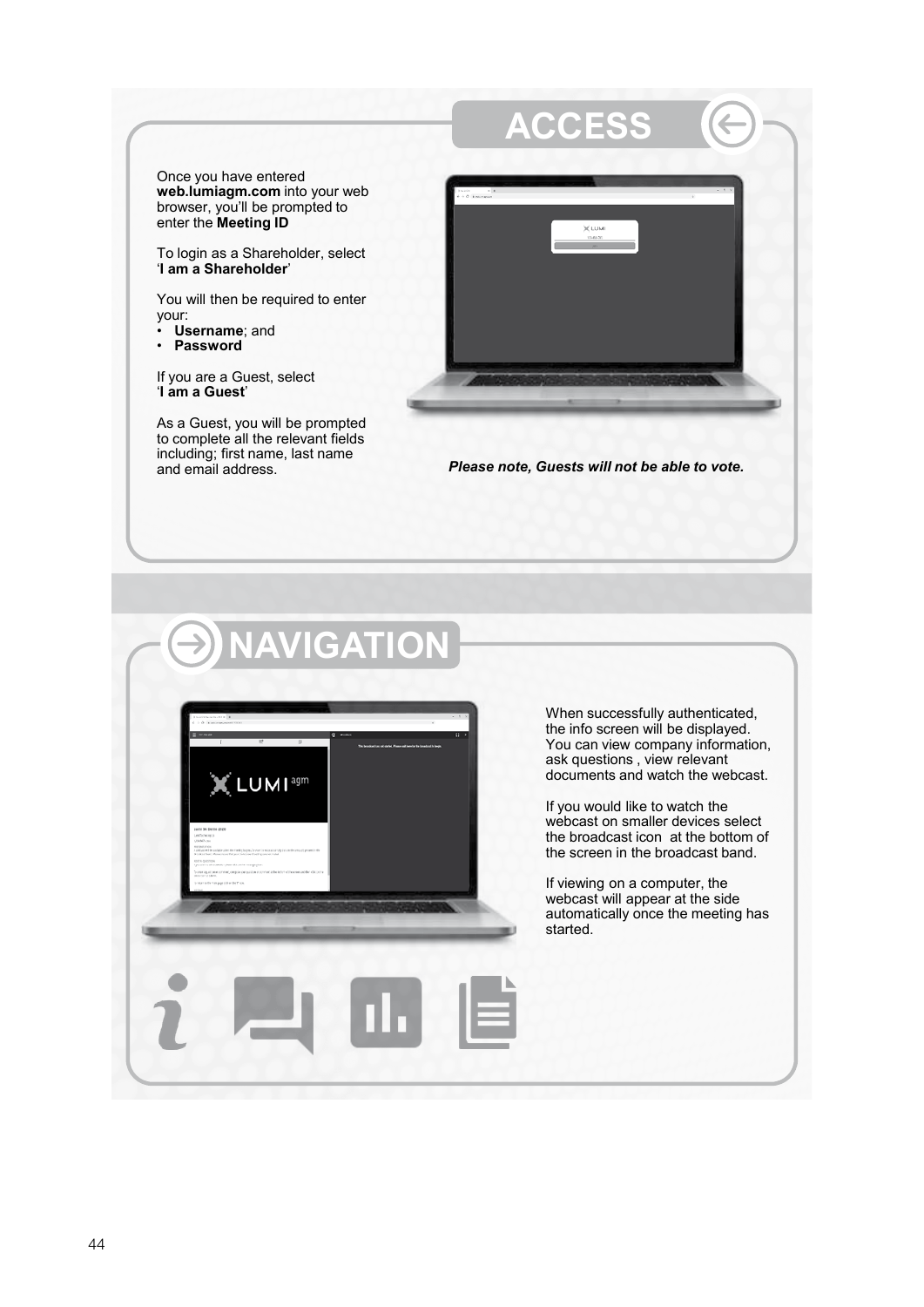Once the voting has opened, the polling icon will appear on the navigation bar at the top of the screen. From here, the resolutions or motions and voting choices will be displayed.

To vote, simply select your voting direction from the options shown on screen. A confirmation message will appear to show your vote has been received.

If you wish to change your mind, simply select an alternate choice while the voting is open or select cancel if you wish to cancel your vote.

| If is seller because of the 1980 and<br>6 0 0 Autorquences Williams  |                                              |                     |                                                                                                                       |                                | $-5x$           |
|----------------------------------------------------------------------|----------------------------------------------|---------------------|-----------------------------------------------------------------------------------------------------------------------|--------------------------------|-----------------|
| <b>E</b> WALK<br>×                                                   | 19<br>$\overline{a}$                         | a.<br>$\mathcal{F}$ | $2 -$                                                                                                                 | <b>CONTRACTORS CONTRACTORS</b> | $n \rightarrow$ |
| Ordinary Resolution 2 : This is Resolution 2                         | Suite debut d'Oren                           |                     |                                                                                                                       |                                |                 |
| Far - Hote technol<br>April 10                                       | <b>Windows</b>                               |                     |                                                                                                                       |                                |                 |
|                                                                      |                                              | <b>CANCHE</b>       | Ecran Inden 2 The chanded<br>TO BAR SCARDLER - The administrator<br>ECAN Salidary To shouldn't                        |                                |                 |
| Ordinary Resolution 3 ; This is Resolution 3<br>Aprint - Vall readed |                                              |                     | Ecken Saddord - To chanders<br>Curse, Saddorf, Technologie<br>Event Index: 7 Reviewald<br>Eugen Saddord - Received In |                                |                 |
| <b>NAME OF</b><br><b>For</b>                                         | 43,0540                                      | DROZ                | Expan Instance) Re-allocated<br>Expert Sydney Mr., The a Resident's                                                   |                                |                 |
| Ordinary Resolution 4 : This is Resolution 4                         |                                              |                     |                                                                                                                       |                                |                 |
| <b>EDSAGE</b> , Eds. serviced<br>ALL Y<br>b.                         |                                              |                     |                                                                                                                       |                                |                 |
|                                                                      |                                              | DAVON.              |                                                                                                                       | Pall is open                   |                 |
| Ordinary Resolution S : This is Resolution S<br>Far-Hite teacher     |                                              |                     | <b>XLUMI</b>                                                                                                          |                                |                 |
| Apr in                                                               | <b>VELVAL</b>                                | DEACH.              |                                                                                                                       |                                |                 |
|                                                                      | Ordinary Resolution 6 : This is Resolution 6 |                     |                                                                                                                       |                                |                 |

Once opened, voting can be performed at anytime during the meeting until the Chairman closes the voting on the resolutions. At that point your last choice will be submitted.

You will still be able to send messages and view the webcast whilst voting is open.

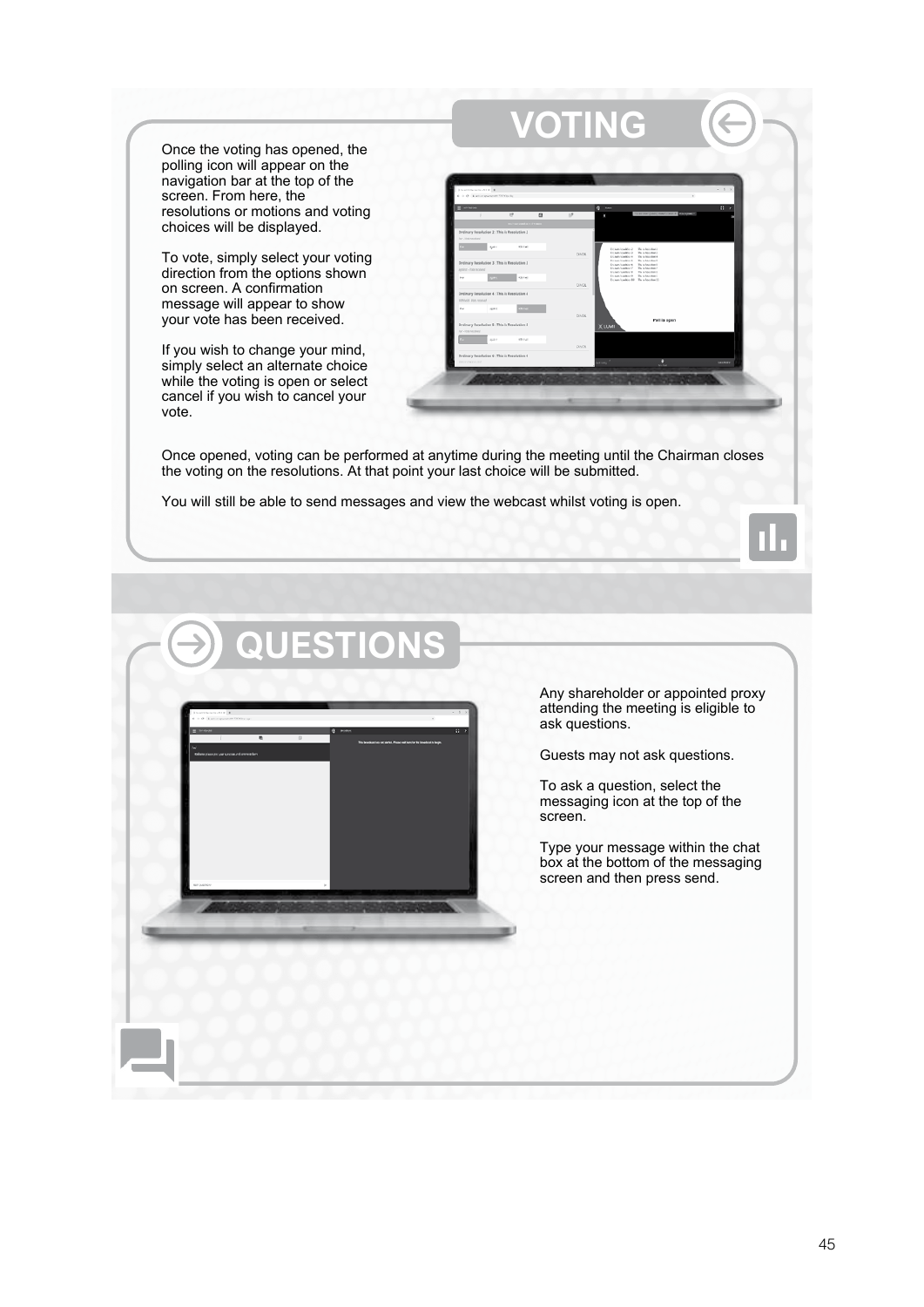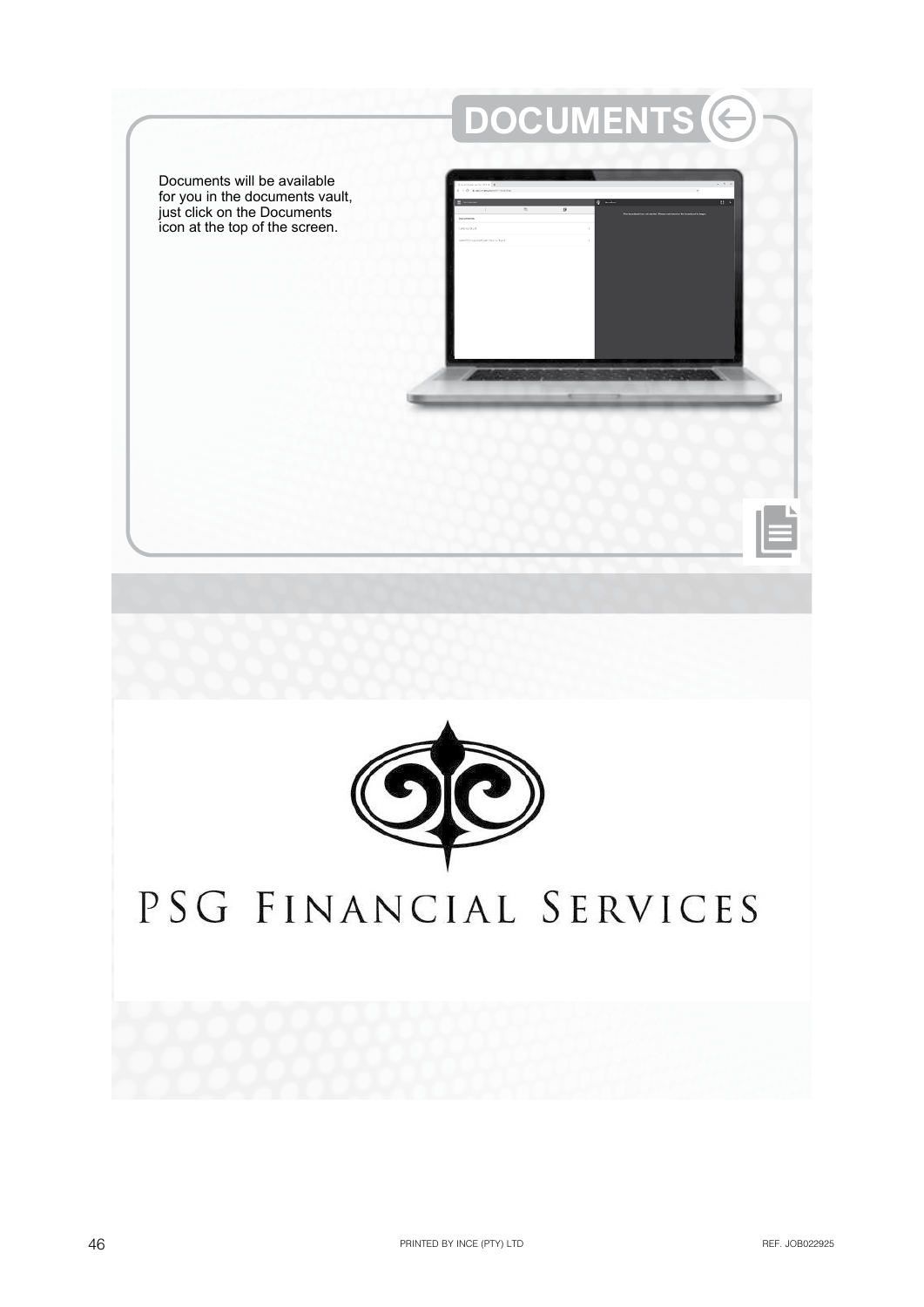

Share code: PGFP ISIN: ZAE000096079

LEI: 378900E99AFDC02B0F23

("**PSL**" or "**the Company**")

#### **FORM OF PROXY IN RESPECT OF THE GENERAL MEETING OF THE PSL SHAREHOLDERS – FOR USE BY CERTIFICATED PSL SHAREHOLDERS AND OWN-NAME DEMATERIALISED SHAREHOLDERS ONLY**

**All terms defined in the Circular, to which this Form of Proxy is attached, shall bear the same meanings when used in this Form of Proxy.**

I/We

(print names in full)

of (address)

being the registered holder of **PSL Ordinary Shares or 
PSL Preference Shares**, hereby appoint

3. the chairman of the General Meeting,

as my/our proxy to attend, speak and vote for me/us at the General Meeting for purposes of considering and, if deemed fit, passing, with or without modification, the resolutions to be proposed thereat and at any adjournment thereof and to vote for and/or against the resolutions and/or abstain from voting in respect of the Shares registered in my/our name(s), in accordance with the following instructions (see notes):

1. Only the contract of the contract of the contract of the contract of the contract of the contract of the contract of the contract of the contract of the contract of the contract of the contract of the contract of the co 2. Or failing him/her, the contract of the contract of the contract of the contract of the contract of the contract of the contract of the contract of the contract of the contract of the contract of the contract of the con

|                |                                                                                                                                                                                                                                                                                                           | <b>Number of Shares</b> |         |         |
|----------------|-----------------------------------------------------------------------------------------------------------------------------------------------------------------------------------------------------------------------------------------------------------------------------------------------------------|-------------------------|---------|---------|
|                |                                                                                                                                                                                                                                                                                                           | In favour<br>οf         | Against | Abstain |
| $\mathbf{1}$   | <b>Special Resolution Number 1:</b> Approval of the Scheme by PSL Preference Shareholders<br>(Only PSL Preference Shareholders are entitled to vote on Special Resolution Number 1.<br>The PSL Ordinary Shareholder is not entitled to vote on Special Resolution Number 1.)                              |                         |         |         |
| $\overline{c}$ | Special Resolution Number 2: Approval of the Scheme in terms of sections 114 and 115<br>of the Companies Act by PSL Shareholders<br>(Both the PSL Ordinary Shareholder and the PSL Preference Shareholders are entitled to<br>vote on Special Resolution Number 2.)                                       |                         |         |         |
| 3              | <b>Special Resolution Number 3: Revocation of Special Resolution Number 2</b><br>(Both the PSL Ordinary Shareholder and the PSL Preference Shareholders are entitled to<br>vote on Special Resolution Number 3.)                                                                                          |                         |         |         |
| $\overline{4}$ | <b>Special Resolution Number 4:</b> Approval for the payment of fees to the members of the<br>Independent Board<br>(Only the PSL Ordinary Shareholder is entitled to vote on Special Resolution Number 4.<br>The PSL Preference Shareholders are not entitled to vote on Special Resolution<br>Number 4.) |                         |         |         |
| 5              | <b>Ordinary Resolution Number 1: Implementation</b><br>(Only the PSL Ordinary Shareholder is entitled to vote on Ordinary Resolution Number 1.<br>The PSL Preference Shareholders are not entitled to vote on Ordinary Resolution<br>Number 1.)                                                           |                         |         |         |

One vote per PSL Share held by PSL Shareholders. PSL Shareholders must insert the relevant number of votes they wish to vote in the appropriate box provided or "X" should they wish to vote all PSL Shares held by them. If no instruction is provided, the proxy (if not the chairman of the General Meeting) shall be entitled to vote or abstain from voting as he/she deems fit, provided that if the proxy is the chairman of the General Meeting, he shall be deemed to be instructed to vote in favour of the resolutions set out above, in respect of all shares held by the PSL Shareholder.

| Signed at                                | on |
|------------------------------------------|----|
| Signature                                |    |
| Capacity of signatory (where applicable) |    |
| $\sim$ $\sim$                            |    |

**Note**: Authority of signatory to be attached – see note 6.

Assisted by me (where applicable)

Full name

Capacity Signature

**Please read the notes on the reverse side hereof.**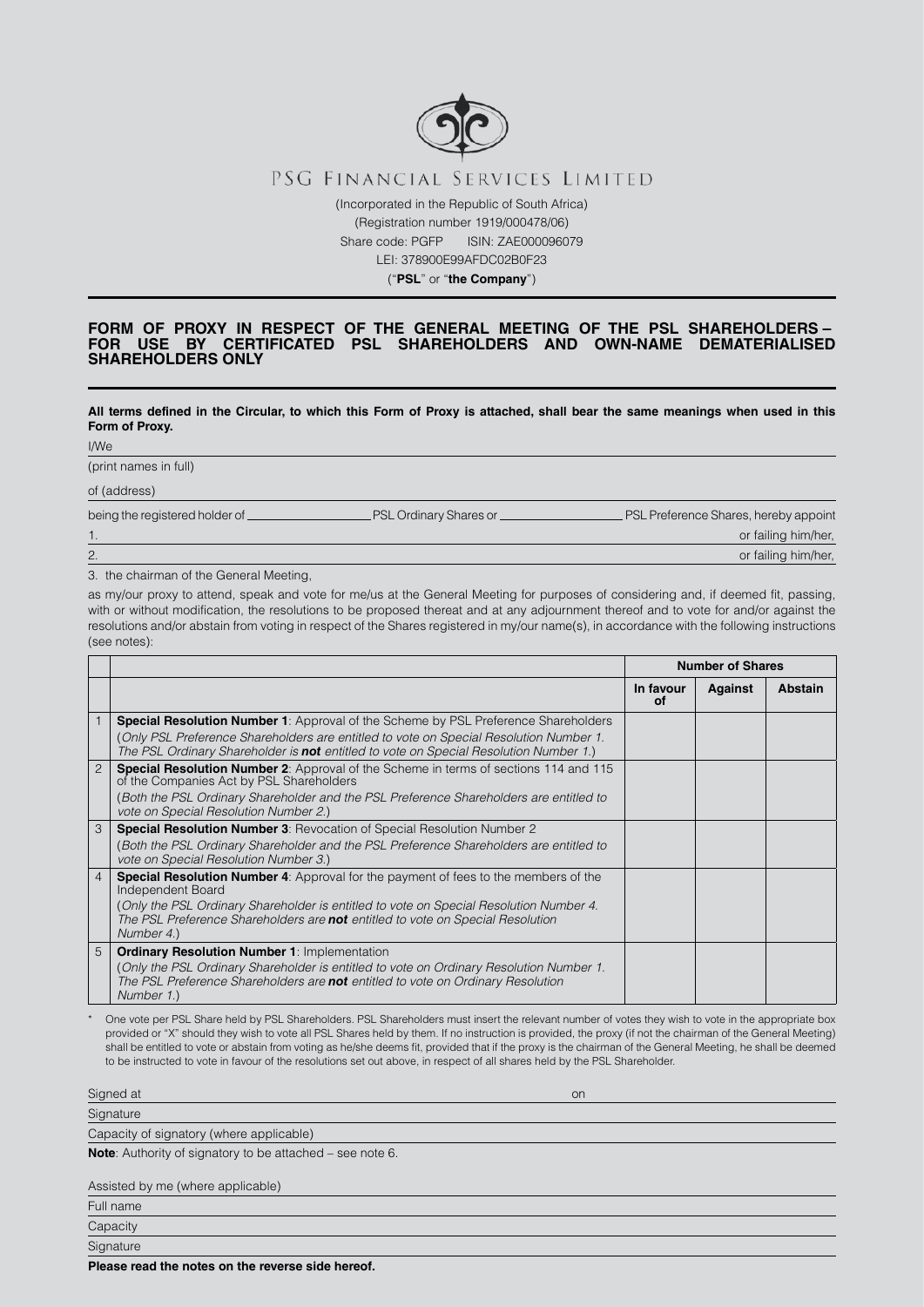#### **Notes:**

- 1. A PSL Shareholder may insert the name of a proxy or the names of two alternative proxies of the PSL Shareholder's choice in the space(s) provided, with or without deleting "the chairman of the General Meeting". The person whose name appears first on the Form of Proxy and who is present at the General Meeting will be entitled to act as proxy to the exclusion of those whose names follow.
- 2. A PSL Shareholder's instructions to the proxy must be indicated by the insertion of the relevant number of PSL Shares to be voted on behalf of that PSL Shareholder in the appropriate box provided or by the insertion of "X" if all PSL Shares should be voted on behalf of that PSL Shareholder. Failure to comply with the above will be deemed to authorise the chairman of the General Meeting, if he/she is the authorised proxy, to vote in favour of the Resolutions at the General Meeting, or any other proxy to vote or to abstain from voting at the General Meeting as he/she deems fit, in respect of all the PSL Shares concerned. A PSL Shareholder or his/her proxy is not obliged to use all the votes exercisable by the PSL Shareholder or his/her proxy, but the total of the votes cast and in respect whereof abstentions are recorded may not exceed the total of the votes exercisable by the PSL Shareholder or his/her proxy.
- 3. When there are joint registered holders of any PSL Shares, any one of such persons may vote at the General Meeting in respect of such PSL Shares as if he/she is solely entitled thereto, but, if more than one of such joint holders are present or represented at any General Meeting, that one of the said persons whose name stands first in the Register in respect of such PSL Shares or his/her proxy, as the case may be, shall alone be entitled to vote in respect thereof. Several executors or administrators of a deceased PSL Shareholder, in whose name any PSL Shares are registered, shall be deemed joint holders thereof.
- 4. Forms of proxy must be completed and lodged at or posted to the Transfer Secretaries (Rosebank Towers, 15 Biermann Avenue, Rosebank, 2196 or Private Bag X9000, Saxonwold, 2132), or emailed to proxy@computershare.co.za so as to be received by the Transfer Secretaries by not later than 14:00 on Tuesday, 6 July 2021, provided that any Form of Proxy not delivered to the Transfer Secretaries by this time may be emailed to the Transfer Secretaries (who will provide same to the chairman of the General Meeting), at any time before the appointed proxy exercises any PSL Shareholder rights at the General Meeting.
- 5. Any alteration or correction made to this Form of Proxy must be initialled by the signatory(ies).
- 6. Documentary evidence establishing the authority of a person signing this Form of Proxy in a representative capacity must be attached to this form of proxy unless previously recorded by the Transfer Secretaries or waived by the chairman of the General **Meeting**
- 7. The completion and lodging of this Form of Proxy will not preclude the relevant PSL Shareholder from connecting electronically to the General Meeting and speaking and voting electronically, thereat to the exclusion of any proxy appointed in terms hereof, should such PSL Shareholder wish to do so.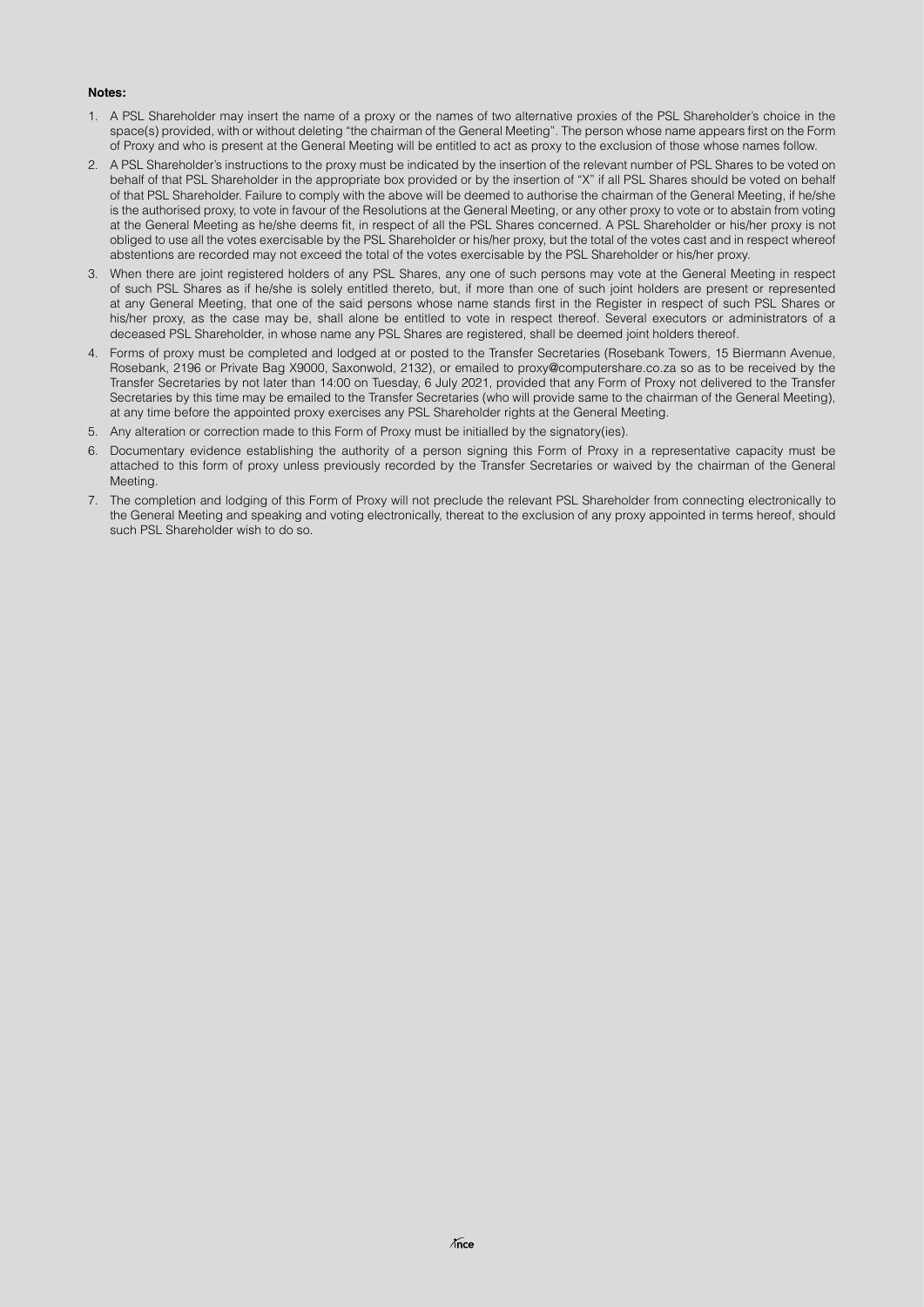

# **FORM OF SURRENDER – FOR USE BY CERTIFICATED PSL PREFERENCE SHAREHOLDERS ONLY**

**All terms defined in the Circular, to which this Form of Surrender is attached, shall bear the same meanings when used in this Form of Surrender.**

## **This form should be read in conjunction with the Circular.**

Instructions:

- 1. A separate Form of Surrender is required for each Certificated PSL Preference Shareholder. Certificated PSL Preference Shareholders must complete this Form of Surrender in **BLOCK CAPITALS**.
- 2. Part A must be completed by all Certificated PSL Preference Shareholders who return this form and **relates to the surrender of Documents of Title**.
- 3. Part B must be completed by Certificated PSL Preference Shareholders **who are emigrants from or non-residents of** the Common Monetary Area (see note 2).
- 4. Part C must be completed by all Certificated PSL Preference Shareholders who wish to receive payment of the Scheme Consideration in a bank account other than that recorded with Computershare.

### **Please also read notes overleaf.**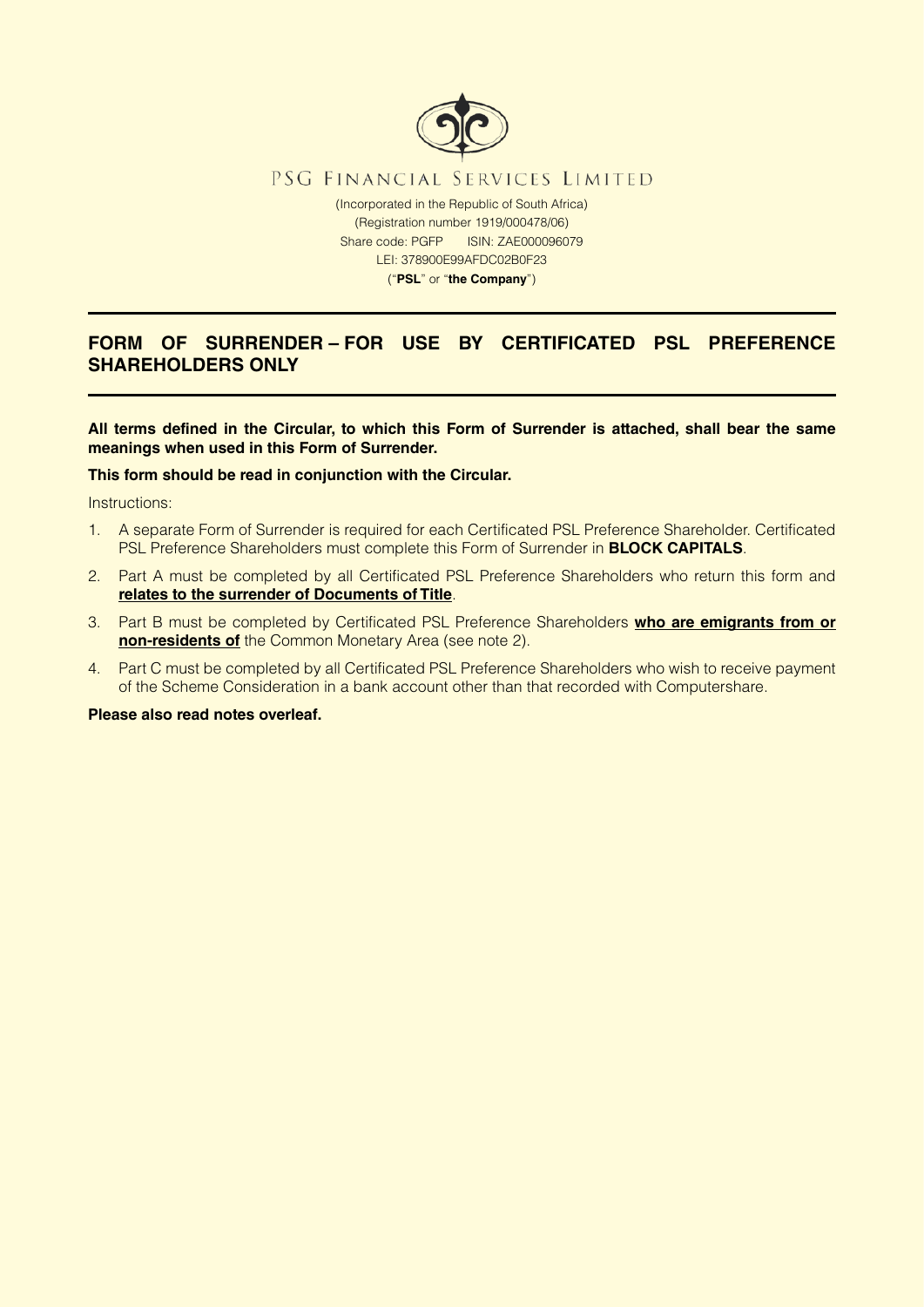### **To: Computershare**

| <b>Hand deliveries to:</b>                       | <b>Postal deliveries to:</b>                     |
|--------------------------------------------------|--------------------------------------------------|
| <b>Computershare Investor Services (Pty) Ltd</b> | <b>Computershare Investor Services (Pty) Ltd</b> |
| <b>Rosebank Towers</b>                           | PO Box 61763                                     |
| 15 Biermann Avenue                               | <b>Marshalltown</b>                              |
| Rosebank                                         | 2107                                             |
| Johannesburg, 2196                               |                                                  |

Dear Sirs

## **PART A –SURRENDER OF DOCUMENTS OF TITLE**

#### **ALL CERTIFICATED PSL PREFERENCE SHAREHOLDERS WHO RETURN THIS FORM MUST PLEASE COMPLETE PART A.**

**Certificated PSL Preference Shareholders who wish to anticipate the Scheme becoming Operative and expedite settlement of the Scheme Consideration, should complete Part A and return this form to Computershare together with their Document(s) of Title by no later 12:00 on the Scheme Consideration Record Date.**

Should the Scheme not become Operative, any Documents of Title surrendered to and held by Computershare will be returned to Certificated PSL Preference Shareholders, at their own risk, by registered post to the address set out below or, if no address is provided below, to the Certificated PSL Preference Shareholder's address recorded in the Register.

I/We hereby surrender the enclosed Documents of Title in respect of the Certificated PSL Preference Shares held by me:

Surname or Name of corporate body

First names (in full)

Title

Identity number or registration number

Address to which Documents of Title should be sent (if different from the address recorded in the Register) should the Scheme not become Operative

Postal code

| Country |  |
|---------|--|
|         |  |

Telephone number (home)

Telephone number (office)

Cellphone number

Email address

Fax number ()

Share certificates and/or other Documents of Title surrendered

| Share certificate number(s) and/or details of other<br><b>Documents of Title</b> | Number of PSL Preference Shares represented by each share<br>certificate and/or other Documents of Title |
|----------------------------------------------------------------------------------|----------------------------------------------------------------------------------------------------------|
|                                                                                  |                                                                                                          |
|                                                                                  |                                                                                                          |
|                                                                                  |                                                                                                          |
| Signed at<br><b>on</b>                                                           | 2021                                                                                                     |
| Duly authorised signature                                                        |                                                                                                          |
| Name and capacity of signatory                                                   |                                                                                                          |
| Signatory assisted by (if applicable)                                            |                                                                                                          |

Pursuant to FICA, Computershare will only be able to record any change in address if the relevant FICA documentation as advised by Computershare is received from the PSL Preference Shareholder. PSL Preference Shareholders are required to contact Computershare directly on 086 1100 634 (or +27 11 370 5000) in order for Computershare to advise them of specific FICA documentation received.